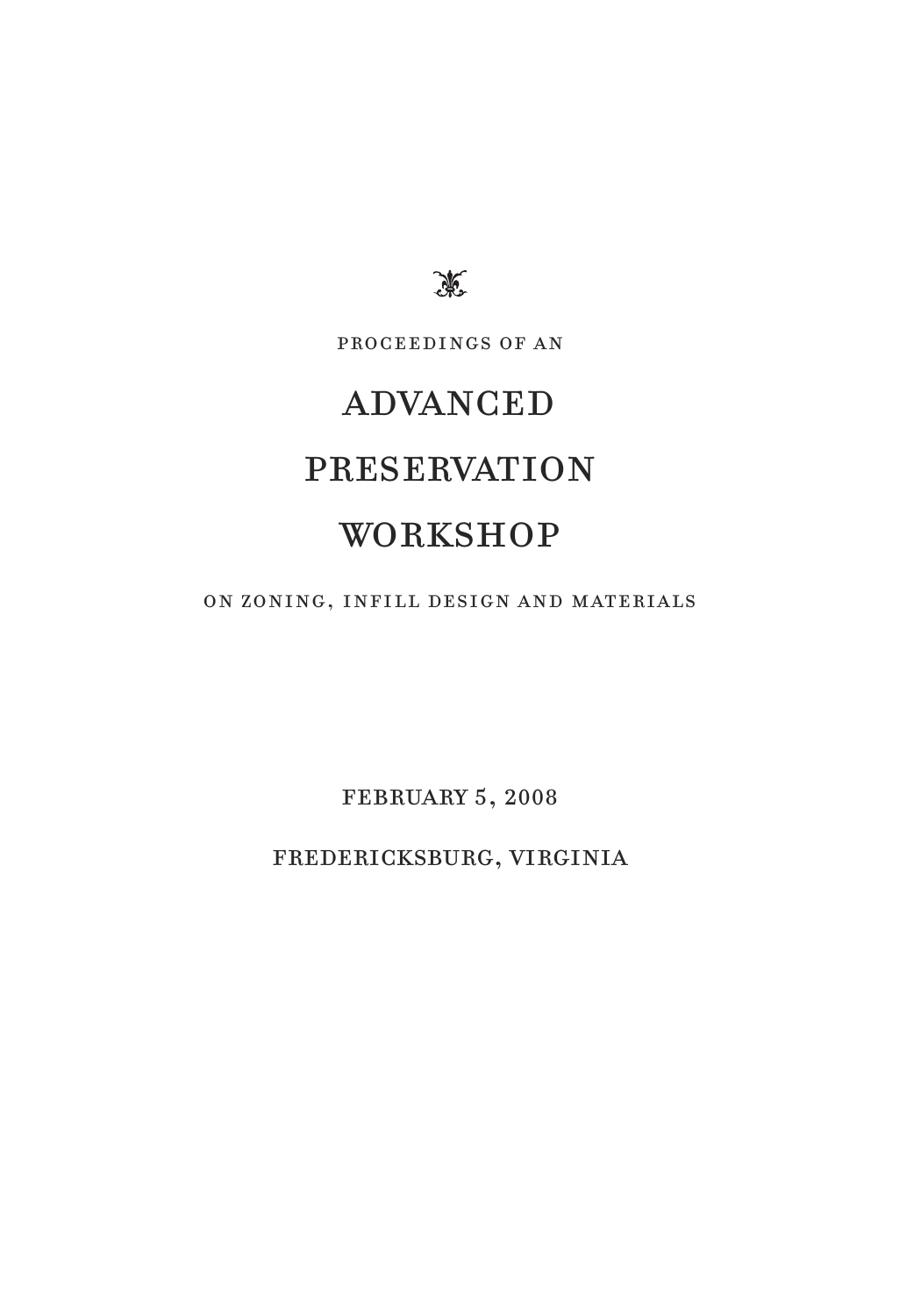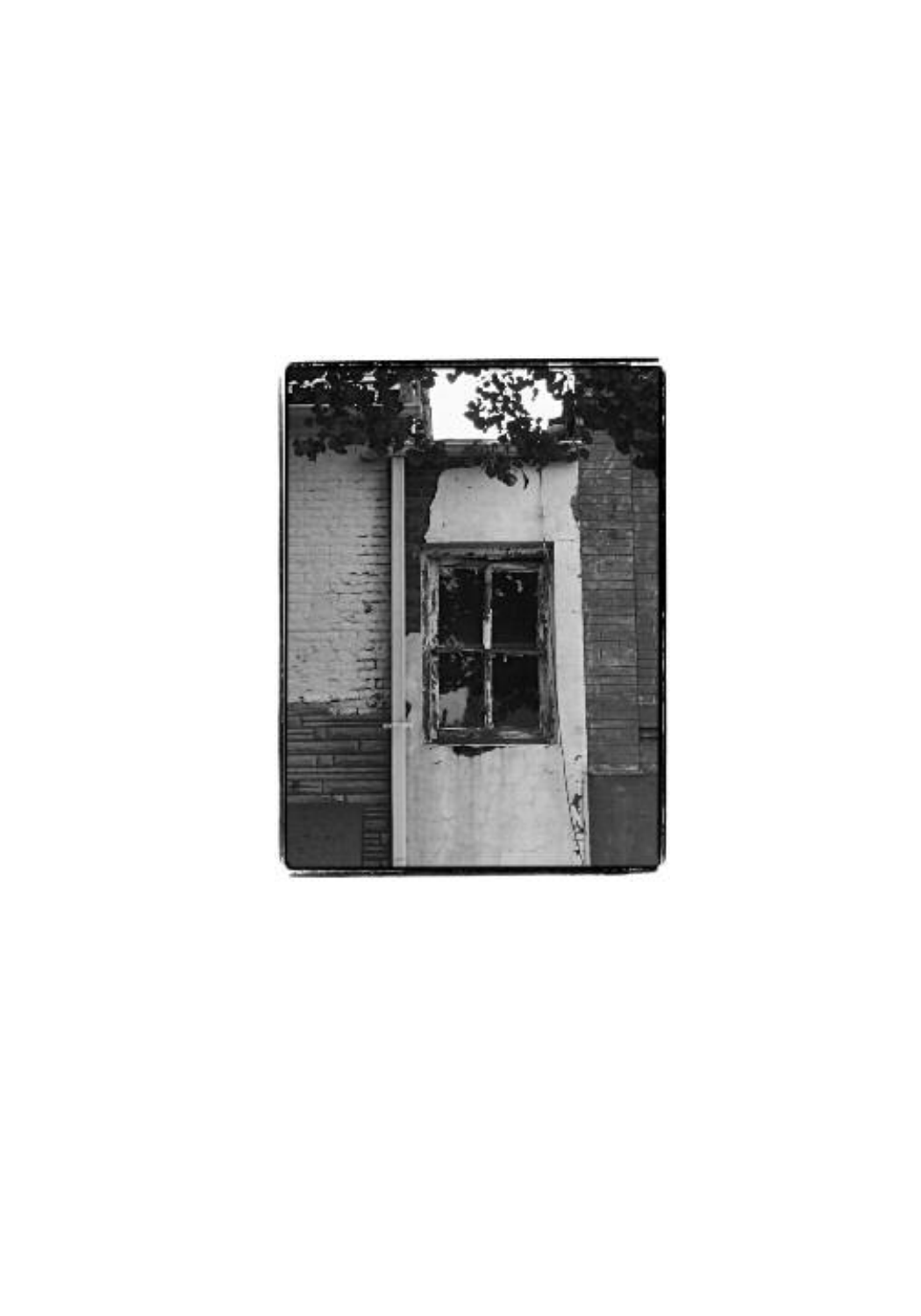## 蒂

#### TABLE OF CONTENTS

| Introduction                                                                    | $\overline{a}$ |
|---------------------------------------------------------------------------------|----------------|
| ZONING: Surviving the Legal Maze / Moderator-Barry Waldman                      | 3              |
| Historic Preservation and the Uniform Statewide Building Code / Walter C. Erwin | 5              |
| Developing a Framework for ARB Decisions / Henry C. Day                         | 11             |
| Developing Architectural Review Guidelines / Cheryl Shepherd                    | 14             |
| Questions and Answers                                                           | 17             |
| <b>INFILL DESIGN:</b> Minding the Gap / Moderator-Owen Lindauer                 | 25             |
| Infill Design in Historic Districts / Mary Harding Sadler                       | 25             |
| Evaluating Infill Design / Jack Abgott                                          | 34             |
| Questions and Answers                                                           | 3 <sub>5</sub> |
| MATERIALS: Beyond Bricks and Clapboard / Moderator-Kenny Johnson                | 3 <sub>9</sub> |
| Modern Products in Historic Districts / Jay Holloway                            | 3 <sub>9</sub> |
| Considering Materials / Camden Whitehead                                        | $4^2$          |
| <b>APPENDIX:</b> Virginia Model Historic District Ordinance                     | 5 <sup>3</sup> |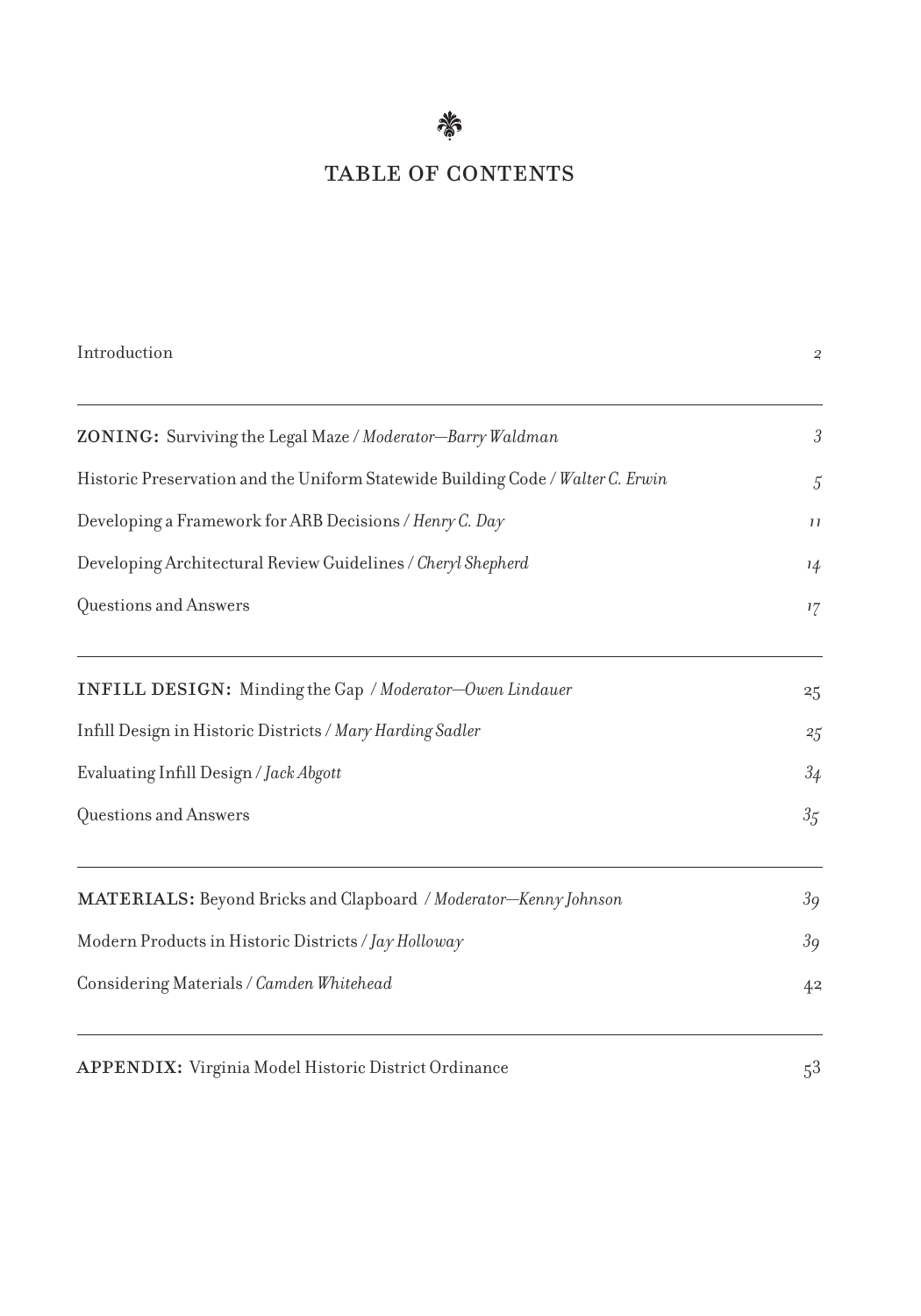# **INTRODUCTION**

istoric preservation is an effort to protect buildings and neighborhoodsthat we value asshared and tangible linksto our past, as attractive features of our community, and–in the instance of historic districts–asthe functioning framework of the community itself. Federal and State agencies provide standardized historic preservation criteria to identify and recognize resources as well astechnical guidance and a hierarchy of procedures for maintaining their historic integrity. The basic policy isto keep intact those existing resources deemed worthy of being preserved.

At the local level, though, historic preservation is accomplished through local zoning regulations that must be consistent with State enabling legislation and with Statewide Building Codes. At this level, outside the realm of historic registers and tax credits, a historic zoning overlay involves a host of inherent conflicts. When any ARB meets, it is exercising a government's regulatory power within a context of private property rights, freedom of expression, economic development goals, and a community's history and values. Each of these factors is present in every case that an ARB hears and each relates directly to the core beliefs of every person who participates in the review process.

Local zoning is also about the use of buildings and the development of new ones. The justification forlocal historic preservation zoning istypically

to encourage revitalization. Interestingly, revitalization is where we find that standard preservation criteria hasitslimitations.While there is considerablematerial and guidance for preserving historic buildings, the success and growth of historic areas has led to renewed interest for investing in such places. Infill development, however, poses a whole new set of challenges for preserving historic communities in general. There are no Secretary of the Interior Standards for new construction. If a historic district is a celebrationof a community's past, how doesit confidently accommodate new construction that will one day become historic in its own right?

On February 5th, 2008, the Fredericksburg ARB hosted an advanced preservation workshop, to discuss these issues that are becoming very timely formany localities. More than 100 persons attended, primarily review board members and their staff from 17 different jurisdictions throughout the Commonwealth of Virginia. Also in attendance were other professionals from both the public and private sectors.

This workshop was made possible through a grant from the Certified Local Government program of the Virginia Department of Historic Resources. We thank them for their support.

**Erik F. Nelson** *Fredericksburg ARB Staff*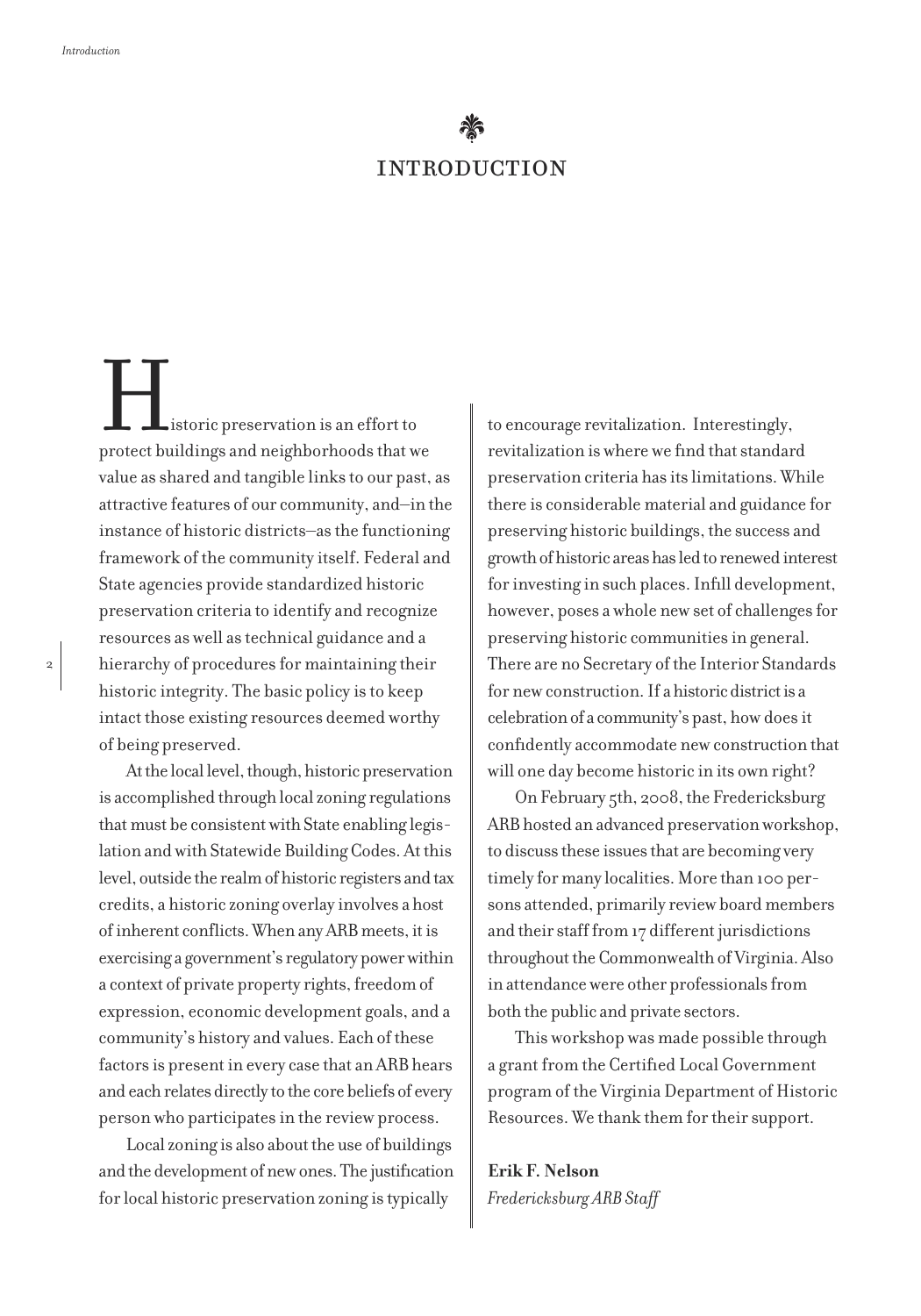

## zoning:surviving the legal maze

rik Nelson opened the proceedings in the City Hall Council Chambers. He introduced Mayor Thomas Tomzak who welcomed the participants and introduced the City Council members present as well asthe City Staff. Mr. Nelson turned the morning session over to Barry Waldman, of the Fredericksburg ARB.

#### **MODERATOR: Barry Waldman**

Good morning. My name is Barry Waldman and I have been a member of the Fredericksburg ARB since 2001. We are going to start our day by discussing the legal maze that iszoning. We have with ustoday some of the leading people in the Commonwealth of Virginia to discusszoning law as it relates to historic preservation.

#### **PARTICIPANTS**

**Walter Erwin** isthe City Attorney forthe City of Lynchburg.He is a graduate of the Virginia Polytechnic Institute and State University with a Bachelor'sDegree in Political Science and a minor in English. He is also a graduate of the T.C. Williams School of Law at the University of Richmond and was admitted to the Virginia State Barin 1976. Mr. Erwin was engaged in the private practice oflawas an associate and partner from 1976 to 1980 in the City of Winchester.

He joined the Lynchburg City Attorney's Office in 1980 as an Assistant City Attorney, became the Deputy City Attorney in 1987, and became the City Attorney in 1991. Mr. Erwin hasserved astheDirector, Officer, and President of the Virginia Local Government Attorney's Association, as President of the Virginia Council of School Attorneys, as Chairman of Virginia's Court Appointed Advisory Committee, as Director of the Lynchburg Bar Association, and as a member of the Legal Assistant Curriculum Advisory Commission forthe Central Virginia CommunityCollege.In2007,Mr.Erwinreceived the Local Government Attorney's Award, the Edward J. Finnigan Award, for distinguished service as someone who has made a significant contribution to local government law and to the local government attorneys of the Commonwealth of Virginia.In 1993, Mr. Erwin developed the legal aspects block of the instructions for the property maintenance code module of the Virginia Building Code Academy and has been its principal instructor since that time. He truly is the leading expert on Building Code issues, at least on the legal end of things, and I ask that he join us up front.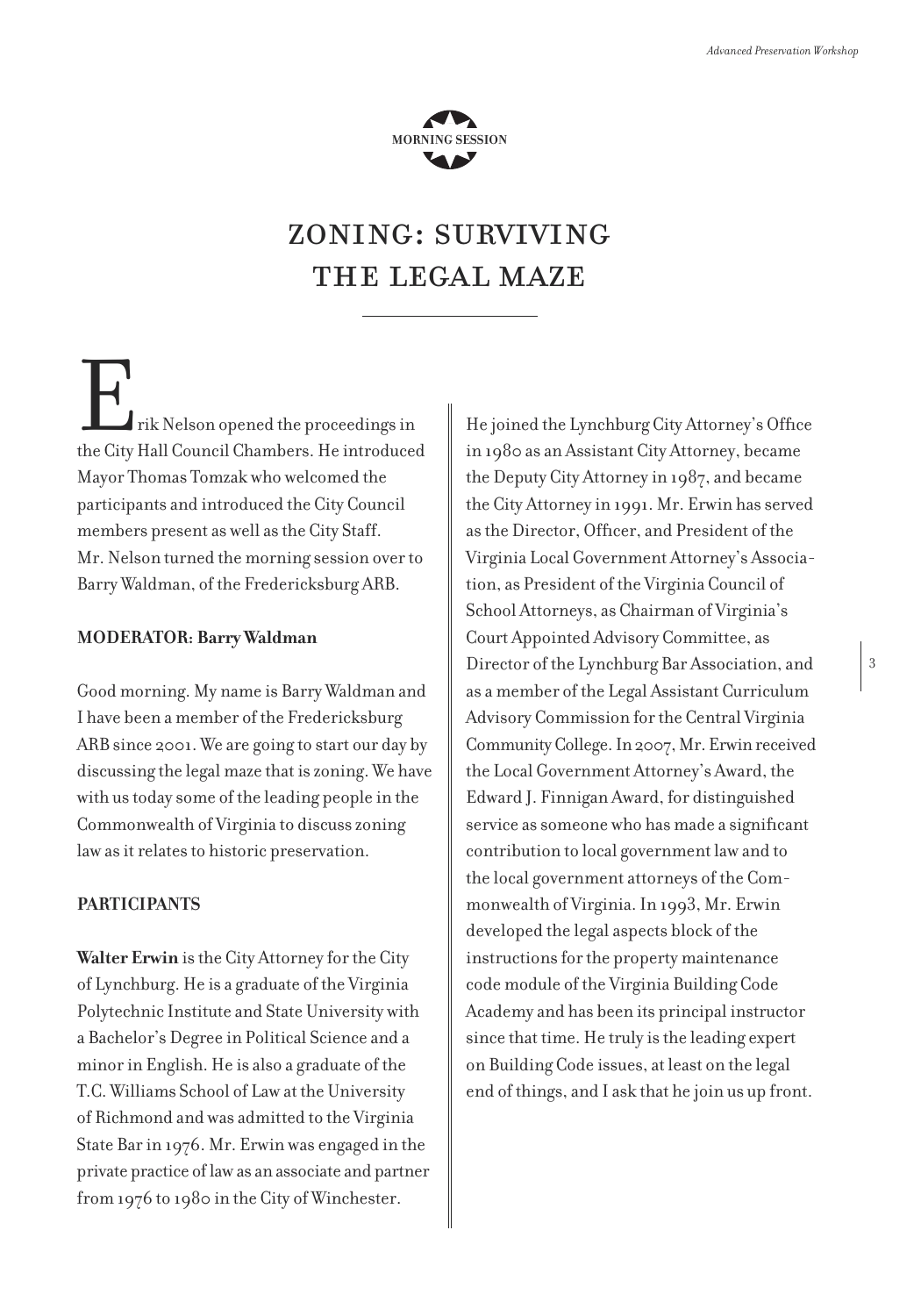**Henry Cleaves Day** is a graduate of the University of Tennessee and the George Mason University School of Law.He has been in private practice for twenty-five years. He has been Chairman of the Architectural Review Board forthe Town of The Plains for a period of fourteen years. He has been the Town Attorney for the Town of Warrenton for ten years and in fact has represented both the Town of Little Washington in historic district ordinance litigation and has represented the City of Fredericksburg in a zoning matter.I would like to introduce Mr.Day and ask him to join us as well.

**Cheryl Shepherd** is an architectural historian based in Warrenton, Virginia and isthe principal of Millennium Preservation Services, which conducts architectural and landscape surveys, largely for National Register nominations of public properties, including historic districts. She also prepares rehabilitation tax credit applications, develops historic district ordinances and design guidelines, and advises local governments on these issues. Recently, Ms. Shepherd assisted the Town of Washington to update its historic district inventory, wrote a new design guideline, and worked with Mr.Day on revision of the historic district ordinance. I would like to welcome Ms. Shepherd.

#### **State Enabling Legislation for Historic Preservation**

The very fountainhead of the legal aspects of historic preservation in Virginia are the statutory provisions set out in the Virginia Code that permits us to actually regulate our historic districts or historic buildings.It is not an extensive law.It is Section 15.2-2306 and it essentially constitutes about a page and half. This section is where all the authority for a municipality comes

from forregulating these types of issues.I will go through it, so you can get a sense of exactly how brief it really is.

The statutory provision in the first paragraph basically explainsthat a municipality can create a historic district or designate specific historic buildings. An adopted ordinance can regulate construction, alterations, reconstruction, or restoration of buildings structures, and can even include regulation of signs. The ordinance can limit demolition, moving, or razing of structures. It requires that there be an appeals procedure. The decisions, asset out in the ordinance, can be made directly by the local governing body, meaning the county board of supervisors or the town or city council. Alternatively, those bodies can designate a board to make decisions.

If a board is established, there must be a procedure that allows appeals to the governing body. The ordinance must also establish a meansfor a decision of the governing body to be appealable to the Circuit Court or highest level of trial court. One of the things that most of us forget is that the State statute gives an owner the right to go through a processthat could allow them to demolish a building without approval. The ordinance sets out that an owner seeking to demolish a building may place that building up forsale.Depending on the value of the building, they have a specified period of time running from four to twelve months. In most instances it will be for twelve months. If after the appropriate period of time there is no purchaser, they may demolish the building without further review.

The statute goes on to say that the local governing body hasthe authority to purchase historic properties by any legal means, including condemnation. The statutory provisions limit when a governing body can use condemnation, so that option exists where the historic character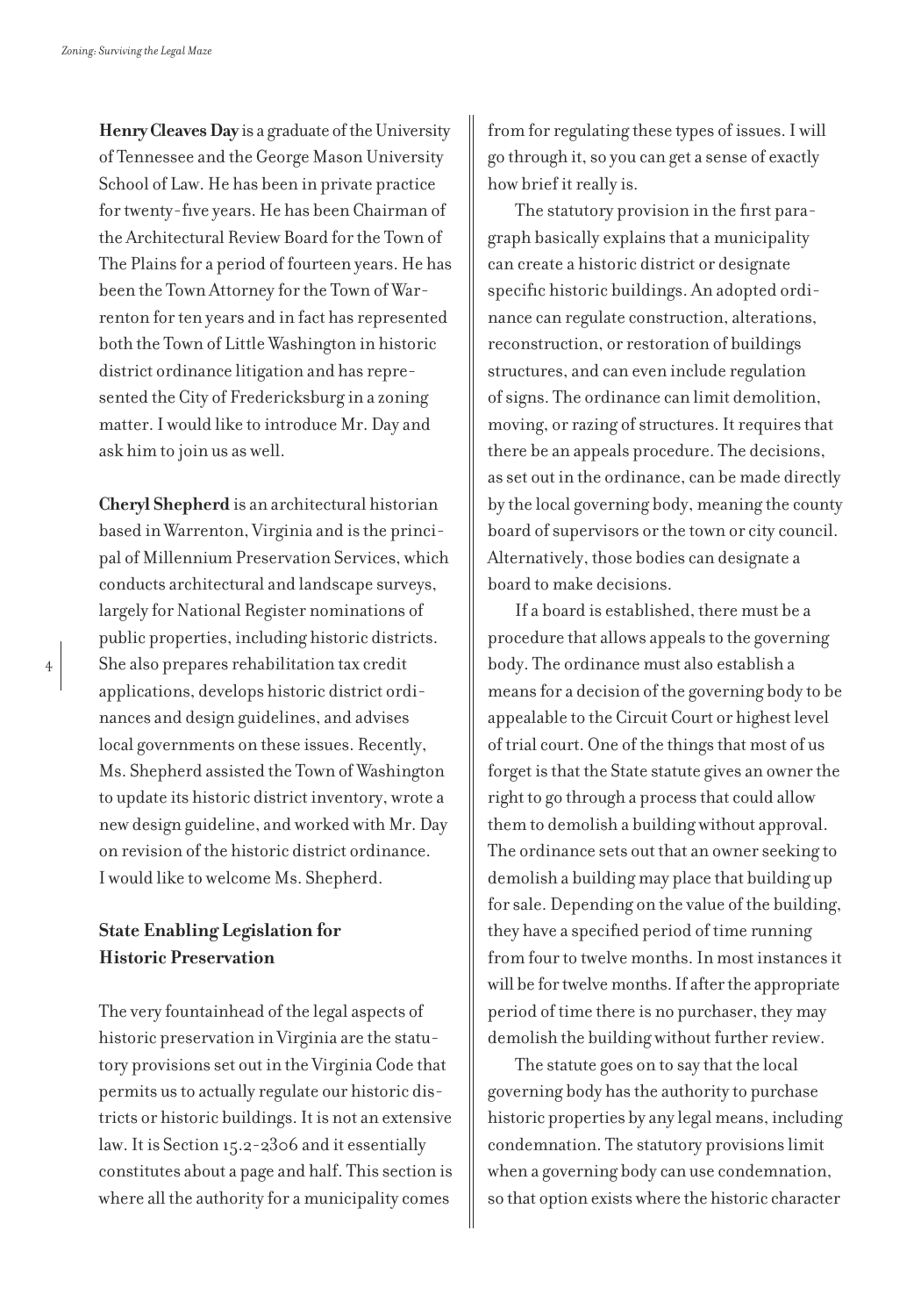of the building or property is about to be destroyed. The statute then goes on to authorize that local board to do a variety of things with the property, including maintain the property, restore it, and even charge admission.

That is a fair review of the state statute. It is pretty limited.I wanted you all to understand that this power we have to regulate comes from a fairly short statutory provision in the Virginia Code.

To expand on that, we are going to start our session with a discussion about how the Building Code may impact historic district ordinances.

#### historic preservation and the uniform statewide building code

*Walter C. Erwin*

ood morning. It is a pleasure to be here. Before we get into the substance, there are two things. One, what I am going to share with you today are some of my opinions on some of these issues. When you are dealing with law it is often unclear. Other people may have different opinions on these same issues and you should just keep in mind that their opinions are just as valid as mine. Second,I may tell you some things you may not want to hear, and that is okay. My role this morning is not to try to change your opinion on these issues. I just hope that after this morning's presentation you will have a better understanding of the Uniform Statewide Building Code and how it can tie-in to historic preservation.

#### **TheUniform Statewide Building Code– History and Structure**

What is the Uniform Statewide Building Code? Well, it is the state adopted and mandated Building Code forthe Commonwealth of Virginia. What is it purpose? Its stated purpose is to protect the public health, safety and welfare of the citizens of the Commonwealth, by establishing a uniform set of regulations for the construction, alteration, and maintenance of buildings statewide.

How did we get a Uniform Statewide Building Code? Well, priorto 1973, there was no such thing as a statewide Building Code. Any locality that wanted to have a Building Code adopted one.In 1973, the General Assembly said that instead of having all these multiple Building Codes, there needs to be one uniform building code forthe state. The General Assembly authorized the Virginia Department of Housing and Community Development to adopt a statewide new construction code. The state did that in September of 1973 and we have had a Uniform Statewide Building Code eversince.

Where doesit come from? Well, the state of Virginia does not actually write the Building Code. What it does is adopt a model building code that is actually written by a national organization. Virginia is currently following the International Building Code that is written by a group called the International Code Council, Inc., located in Washington D.C. Every three years this organization comes out with a new version of the International Building Code. One thing to keep in mind isthat Virginia is always a little behind the times in enforcing that code. Virginia never adopts that model code in its entirety. When it comes out, Virginia goes through it, revises it, and deletes or amends some of the sections. That process usually takes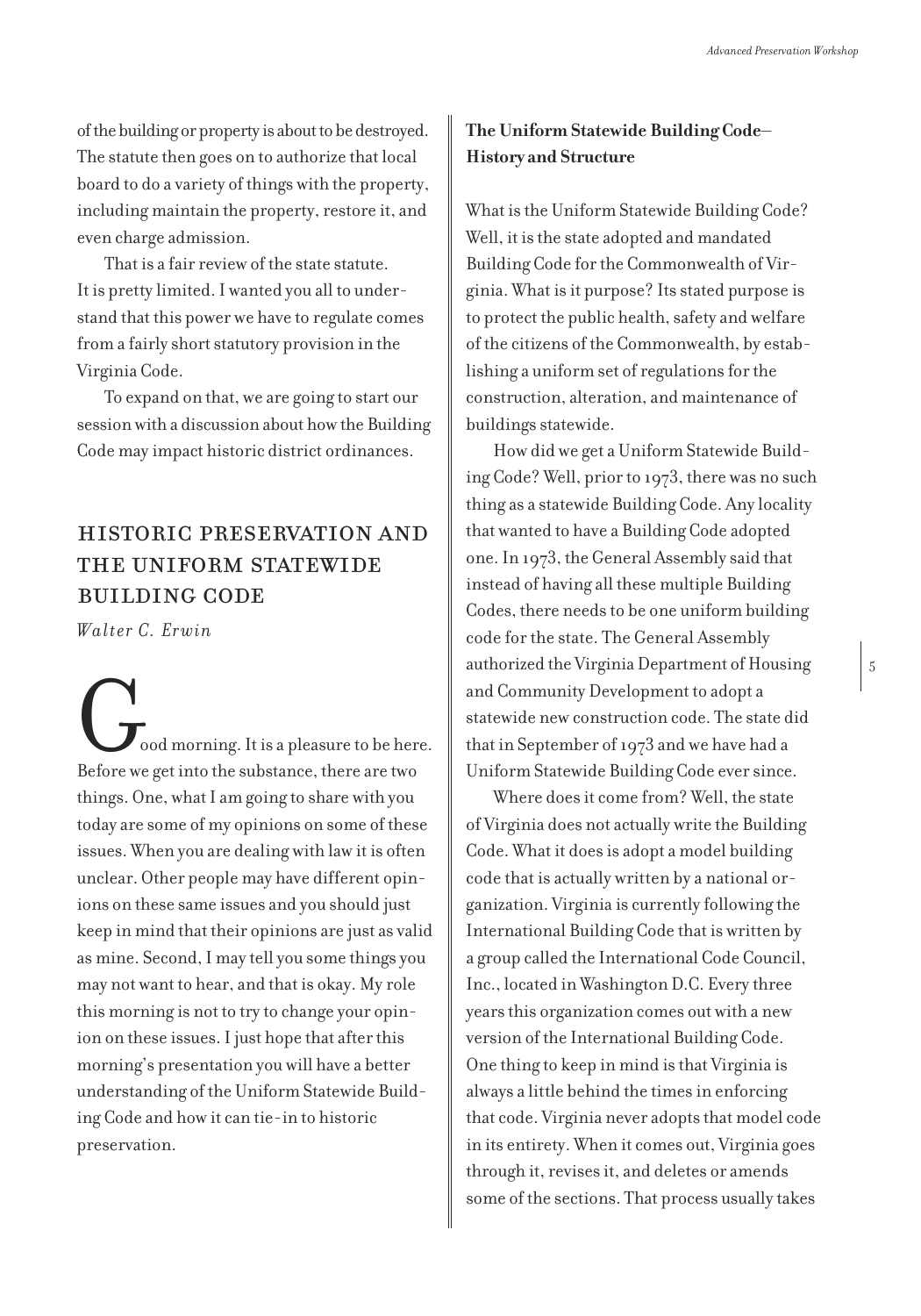a couple of years and after Virginia is ready, it adoptsit asthe current version of the Building Code of Virginia.

Virginia is currently enforcing the 2003, edition of the International Building Code. Even though the International Code Council came out with the 2006 version of the building code, we are still enforcing the 2003 edition. Right now the state of Virginia is in the process ofrevising and adopting the 2006 version of the International Building Code. So even though the 2009 version will be coming out next year, it will be a couple of years before we get around to implementing it in Virginia.

#### **What doesthe Building Code consist of?**

The Uniform Statewide Building Code has three parts, each of which is designed to be a separate code and to stand alone. The first one isthe Virginia Construction Code, which I willrefer to as the New Construction Code. This code sets the standard that regulates the construction, alteration, and change in use of structures. The New Construction Code has been around since 1973. Part two is the Virginia Rehabilitation Code and that is pretty new.It was first adopted in Virginia in 2005 and itsets alternate standards for the rehabilitation and renovation of older structures. Part three is the Property Maintenance Code. Once a building has been constructed, repaired, or renovated or whatever, and a Certificate of Occupancy has been issued, the New Construction Code goes away and it isthe Property Maintenance Code that sets the standards to which a building has to be maintained.

One of the things you need to keep in mind, when dealing with code enforcement, is that the Uniform Statewide Building Code supersedes all local codes and local governing bodies are

forbidden from adopting any ordinances that would be in conflict with the provisions of the Uniform Statewide Building Code. So, what the state adopts is what the locality must enforce. A locality cannot change what the State has adopted. That is what you have to enforce. A little quirk about Building Code enforcement is that when the New Construction Code was adopted back in 1973, it was mandatory. All local governments were required to enforce it.In 1986, when the State got around to adopting the Property Maintenance Code, local governments objected, saying that they did not want the code because the State would not provide fundsto help with the costs associated with enforcing it. So the State compromised. In order to get the State Maintenance Code passed, it made its enforcement optional.If you live in a locality that wants a Property Maintenance Code, the State version isthe one you have to enforce, but if your locality does not want to enforce the Property Maintenance Code it is not required to do so. There are still a number of localitiesin Virginia today that have not adopted the Property Maintenance Code. Every locality is enforcing the New Construction Code, but not every locality is enforcing the Property Maintenance Code.

#### **Areas of Conflict between Building Code Officials and Architectural Review Boards**

Now, how doesthe Building Code and historic preservation tie-in together? I can identify a couple of areas where Building Code issues and historic preservation create friction between local historic boards and Building Code Officials. The first complaint I hear from owners of historic structures is that when they try to renovate, Building Code Officials make it difficult or too expensive for them to fix-up their historic buildings. The first thing I say to the owner is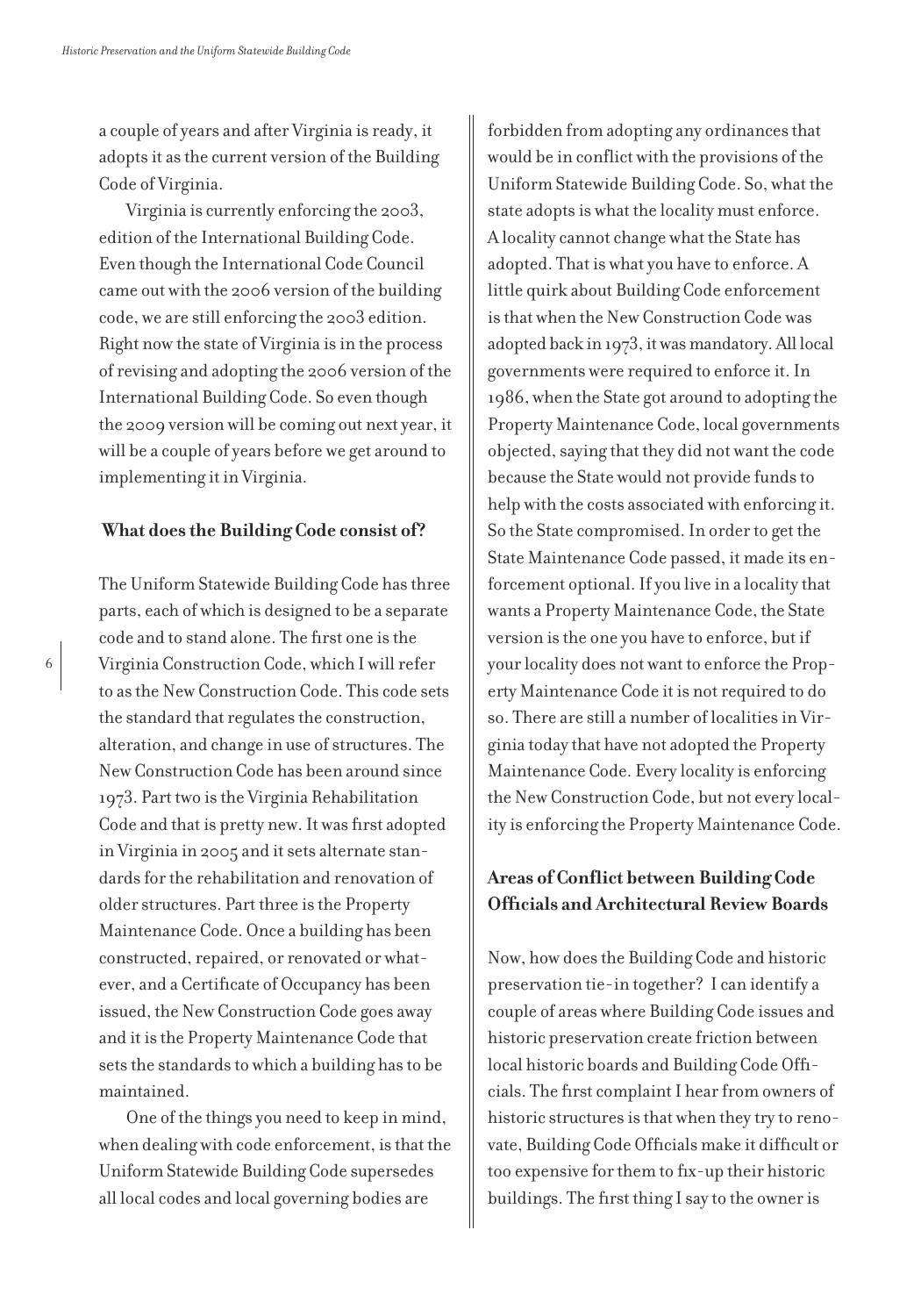7

keep in mind that it is not the Building Code Official who isimposing that burden on you. The State adopted the standards and the local Building Code Official does not have the authority to change them. Now, hopefully this will become less of an issue with the adoption of the Rehabilitation Code, which specifically contains alternate standards that can be used for the renovation of older buildings. The Rehabilitation Code should make it easier and less expensive to renovate historic structures. Also, the New Construction Code contains a section thatsays the provisions of the New Construction Code, when it comes to rehabilitating historic structures, are not mandatory. The Building Code Official can allow modifications of the New Construction Code aslong as, in hisjudgment, the modifications will not compromise the public health and safety. Even under the New Construction Code, Building Code Officials have the authority to make modifications and should work with property owners to revitalize our older structures.

The second issue that comes up isthat Building Code Officials do not do enough to require property owners to maintain historic structures. They let them fall into disrepair. In this area, you are dealing with the Property Maintenance Code. You need to rememberthat the Property Maintenance Code is optional. Some localities have not chosen to enforce it. You may be in a locality where your Building Code Officials do not have that tool to use to help preserve historic structures. Also the Property Maintenance Code does not set a universal standard to which properties have to be maintained. What it actually says is that buildings have to be maintained in accordance with the standards of the Building Code, if any, that was in effect at the time the building was constructed. Those are the standards you have to

meet. The Property Maintenance Code goes on to specifically say (and this is where Virginia has modified the model code) that, as a general rule, the Property Maintenance Code does notrequire property owners to upgrade or retrofit their buildings by installing materials or equipment that were not originally required when the buildings were constructed. So the Property Maintenance Code does notset a universal standard that the Building Code Official can use to go out and tell everybody that they have to fix-up their buildings to a specific standard. As a general rule, the Property Maintenance Code says property owners do not have to comply with the newer construction codes until they alter, repair, or convert their buildings to another use.Now there is a pretty big loophole in the Property Maintenance Code. The Code provides that if the Building Code Official finds that a condition exists that constitutes a threat to health orsafety, the Building Code Official can order the property owner to make those minimum changes that are necessary to fix the unsafe condition.

A related issue that comes up from time to time is that people will say that our historic buildings are such an asset to our communities that there ought to be a higher standard of maintenance for historic structures. But the reality is that there is no higher standard for historic structures. The Building Code treats all buildings the same. Whether they were built one year ago or one hundred years ago, it'sthe same maintenance standard and local governments do not have the authority to create higher standards. The goal of the Building Code, as specifically spelled out, isto require property owners to maintain their buildings in a good condition, but sometimes the reality of life is that it isjust not going to happen. Why isn't it going to happen? Well for a couple of reasons.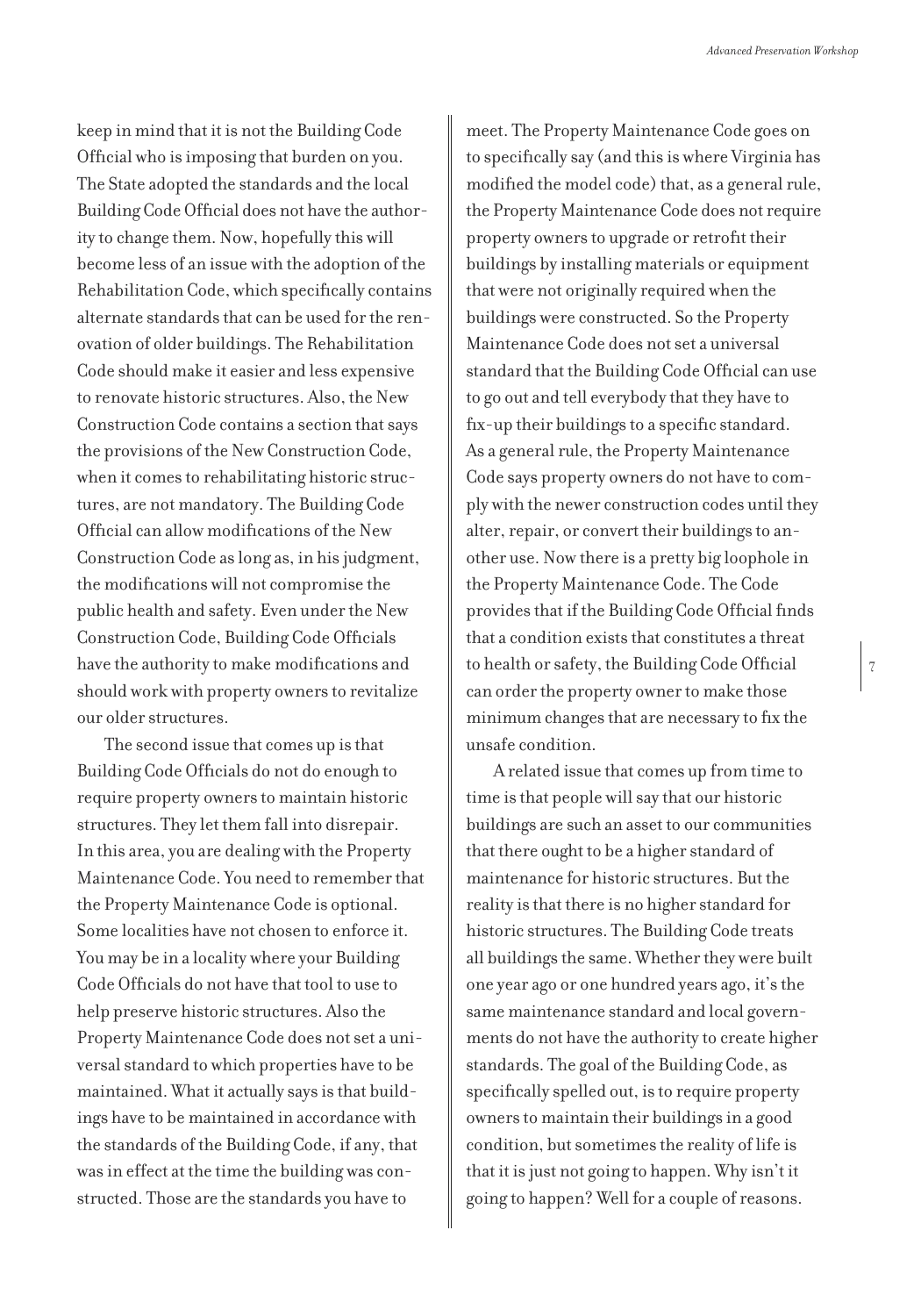Sometimes historic structures are owned by individuals who live in other states. Virginia does not have jurisdiction over those individuals. The jurisdiction of Virginia's courts and agencies ends at the boundaries of Virginia.If somebody lives in another state, they can be cited for Building Code violations, but if they do not come back to Virginia you cannot do anything to them. You cannot extradite someone from another state to prosecute them for Building Code violations. Other times, historic structures are owned by companies that have gone out of business. The owner simply no longer exists, so you cannot make them fix the structure. Sometimes the owner of the historic property dies without a will and the property passesto multiple heirs. Sometimes you cannot find the heirs or they live in other states, so you cannot make them fix the structure. Sometimes the historic property is owned by individuals with limited financial resources—for example the elderly, disabled or people on fixed incomes. Even though the Property Maintenance Code says you have to maintain your building, there is not much that can be done to require someone to make necessary repairs if they do not have the resources to do so. Finally, there is a weaknessin the Building Code itself. Violations of the Uniform Statewide Building Code are misdemeanors and the maximum fine for a misdemeanor offense is \$2,500. Sometimes, the threat of a \$2,500 fine is not enough to force an owner to spend substantially more money in repairs.I have actually had people tell me that they would take their chances in court and pay a fine rather than spend the amount of money that is needed to make the necessary repairs. So even though the goal isto require the property owners to maintain their property, the reality of life is that sometimes you will not be able to make that happen.

The third issue that could create friction between Building Code Officials and historic preservationists is demolition. The constant complaint isthat Building Code Officials demolish historic structures without the approval of the local historic review board. Contrary to popular opinion,I do not think Building Code Officials are a bunch of fiends who go around destroying historic structures with glee. I think, to the contrary, that most communities are like Fredericksburg, where our historic structures are part of the history and character of our community and we want to preserve them. That is our goal because if you tear a building down you end up with a vacant lot, which also poses problems. Vacant lots often become illegal dump sites or places where inappropriate activities occur. Every time you tear down a historic structure you lose some of the character of your community, but while historic preservation is very important, public safety trumps historic preservation. If the Building Code Official determines that a building is unsafe and poses a threat to public safety then the Building Code saysthat the Building Code Official can demolish that building and does not need approval from the local historic review board. Last year Delegate William J. Howell received an opinion from the Attorney General's office dated June  $7, 2007$ , that specifically states that the authority of the Building Official under the Building Code to demolish unsafe structures supersedes and overrides the authority of an architectural review board. That is not a new position.I went to my first historic preservation seminar in 1983, in Richmond, and that was one of the issuesthat was discussed.I have an opinion from the Attorney General's office dated December 27,1983 where the Attorney General gave the same opinion. There is a caveat though; sometimes your course of action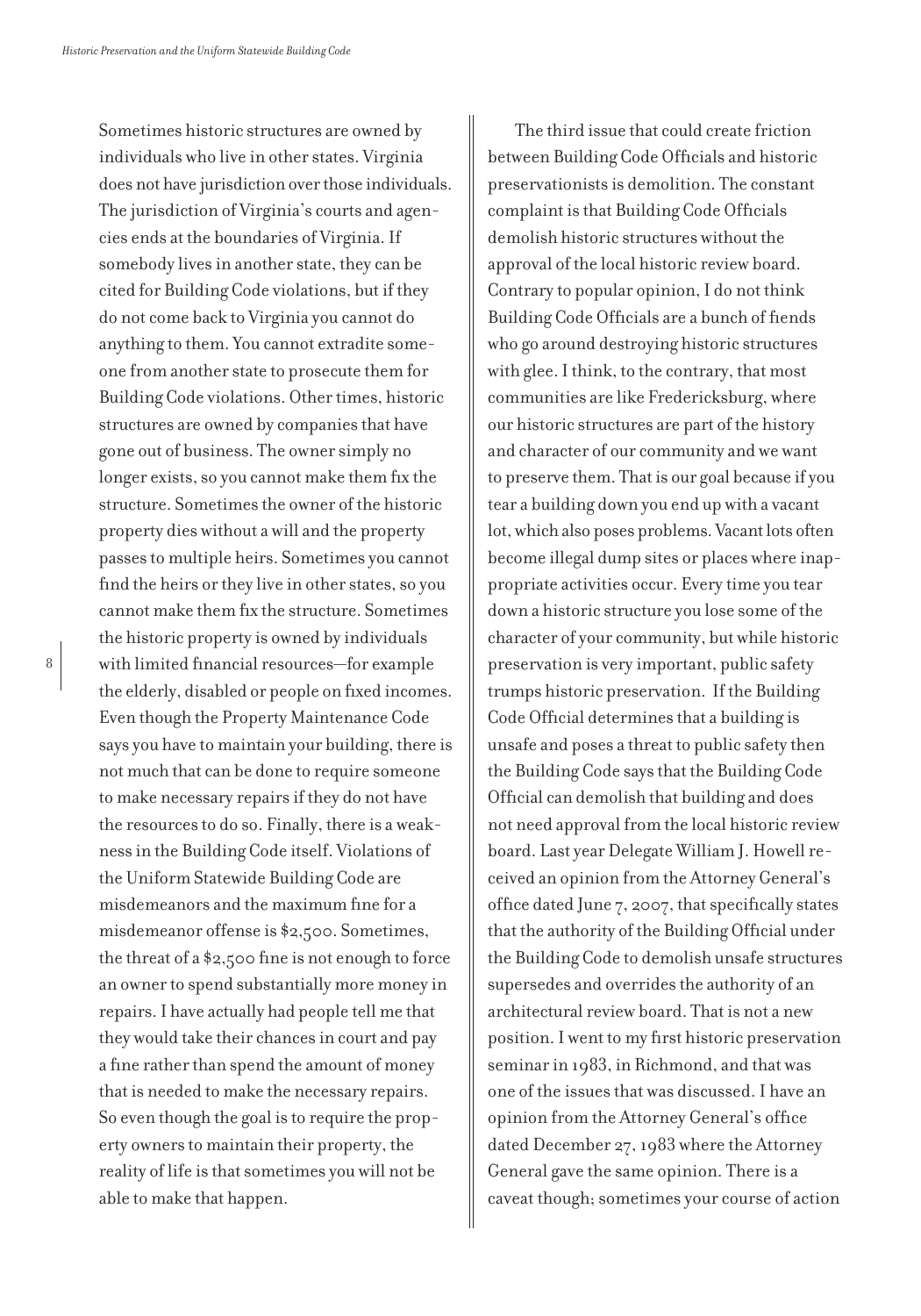depends on the source of the funding you may be using to demolish those structures. Federal or state money will sometimes come with strings that say that if you are going to demolish a historic structure you do have to go through a historic review process. That is why I recommend to our building officials that they should have two pots of money: An account with purely local funds that do not come from the Federal or state governments, so you have access to them when you need to demolish a historic structure, and then a separate account where you have your CDBG funds or state funds that can be used to demolish structures that are not in the historic districts.

#### **Can an Architectural Review Board Regulate the Use of Materials?**

The last issue I want to discussisthe use of materials. The issue comes up as follows: If the Building Code says that somebody can use certain types of material to repair or renovate their structure, doesthe local historic review board have the authority to tell the property owner they cannot use them and that they have to use material more historically accurate. You need to remember that Virginia is a Dillon Rule State. The Dillon Rule is a rule that was developed to limit the powers of local governments, public bodies, and public officials.It was developed by Judge ForrestDillon, an Iowa Supreme Court judge in the 1800s. The Virginia Supreme Court liked the Dillon Rule and adopted it in 1873 and we have been subject to it eversince. Virginia is one of only seven states that still follows the Dillon Rule.

What the Dillon Rule says is that local governments and other public bodies have only those powers that are expressly given to them by the General Assembly and those implied powers

necessary to carry out their express powers. So when you want to do something you have got to look in the State Code and find a section in the code that gives you that authority. The Dillon Rule goes on to say that if there is any question asto whether or not the local government, public body, or public official have a specific powerthen they do not have it. All doubts are to be resolved against the public entity. That is what we operate under in Virginia. Local governments have been trying for yearsto get the Dillon Rule repealed, but those efforts have been unsuccessful. The business community supports the Dillon Rule because they believe that if it is repealed local governments will run amuck and pass all kinds of lawsthey will have to deal with.

How does the Dillon Rule tie-in to building materials? Well, back in 1996, Delegate William S. Moore, from Portsmouth, asked the Attorney General for an opinion in a situation where a property owner wanted to replace hisroof and the local historic review board said he had to use slate. The Attorney General gave an opinion that underthe Sate Code the local historic review board only had the authority to approve the design of a structure in a historic district to make sure it is architecturally compatible with the historic district. Section 15.2-2306 of the State Code does not specifically give a historic review board the authority to approve the types of building materials or the manner of construction. Those things are regulated by the Building Code. The Attorney General advised thatsince the State Code did notsay anything at all about a historic review board being authorized to approve building materials that it was his opinion that if a citizen wanted to use materials that were allowed underthe Building Code, the historic review board could not tell the citizen he was not permitted to use those materials in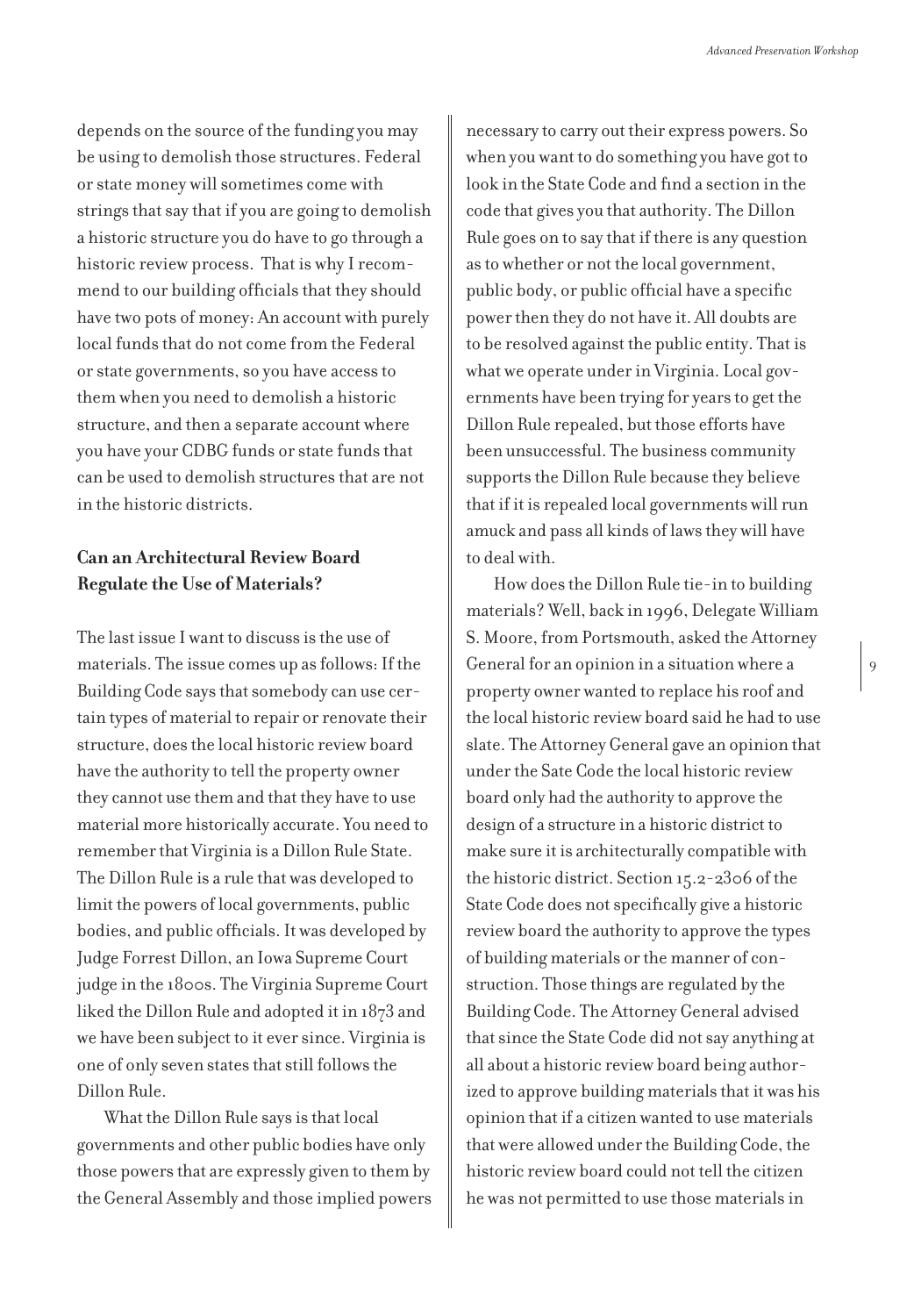the renovation of his property.I do not know of any historic review board that isfollowing that opinion, but it exists.

The General Assembly may have fixed this problem back in 2001, when it amended one of the provisions in the Building Code. Language was added to Section 36-98 of the State Code thatsaysthe provisions of the Building Code shall not supersede conditions imposed by historic districts created pursuant to Section 15.2-2306. So, there is an argument that the materialsissue has been fixed, butI wanted to remind historic preservation review boards that they need to be reasonable in what they are doing. Some of the other speakers will tell you that if you do not take a reasonable approach one of two things could happen. One, you could end up in court.If a court thinks yourlocal historic review board is acting unreasonably, they may buy in to the Attorney General's opinion and you could get a court decision saying you cannot approve the use of building materials. The other thing the local governments are very well aware of is that what the General Assembly gives, the General Assembly can take away. So historic review boards could end up with amendments to the State Code that impose restrictions they do not want.

This is an area where you need to have a good relationship with your Building Code Officials. When a citizen wants to do work on a historic structure, our Building Code Official refers them to the secretary of the historic preservation commission and informs the citizen that they will have to comply with the commission's standards and get a Certificate of Appropriateness. The Building Code Official hasrefused to approve work even though it meets the standard of the Building Code if the work did not meet the standards of the historic preservation commission.

#### **Code Officials and Architectural Review Boards Should be Allies not Adversaries**

In conclusion, I just want to say that historic preservation review boards and Building Code Officials should not be adversaries. You are natural alliesto each other. You have lotsin common. You both have the common goal to preserve structures. Second, both have to operate under the restrictions and limits imposed by the Commonwealth of Virginia. You both may not always agree with them.I know Building Code Officials feel the State does not give them enough flexibility or power and historic review boards often feel the same way. So I would conclude by saying:Do not let the fact that there will be differences about what should happen with an individual piece of property interfere with establishing a good relationship with your Building Code Officials. You can and should work together for the preservation of historic structures. Thank you.

**Mr. Waldman:** Mr. Erwin pointed out that the Dillon Rule has existed in Virginia since 1873. I will give you a bit of insight into how Virginia law develops. Virginia law moves a little slower than other states and when we talk about new and old law some judges will tell you that old law is what existed underthe British Empire and everything else is new law. So when we talk about the Dillon Rule being from 1873, though it seems like a really old rule, it is not considered an old law under Virginia legal theory.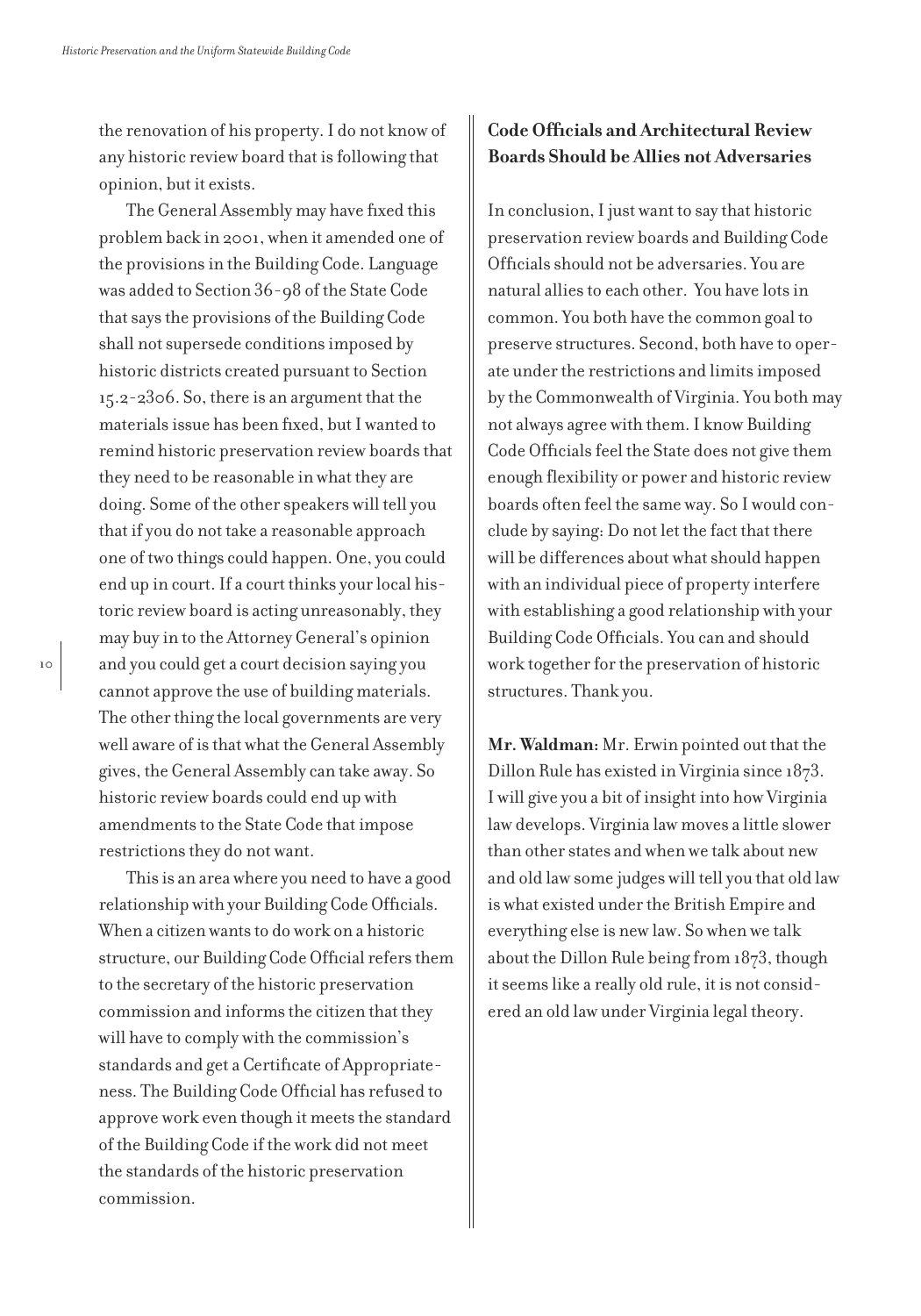Our next presenter is Hank Day. Mr. Day is going to talk aboutsome of those judicial decisions in the context of historic preservation and go through some of the issues that arose there. He will also have some additional information to help us work our way into talking about ordinancesthemselves, which is Ms. Shepherd's presentation.

### developing a framework for arb decisions

*Henry C. Day*

or fourteen years I have sat in many of your seats and have had to make judgment calls. There were a lot of judgment calls and there still are a lot of judgment calls. What I want to focus on today isthat the world is changing for all of you. Up until a few years ago it was a blank slate. We had a lot of Attorney General opinions on certain subjects, but we had virtually no case law that gave us any guidance on the role of the ARB. About three years ago, up popped two cases in Virginia, one in Little Washington and one in Danville. They both went through the court system. One ended at the Circuit Court level and one ended at the State Supreme Court level.It is my view that those cases have really made a change in how we approach what we do in historic preservation, operating under state code.

What we know for a fact now is that what is going on in the decision making processis a legislative act. That may not be important to you but it is very important to me because it sets the framework within which I can give advice asto how you can operate. It takes us into a world where there is an evidentiary battle. When we go

to court on these cases, the judges are looking for the evidence that comes from record and you all are building the record. What we are dealing with is evidence of whether or not the decision made by the ARB, and ultimately by the governing body, is itself supported by reasonable evidence. There is a presumption that what happensis correct and in the Circuit Court the judge is going to say, if there is evidence supporting the decision we are going to assume the decision is correct.It will then be incumbent on the person challenging the decision to present evidence of unreasonableness.If they do present evidence of unreasonablenessthen the question becomes before the court: Is the issue fairly debatable? Is the evidence presented by the person opposing the decision sufficient to challenge the reasonableness of the evidence by the government? If it is, the government gets one more crack at showing reasonableness. If they cannot present evidence showing reasonableness, then the government loses. That is what happened in the Danville case.

In this presentation I want to focus on the evidence you use and how you structure your decision making process. Out of these two cases,I handled the one in Little Washington and someone else handled the one inDanville. We decided through a mechanism, the insurance carrier was representing both, that the Danville case would go up because the facts were better. Out of this process the Virginia Municipal League put together a project to try to address some of the issues that arose in these cases. There was a team put together that included Cheryl Shepherd, KathleenDooley (now Fredericksburg's City Attorney), Ray Ocel(now Fredericksburg's Planning Director, and formerly Warrenton's Planning Director), and members of the Department of Historic Resources. What we tried to do was develop a model ordinance so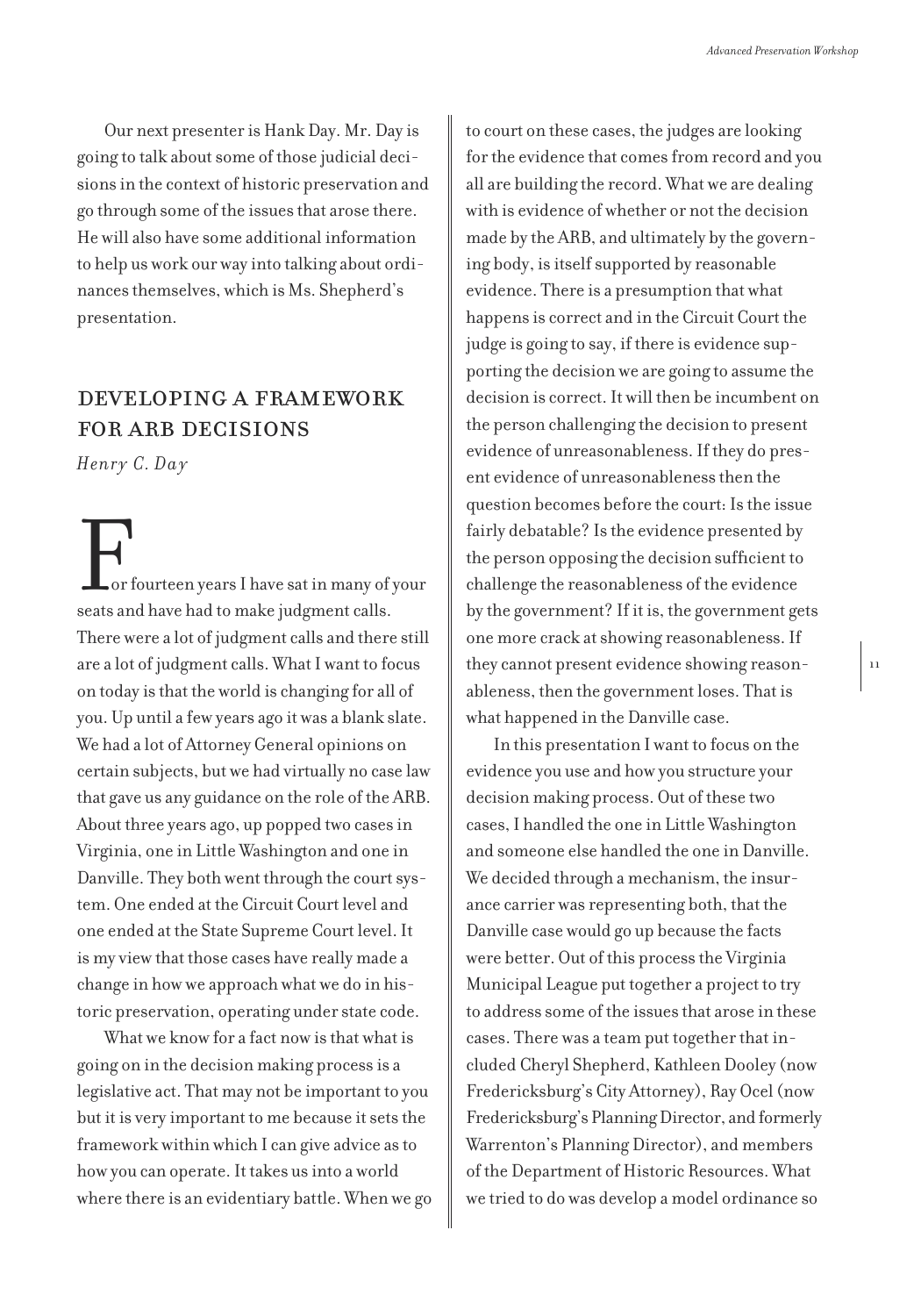that some of the jurisdictions in Virginia that had done historic district ordinances overthe past thirty years would have the materials to try to develop a more modern historic district ordinance and one that responded to what we had encountered. What we discovered is that basically the courts are looking for a framework within which you make your decisions. Because it is a legislative act does not mean you can decide anything.

One of my pet peeves, both as a lawyer and as a chairman of an ARB, is when an ARB member in public says: "I don't like that. You don't want to say: "Well, I don't care. That is not your job as an ARB member." Your job is to determine architectural compatibility. Architectural compatibility came up in the context of a new structure in regards to the Little Washington case. It came up with regards to the alteration of an existing structure in theDanville case.What does architectural compatibilitymean?Architecturally compatible with what? That is your job.

What we learned out of these cases wasthat you need to have a modern historic district ordinance that sets the framework through which you organize the decision making process.If you have a historic district, you need to review that historic district periodically to keep up to date on the changes in that district. You need an inventory of historic assets. What are the structures that are contributing, what are the structures that are not contributing? Through all that process you need to finally come down with guidelines, which I am sure many of you have orsome element of direction on these things. The guidelines to me are the critical thing, when you receive an application to modify an existing structure or to build a new structure. We as lawyers can defend your decisions if we can tie your decisions to those guidelines. Again, there hasto be a framework within

which you work, of information.

What we know for a fact in Virginia, from the case law, isthat you cannot decide to impose architectural standards just anywhere, whether an area isin a historic district or not. That was attempted in Williamsburg in the seventies. Even though a predecessor to their ARB statute existed, Charles City County did not follow it. They just decided that on a route into Williamsburg there were to be architectural restrictions. The State Supreme Court noted that the area would have qualified for a historic district under the State statute at the time. An Attorney General's opinion in 2001 or 2002 for a similar instance in Suffolk, came back: No, you cannot do that. You cannot just arbitrarily impose architectural guidelines, whether you are in a historic district or out.

Walter talked a little about materials and we may differslightly on thisissue. I do not think there is a blanket restriction for you to get into materials and I would like to encourage you all, if materials are an issue in your jurisdiction, to ask questions when we get to the discussion period. Materials are a component part, in my professional opinion, of how an architectural compatibility decision ought to be made. Architectural materials do affect appearance and architectural compatibility.If you want to put a corrugated tin building attachment to a historic building there is a real issue there. Pick anyplace, Mount Vernon forinstance.If you want to build something out of old tires there is an issue there no matter how you design it. That was one of the major issues in the Little Washington case. What happened in Little Washington is one side ofthis equation. Therewas a newhouse being proposed that the ARB put on their agenda for an initial discussion. Basically the applicant cut a picture out of Southern Living magazine that showed a Low Country cottage,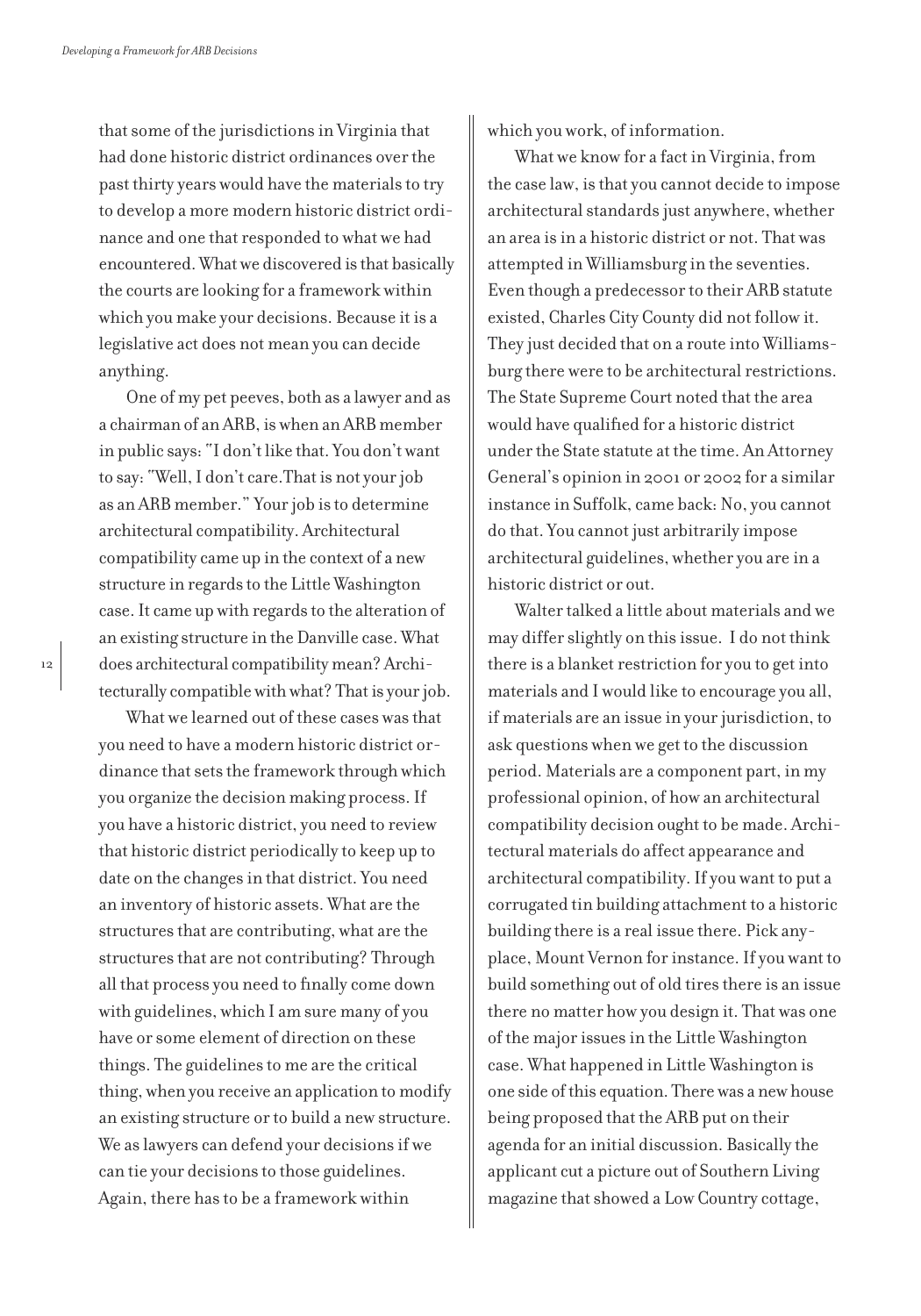with origins consistent with Louisiana. Without any detail, on an informal basis, the ARB gave their approval. Six monthslater he presented design plans that had a roof with synthetic slate, plastic columns on the porch, no wood on the decking, and hardi-plank siding. The ARB turned down the design. What they did not do, they did not find any facts. They just decided yes or no. My best advice isto make sure you tie your decisions to facts. In law, we worry about those thingswhenwe go to court, about defending how you made a decision.

The problem in Little Washington wasthat they had a section of their ordinance that had some good guidelines, but they were a page or less, and were not tied to the actual historic assets, architectural features, architectural schemes, orlocation of assets. The historic district of Little Washington was designated in 1973 or1975, by the state. The town council did not have to do anything because it was put on the Virginia Register and then the National Register. There was no inventory. There was no detail on any of the houses in town other than pictures Calder Loth had taken as a young associate in 1973 or1974. Fortunately, through Cheryl Shepherd's work and some by Kathleen Dooley and myself, they now have a pretty extensive Historic District Ordinance and a set of guidelines that are site specific, tied to individual historic assets and when they make a decision today, they are able to focus on the data (information).

Now let me focus on the Danville case. In Danville there is a wonderful main street with some old mansions, including the last capital of the Confederacy, the Sutherland Mansion. There are Italianate architectural designs.In early 2000, there was a doctor who owned one of them and his house was broken into several times. The police chief suggested that the doctor replace his solid wood door with a glass front

door, so the police could see inside. He changed the door without going through the ARB. The Planning Director identified the problem and notified the owner.He came in and asked for permission to have the door and wastold no, the wooden door would have to be put back. The doctor came back a second time with historical evidence and said he did not believe his house had a wooden door when it was built.He said he did not know how long the door had been there, but he had evidence that in the forties a door just like his had been built by a mill in Lynchburg. Again, he wasturned down. We get to court and the owner comesforward and presents evidence that there are other glass doors on this building. He believes they are original and nobody can say differently. He has the evidence of the old door being made in the forties, but we cannot identify what was done at the turn of the century when it was originally built. The City Planning Director/Zoning Administrator came in and said he did not care what the owner says because the door was on the house when he got there. Well it turned out the Planning Director did not get there until 1992 and Justice Agee noted that fact. Remember what I said originally, there must be some evidence that comes forward to support the decision. There was none. IfDanville had had historic information about that particular structure prior to 1992, and Danville is a pretty historic city, they could have gone back and done some historic work or brought in an architectural historian who could identify that that door was probably not glass but wood and that wasthe style of that house, they could have brought the decision back to being fairly debatable and won it, but they did not. The long and short of it is information or data that you all must have when you make a decision, particularly a controversial decision. You get that from either your inventory and/or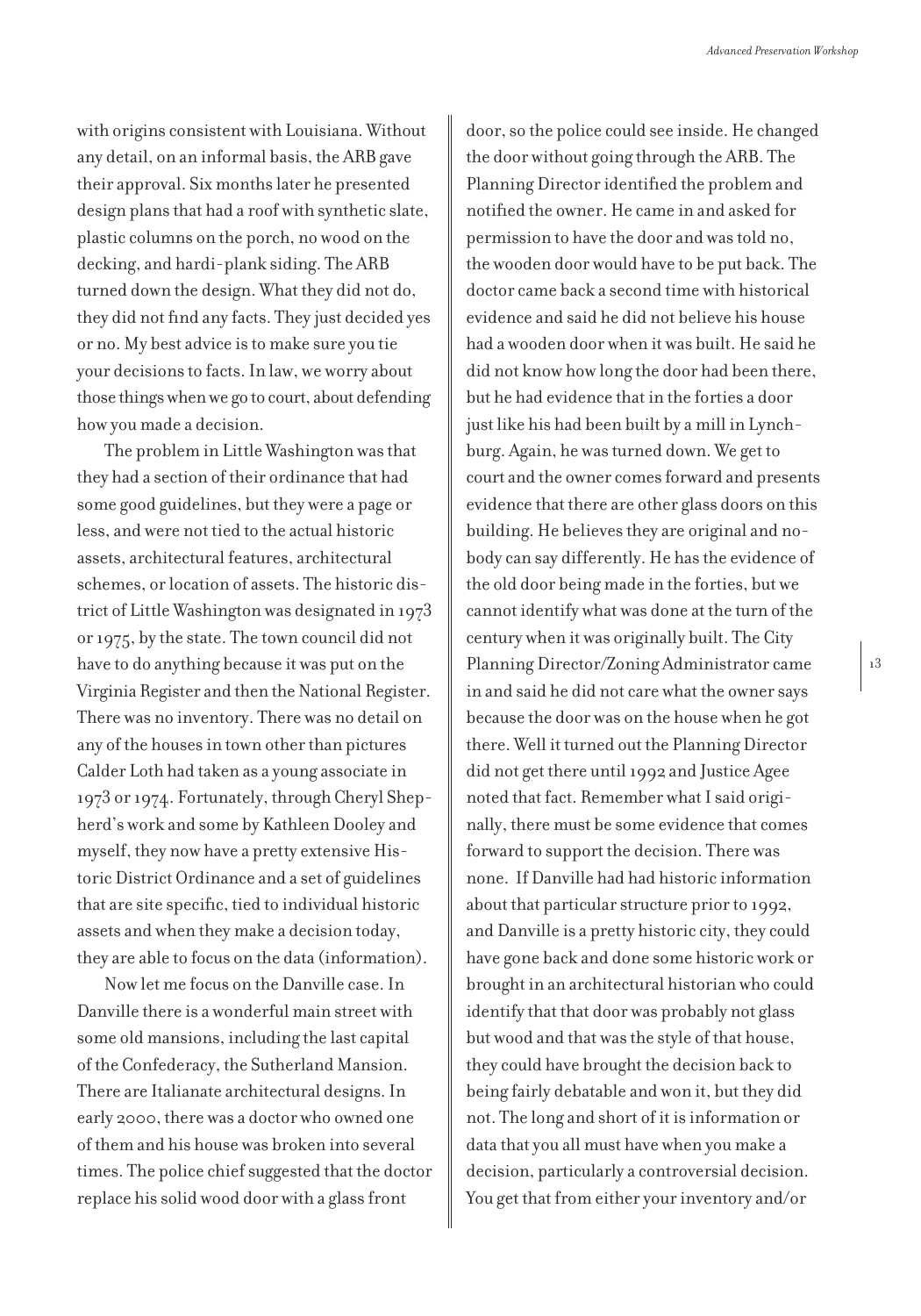your guidelines. Your guidelines are there to try to guide you through what is the appropriate style of an addition to a building, change to an existing building, or new construction. New construction isreally architecturally compatible with what, well it is compatible with the contributing structures in the vicinity.

The lesson that came out of this process with the Virginia Municipal League wasthat we all have got to refocus on being more precise in our decision making process so that we can defend them in court.If we can get to the point where we can make a decision, and back it up with data, then we can defend these types of decisions.If you do not, the court is going to lean toward the property ownerif he can come up with any evidence that what he is doing is consistent with some type of architectural style.

**Mr. Waldman:** Speaking of those ordinances, Ms. Shepherd was helpful in developing a model ordinance—the ordinance that was adopted by the Town of Little Washington. Ms. Cheryl Shepherd.

#### developing architectural review guidelines

*Cheryl Shepherd*

It is <sup>a</sup> pleasure to be here.I am going to talk about the design guidelines that I drafted for the Town of Washington. As you know design guidelines support the historic district ordinance.

I was on the Warrenton ARB for over nineteen years and most of that time I was Chairman, not because I wanted to be, but because no one wanted the job. We are finding it harder today to get people to sit on ARBs because it is a very controversial job. We need to be reasonable and we need to know that when we are trying to preserve those historic resources we must base our decisions on facts and evidence. The ordinance is a policy and that should be very clearin the guidelines. Through your ordinance, you are trying to determine the architectural compatibility of the applications that come before you. An addition must be architecturally compatible to the building that it is going on. New construction must also be architectural compatible to the streetscape. The guidelinesthat go with the ordinance are not mandatory directions, but rather recommendations to avoid doing particular things that might be harmful. Mr. Erwin said that there issome disagreement among us about materials, with Mr.Day and I believing strongly that materials do matter. They mattered when those buildings were first constructed because of what was available. The appearance of those materials is also important since they reflect the workmanship that was used on the buildings when they were constructed. These things can be stated in the guidelines, depending upon the policy,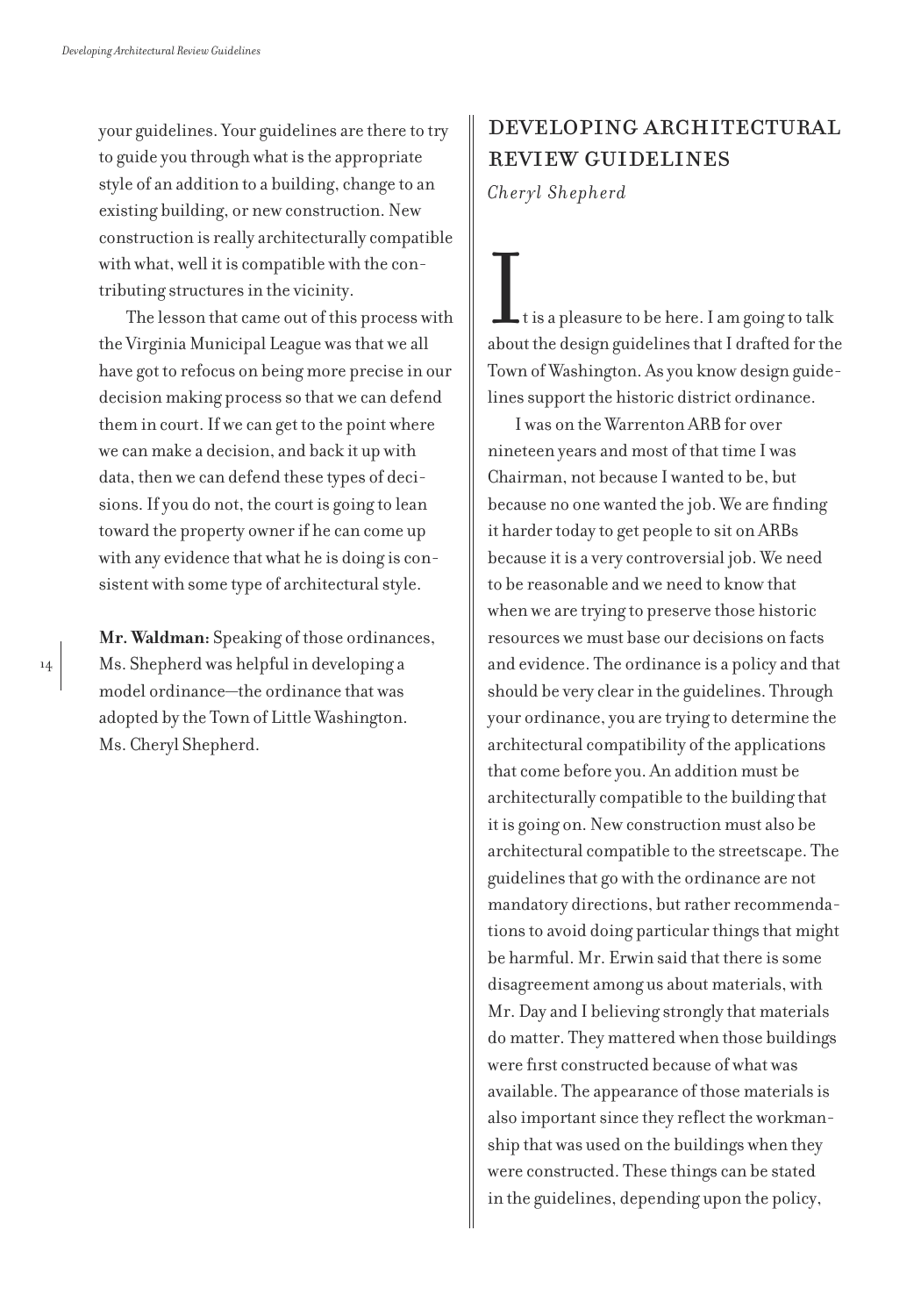direction, and consistency of opinionsthat a review board establishes.

Materials do affect historic character. When the historic rehabilitation tax credit applications are reviewed by the State and Federal agencies they are going to be looking at the types of materials that will go into the construction. An important factor will be their appearance. Many times I have called up the Department of Historic Resource and asked whether hardiplank wassomething they would approve. Well, it depends. Each application is considered on its own merit, considering where the structure stands and how it will affect the streetscape. Going further, I will also call the National Park Service and ask what they think of hardi-plank. That is something they have approved, but it depended on where that house stood. As an example, two shot-gun housesin Charleston had a tight alleyway between them. Hardi-plank is a cement based material with a uniform grain. Wood does not have that uniformity, so the appearance of hardi-plank is not quite the same as wood. Hardi-plank is therefore not appropriate on a facade, but it was appropriate down that alleyway, where you could barely see it. That application was approved for hardi-plank.

The guidelines can also assist in the interpretation of the ordinance. They help the staff review applications, they help the ARB, and they help architects, builders and the applicants to understand what the ARB islooking for. Guidelines also assist the governing body. They too need clear objectives and detailed guidance upon which to base their decisions related to historic preservation.

The guidelines vary from community to community.Istrongly feel they should always contain a historic significance statement forthe locality because that will show what the community values. You must also have that historic

resource inventory. The Town of Washington's inventory was nonexistent until the 1990's. A young college student did an inventory, which was helpful, but he did not designate contributing or non-contributing buildings.He did it on some, but there was no consistency. Back in the 1970's, the dinosaur days of doing historic district surveys, it was not a requirement to designate contributing and non-contributing buildings so we are now in the process of updating those old nominations. Back then, the Town Council also decided that their town was of such value that they put the preservation ordinance boundary around the entire town.It can be a challenge to later expand such a boundary and they needed to do another survey to expand the size of the local district.

The survey was updated and the buildings designated, but the past history of the preservation process in the Town of Washington was still put into the guidelines, as a reference. If this type of information is not in your comprehensive plan, it is good to have it in the guidelines. It is useful to know what the town or municipality has done in the past, when the first inventory was done, when the historic district was established, when that ordinance was passed, and whether the council passed a resolution.It isimportant to have all that history for easy reference.

Beyond that background information and the significance statement, let's consider architectural style. We are looking at historic character. What kind of door would have been on that house in the Danville case? It could have been a single lite door half glazed on the top and wood on the bottom with raised panels.It could also have been a Victorian door because the Italianate is a Victorian style. So in the Danville suit, it could have been two lites above, raised panel below. The gentleman who was trying to get light into the house could have remained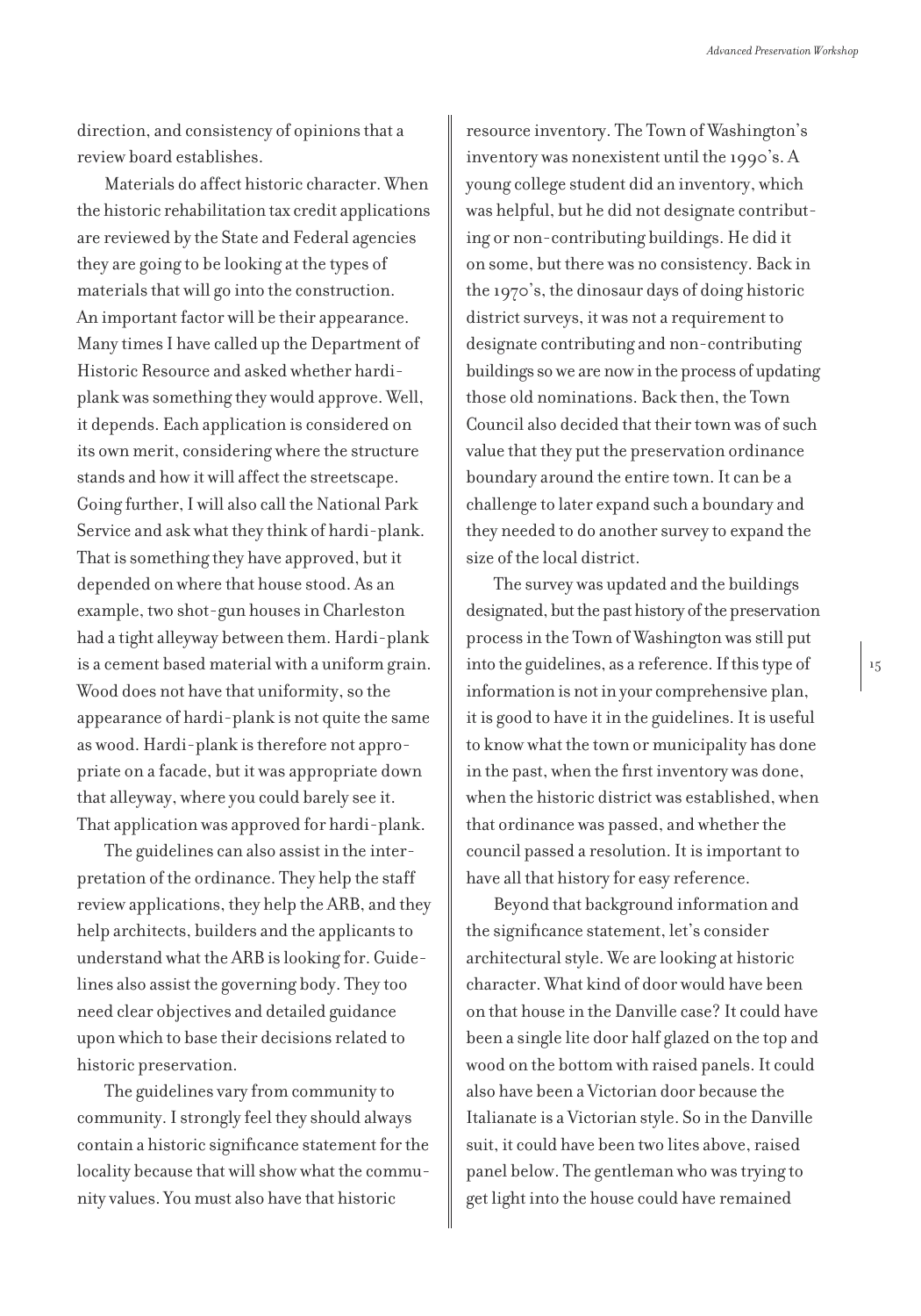within the Italianate style, as shown in the guidelines, by having a single or double lite door.

The style section becomes even more useful when we can back it up with photographs showing features of the buildings. The Secretary of Interior Standards should also be in there because those are what we base our decisions on and those are what applicants use forthe rehabilitation tax credit program. As much as 25 to 45 percent of the rehabilitation cost can thus come back to the applicant in State and Federal tax credits, provided they follow the Secretary of the Interior's Standards. Your guidelines are based on those standards and there can be a sizeable cost incentive for an applicant to follow them.

When you get to the guidelines themselves, remember that everything is based on the state enabling legislation and that we are trying to get to a determination of architectural compatibility. That language is clearin the code, clearin the model ordinance we have written, and it is certainly clearin the Town of Washington. You want the design guidelines to compliment the historic district inventory and you want that inventory to be up to date.When you do the inventory, people likeme, architectural historians, go out and take photographs throughout the district. That documentation is a reference point for theARB to use. Bring that evidence to the table. For that door in Danville, we might have found a picture that showed a door with a single lite above raised panels. You can also ask the applicant to do the research. It is his burden if he wants you to approve his application.

The guidelines also provide the ARB with the appropriate language that you need to use. We do not want you to say that you do not like something. People tend to cop an attitude when someone saysthey do not like something. We do not want to be arrogant. We want to follow documentation. We want to do our job in way that is

professional and we maintain that professionalism when we use documents and back up our discussion. Use them for discussion and frame your motions around them.Hopefully that careful procedure will prevent court challenges.

Regarding the guidelines for doors and windows, refer to the architectural style section. That material provides the basis for knowing what wasthere. You can look at the photographs of what is existing. There is also nothing wrong with going to the building to look at it. You want to retain, protect, and preserve the design of original doors.If the door on the building is not original, then the replacement of it is notreally an issue. If the door is already changed, hopefully the original isstill in the house. Your guidelines should recommend that if you replace a door, you should retain the removed door on site. That way, you or the next owner can put back the historic feature that was removed.

You should try to be reasonable, but doors and windows are important character defining issues. We use them for dating a building. They are part of the style, so they are something that guidelines should try to protect.

In the Town of Washington, we had a proposal for a brand new house. The board said they liked the design, but what they didnot consider was whether this type of house would ever be seen in the Piedmont. It was French influenced, with French doors in a pattern across the front, a roof flared ina French eclecticway, and dormers done with French influence. Then, of course, there was the rhythm and pattern of the front facade. Rhythmand patternare things you use to determine architectural compatibility. When I was on the ARB, I had trouble knowing what rhythm and pattern, massing, and form really meant. It is something you really have to study. You want to look at the buildings on your streetscape and look at the pattern of openings on the front elevations.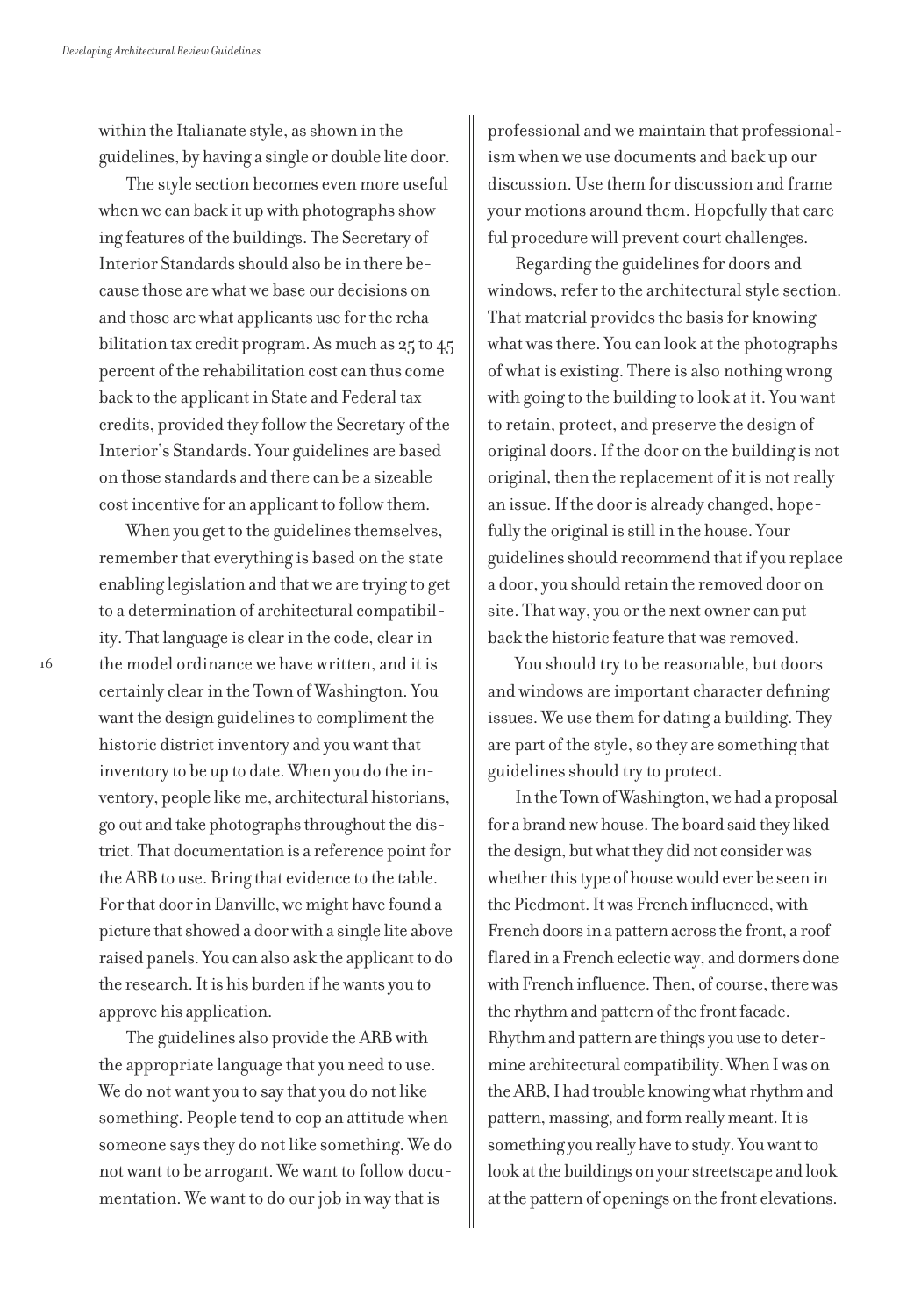*Advanced Preservation Workshop*

The French details were not something you would see inthe TownofWashington.

This applicant also wanted to push our ARB to the limit, to see if he could get approval for a 100 percent synthetic house. He went for a synthetic, rubberized slate instead of rock slate. The problem with these synthetics is that they are mass manufactured. Uniformity is what you see. That hand workmanship is not to be seen in the mass produced material. The guidelines that were written for the Town of Washington say to avoid these synthetics. Actually the guidelines say do not use them (although the guidelines are still in the review phase).

There issomething about the Americans with Disabilities Act (ADA) that needs attention.Iread in the Washington Post where a family was forced to move into their basement. They are both elderly and handicapped (he is 90 she is 87). They wanted to put an ADA ramp on the front porch, but the preservation commission repeatedly said no. The preservation committee said that the porches of similar height and depth in the block create a notable pattern and rhythm on this particular street. The committee would not allow them to alter the porch or remove it, so this elderly couple is living in the basement and must go out of their house through the back alley. I think a review board needsto be reasonable.In the Town of Washington, a brand new commercial building has been constructed for a jewelry store. The owner put a front porch under a shed roof and put the handicap access ramp under the porch, but inside the balustrade and made them mesh together. Thisis a new building and it is easier to be clever, but the design isstill brilliant. As an architectural historian who does architectural evaluations,Ilike to see that change in workmanship so that I know what is added. I think there is probably a way to accommodate the

elderly couple.I would love to look at that porch and see if something similar could be done. You need to accomplish what needs to done for ADA accessibility, to restore the human dignity that has been lost by these people.

Getting back to materials, again they do matter? On a Spanish Mission style house, with a terra cotta roof, you are not going to replace that roof with a rubberized slate. That is a materialsissue. Would an all glass building be built in a nineteenth century setting? I don't think so.It issomething that hasto be considered and appearance is something that the tax credit department also looks at. Use your guidelines, use your ordinance, use the inventory, gather pictorial evidence, keep files, keep records, qualify all your decisions, and when you deviate from the guidelines make sure you qualify all that. Follow the evidence and you will do a great job.

**QUESTION: So much review is done, whether tax credit or local ARB, on a case by case basis. How important is consistency if a case is challenged.**

Mr. Day: What I will say is that the subject matter is subject to a lot of interpretations. Rememberthe standard is architectural compatibility. To some degree, there is judgment involved in that. The outcome is not guaranteed, but neither is the application the mirror image of a previous application. If there is inconsistency, in that one applicant seeks to use a particular design of a structure or a particular material and is denied outright, and another applicant gets approval forthe same thing, then we aslawyers have a problem with that. The lawyer representing that applicant will have a case. The key isto distinguish why you said yes here and said no there. No application is exactly the same, unless the same applicant shows up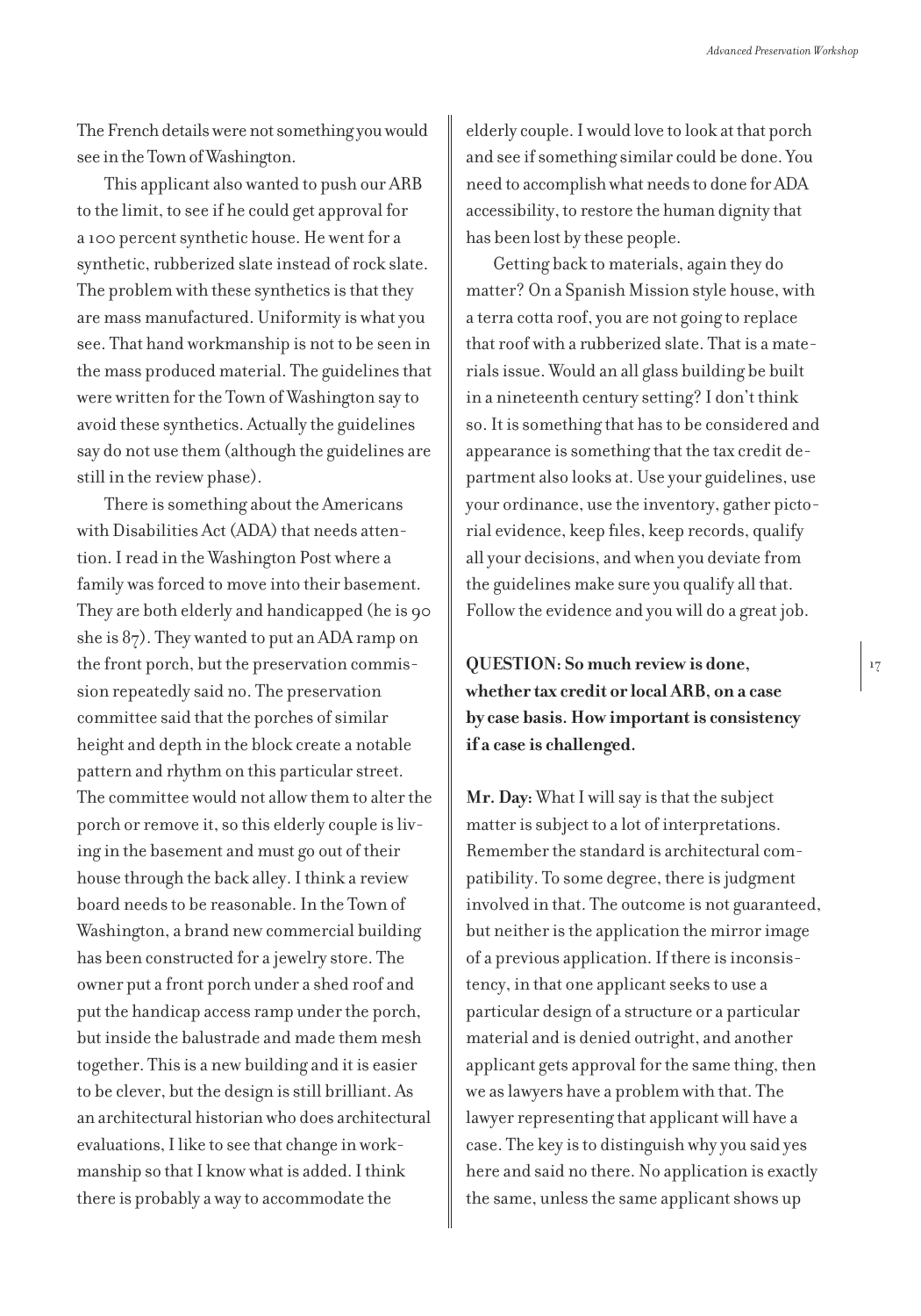the next month trying to do the same thing again, and most ordinances prohibit that.I think you have to understand that the subject matter varies. One of the issues we had to deal with in Little Washington was a material that had been approved before and was suspect another time around. You need to have a good reason that it is suspect this next time around. What are the particulars?

**QUESTION: We as members of reviewboards tellthe applicantthatwe reviewthings on a case by case basis, and yetthere are very different outcomes over time. Whena reviewboard changesits members over time, youwill get a differentslant and biases despite the attempts atfairness. Youwill have very different biases from one reviewboard to thenext,so decisions will vary over time. What kind of grounds does that give the applicant to contest?**

**Mr. Day:** We as professionals are trying to tell you to cut that out.

Mr. Waldman: I might suggest that the municipalities engage in good recordkeeping, maintain records of each individual property, if that is possible. Records are a good way for a city, county, ortown staff to identify what has happened with a building in the past. Having some consistency in the staff or some recordation of what is going on may allow that staff, as they review an application or prepare applications for member review or supplemental applications, to really provide that additional information. There is a role potentially for the municipality in that vein as well, to ensure there isinformation there forthe board to make a consistent decision.

**Mr. Erwin:**If you have good guidelines and good standards hopefully your new board will use those as a basisfor making its decisions. This is a tough thing that all local governments have to go through because your members of your city council change and certainly they have different perspective and the people they appoint to your local preservation board may have a different perspective, so the only thing you can do is have consistent guidelines and ordinances and try to remind the members that these are the factors to be followed in making a decision. If you have those good guidelines, it becomes easierto show new members what they are supposed to follow when making decisions.

**QUESTION: You were talking about reversing legal decisions. Last week in Arlington the preservationistslost. We had a project that involved demolition of what we consider a historic shopping center.It is a contributing building in a National Register district, but we do not have a local historic district. The planning commission, transportation commission, and review board all recommended against approving the new project and not tearing down the building, but the county board approved it. Do we have legal recourse to reverse the decision?**

**Mr. Day:**Did I hear you say that the property is not in a historic district?

**QUESTION:It isin aNational Register district. We have a historic master plan for the county, which sets up a historic resources inventory as a tool to save buildings, but it had not been completed. This building had been surveyed and wasfound to be essential, but since the entire inventory was not complete it was considered a draft and we were told it did not apply.**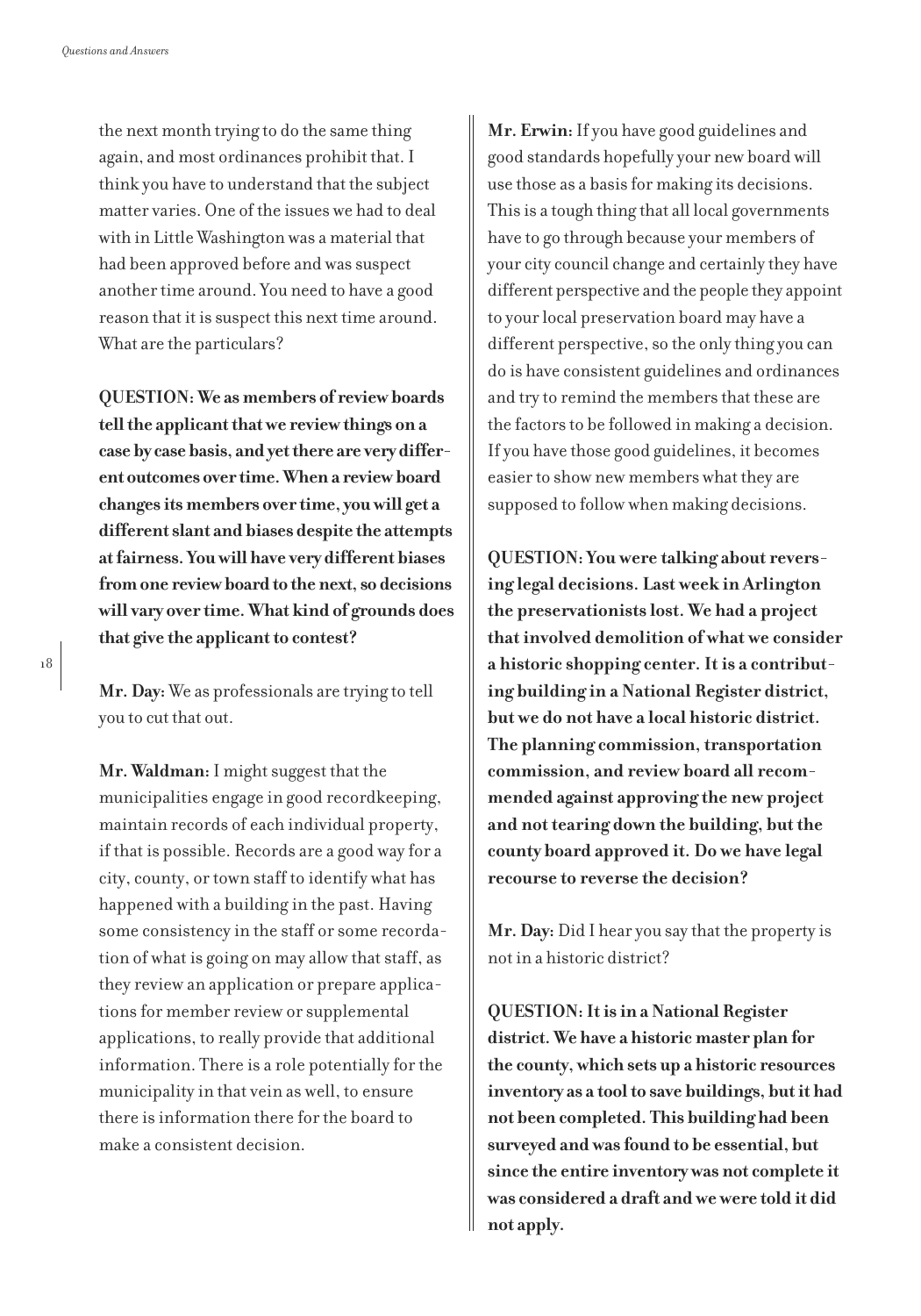**Mr. Day:** We read the current court casesto say that you have to establish a historic district—that you have to identify the historic assets. You have to do a series of things to act under the State Code. What I think you are telling me is that the jurisdiction had not established a local historic district incorporating that particular historic asset. I would say that I do not think the ARB has jurisdiction. Whether you can challenge that decision as citizens is a different thing beyond the scope of thissession, butI do not think you have met the standards that the State Supreme Court seems to indicate as necessary, in order to act as an ARB.

**FOLLOW UP: A citizen did come forward and ask that the shopping center be designated as a local historic district, but the county has a policy to not do so without the owner's consent and this owner would not consent.**

**Mr. Day:** Keep in mind that historic districts can be established in a variety of manners under the Virginia Code. The critical part isthis: The governing body of the jurisdiction has to establish that historic district and identify its assets, to use any of these powers. It can be designated, asWashington was, by Virginia orthe federal government, but that in and of itself is not satisfactory for the Circuit Court judge to say you have met the standards of Section 15–2.2306. There needsto be some action by the local governing body to qualify you to act under  $15-2.2306$ .

**QUESTION:Isit legally required that the locality adopt the guidelines, or isit possible for the ordinance to give the ARB the power to establish their own guidelines.**

**Mr. Waldman:** For guidelinesto be applicable during the architectural review process, they need to be adopted by the governing body.

**QUESTION: Howcanwe ensure consistency in our decisions when economic considerations come into play? We had a case where a house wasin poor condition and the owner asked for permission to install vinylsiding, claiming he could not afford anything else.Ifwe allow vinylsiding in one instance, dowe undermine our ability to deny vinylsiding elsewhere. How canwe determine economic ability to adhere to a historic district ordinance?**

**Mr. Erwin:** Similarsituations have to be treated approximately the same. A decision on one case may make it difficult to deny the request of someone else, but that does not mean you cannot do it. Sometimes people do not challenge your decisions, but somebody may say you approved it here so why won't you approve it for my building and you may be in a tough spot to come up with a logical argument to distinguish why it is ok in one building and not another. Sometimes you just have to come in and say we screwed up. The State Supreme Court will do that from time to time.If you have an outgoing board you can say that those guys did not know what they were doing. Sometimes you can come in and say we just made a mistake, we're correcting it and we will not make this kind of mistake in the future.

Mr. Waldman: As a follow-up, if the municipality decides to include a provision in their guidelines orlocal ordinance that allowsthemto consider economic viability forthe property owner, isthat something advisable or enforceable?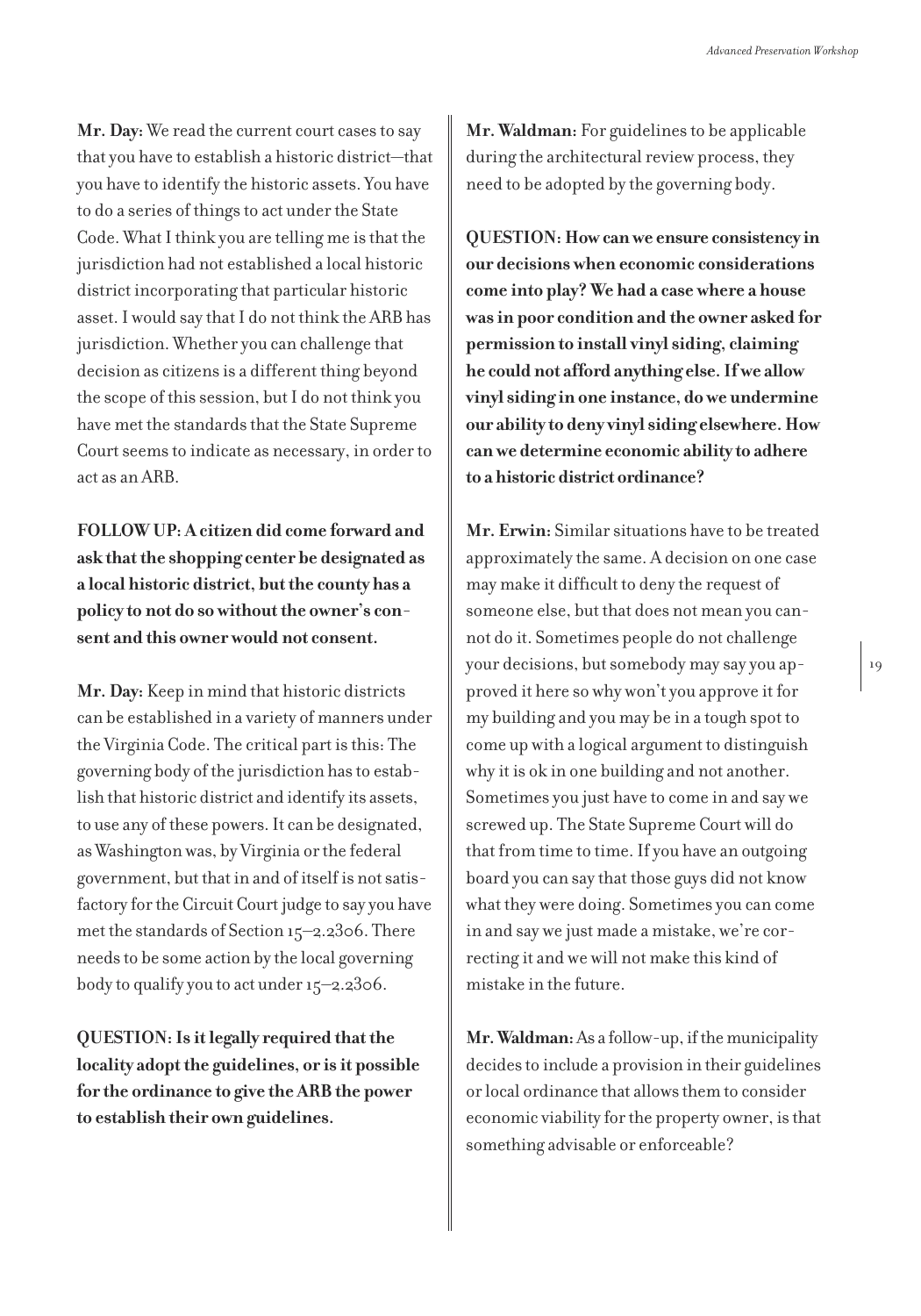**Mr. Day:**I agree with Walter and I want to drive home a point: Framework! If you leave here with anything, think about putting a decision within a framework.I do not know how you get into the economic side of the argument. You will have applicants come before you who say,I cannot afford that or that is too expensive. I think it is extremely difficult for you to get into that. What you need to do is come back and say, there is a proposal here for vinylsiding. The gravamen of what you do is the appearance of the material, the architectural compatibility. You cannot deny vinylsiding as an abstract because vinylsiding has multiple grades, multiple manufacturers.I have seen vinyl siding that was obviously vinyl siding at a mile away. I have seen vinyl siding that wastop quality, expensive, and was not obviously vinylsiding. What isthe current material that the vinyl will go over? How does it fit in with the character of the structure? Does it represent something that is totally new and different? Again, put it in that framework; let's go back and look at the structure, isthere any analysis? Isit a contributing structure? What is the commentary on the structure? If it is not contributing and not located close to a contributing structure, yourstandards are probably going to be lower. The economic side of it is just a trap.I do not think you can get into that because that is not what the Supreme Court thinks or what the General Assembly thinks—that you are supposed to be deciding what is cheap and what works and what does not. I would approach it from the standpoint of what I just said. What isthe architectural compatibility of the proposal with whatever you have to play it off of? I would make the applicant bring me something to look at,so you can look and say yesthat is architecturally compatible, or it is not.

**Mr. Erwin:** On the economic factor I would say I have never seen a historic district ordinance that hasthat type of economic consideration in there.It is very difficult.If you want to do that there islanguage in Virginia Uniform Statewide Building Code that addresses that. It says that when Building Code Officials order someone to fix up their property the Code Official hasto considerthe cost as a factor and work with the ownerto try to minimize the cost. The Building Code does not tell the Building Code Official exactly how to do this, but it doestell the Code Official that cost hasto be considered.If you want to put thistype of provision in your ordinance you could take some of the language out of the Building Code and put it into the local ordinance. That is an area where I have neverseen thistype of language.It is an area with very little guidance as to what role economics should play in making decisions about whether or not something is architecturally compatible. On the other hand, you want to be reasonable in dealing with somebody who owns a piece of property and does not have the resources to do what you want them to do. That would be one of those cases where if you are challenged, bad facts can make bad law, and a court can say it is unconscionable that somebody is being told they cannot fix up their house, to make it habitable, because they do not have the financial resources to do what you want them to do.

**Mr. Day:**I want to discourage people from being categorical when it comes to materials. Ithink that gets dangerously close to the problems associated with the Building Code that Walter talked about. When in fact what you are supposed to do is determine architectural compatibility of any particular proposal. Can you get down to the level where you say there is going to be no hardi-plank? I find that hard to swallow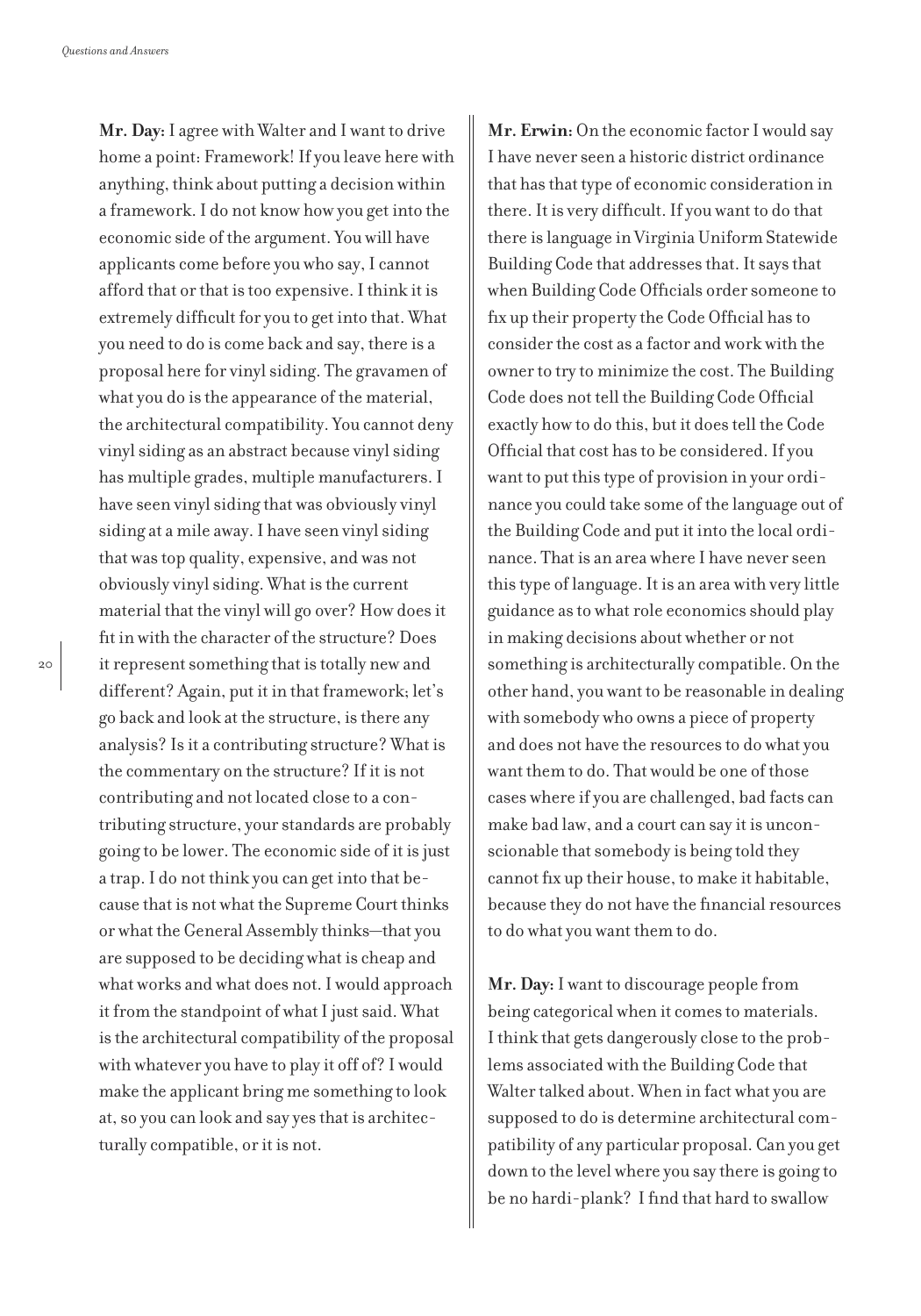as just an absolute ability, because the problem with building materials is that today you have something on the market that tomorrow may be different or better. What you are supposed to be dealing with in determining architectural compatibility is basically a visual test. That is why I say that if you have these issues pop-up, make the applicant bring samples for you to look at. Look at the quality, look at the eye appeal, because I think that is what architectural compatibility boils down to.

Ms. Shepard: Calder Loth, from the Department of Historic Resources, said that he did not believe economicsshould come into ARB decisions, and neither do I because it will be hard for you to categorize.It is not a measure of architectural compatibility. I think it is better for the boards and ordinance and guidelines to stick to the architectural issues. You can be reasonable, but do not use the economic side of it to try to find a way to accommodate.Do it within your ordinance and guidelines, without sticking the economics in there.

**Ms. Camille Bowman (VDHR):**I wanted to add to the conversation that affordability can be addressed in a district. You can delineate a district with its own design guidelines, with affordability asthe thought processin that district. Your whole city does not have to follow the same design guidelines. You can have a district with a set of design guidelines that is appropriate to that district. Affordability can be a factor in a delineated district.

**QUESTION: WhatI have heard here is a discussion ofissuesthat relate to structures, buildings, and private property.I am wondering about howthe principal of architectural compatibility** and the authority of the review **board appliesin public spacessuch asstructures,streets,sidewalks, parks, etc.**

Mr. Erwin: That is an issue that varies from locality to locality. Some localities in Virginia have taken the position that public projects are not covered by the historic ordinances.Ithink from the issue you raised, that the definition of a structure is simple. A structure is something that is built or constructed. You can certainly argue that a street or sidewalk is something that is built or constructed and falls within that broad definition, but in Virginia there istwo types of law, statutory and common law. Statutory law isthe law adopted by the Virginia General Assembly and is contained in the State Code. Common law isthe law developed from the English courts. When an issue came up that the legislative body had not dealt with, the court would determine what the law was and that is referred to as a common law.If you look in the State Code in the first volume, you will find a statement that reads Virginia is a common law state. The common law still applies in Virginia, except to the extent it is overridden by the General Assembly. The English rule isthat the king who makes the rules can break the rules and cannot be penalized. There are Attorney General's opinionsthatsay in dealing with public projects local governments are not required to follow their local zoning ordinances. The historic district is part of your local zoning ordinance. That is where the authority to adopt historic districts come from. So if you live in a locality that wants to take the position that the locality is notsubject to the local historic review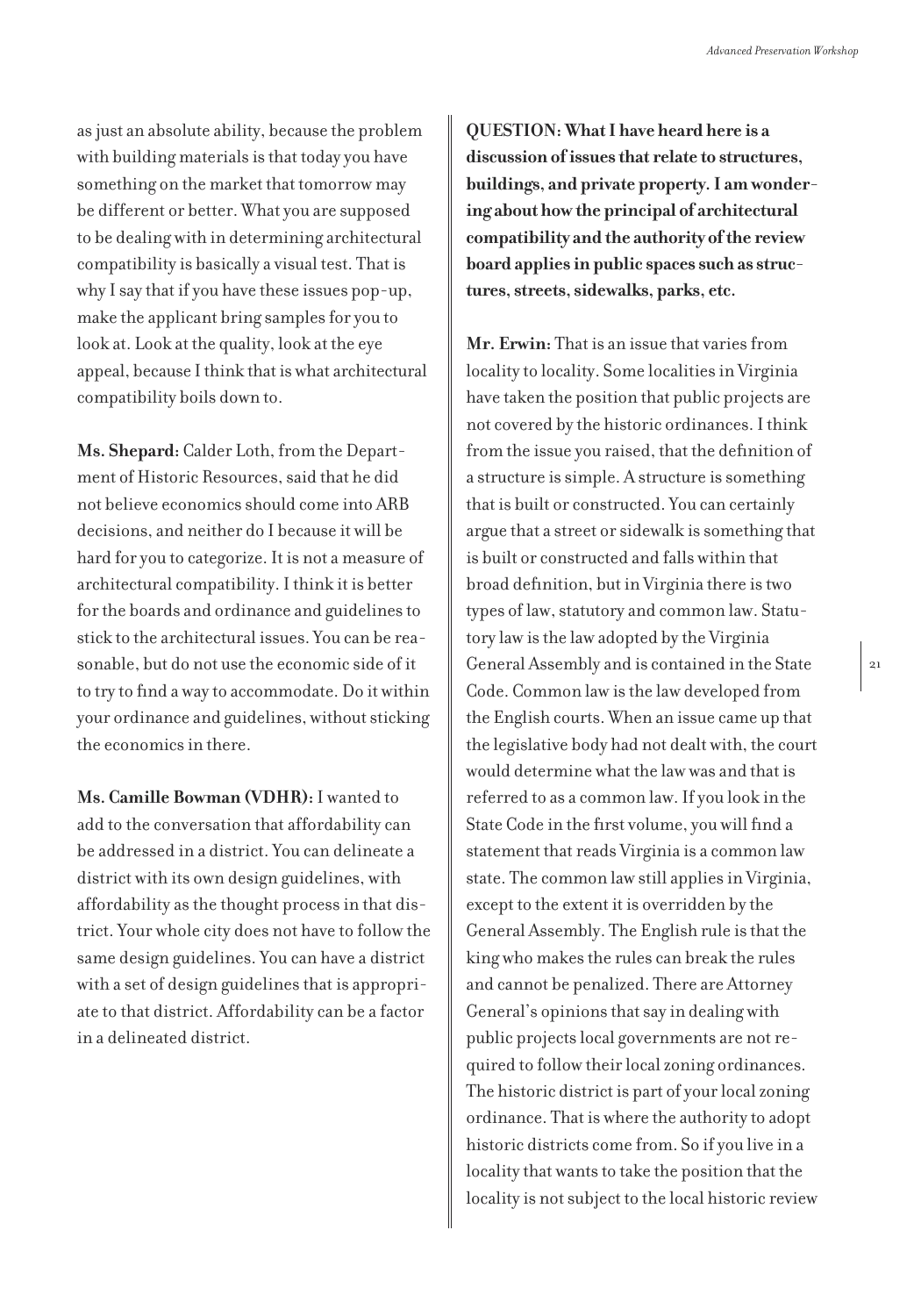board or the zoning ordinance then your locality can do that. Lynchburg has done that. About three years ago the City Manager asked for an official opinion, citing some of the cases and authority and once he received the opinion took the position that public uses are permitted in all the City's zoning districts as a matter of right. We do not have to go through the planning commission orthe zoning process. We just go ahead with the public project. We have also taken the position that public projects do not need the permission of the local historic commission in order to go forward. The City Manager has told City staff that they should present their projects to the historic commission for their suggestions and if possible follow their suggestions. Other cities and towns have taken a different approach. They have provisions in their zoning ordinance that say the locality will comply with the zoning ordinance and the historic district guidelines. The answerto that question isthat it depends on the community in which you live and the choice your community wants to make.

**QUESTION: Materials do not just have an appearance, they have function.I am a LEED certified architect.Ilook at how thingsfunction. Could you bring sustainability into the argument ofthe description of a material if you want it to be historically compatible? How materialsfunction can be just asimportant as what they look like. Would that give additional leverage for compatibility.**

**Ms. Shepherd:** I think you can. Endurance can be an issue, but appearance, finish, texture words like that are important in explaining what the historic character was originally.We know that the historic materials of one hundred years ago are more durable than the woods of today. There are recycled materials that are available,

so when it comes to wood, that can be a suggestion from the ARB. Windows that are manufactured of wood are not always durable.I have had contractors tell me that windows they put in five years ago are deteriorating.We need to huntfor durable material. Sustainable materials is an issue, but historic character, appearance, texture, and finish are overriding issues and if you look at the Secretary of the Interior's Standards those are the words they use.

**Mr. Day:** Architectural compatibility is a very broad statement. I think it is clear that your question addresses one element of it. We addressed the visual appearance of it. What is compatible in one context may be different if we are talking about an addition to an existing structure as opposed to new construction adjacent to that structure or in area where there is only one contributing structure. All those go into determining architectural compatibility. If you look at it in these frameworks, without simply cutting something off and saying you cannot have vinyl siding, or you cannot have hardi-plank, and you make people present the data necessary to make an intelligent decision, then people like Walter and I can defend you. That is the key, but architectural compatibility is a very broad statement.

**Mr. Erwin:** I think it can be legitimately considered because the goal of historic preservation isto preserve historic structures. We have heard presentations that talk about using vinylsiding.If you have an existing building and you cover all the hard wood with vinylsiding, there are detrimental impacts. The building can retain moisture. The vinyl can do things that actually cause destruction to the historic material and structure.I certainly think that is one factor that when you make a decision you can consider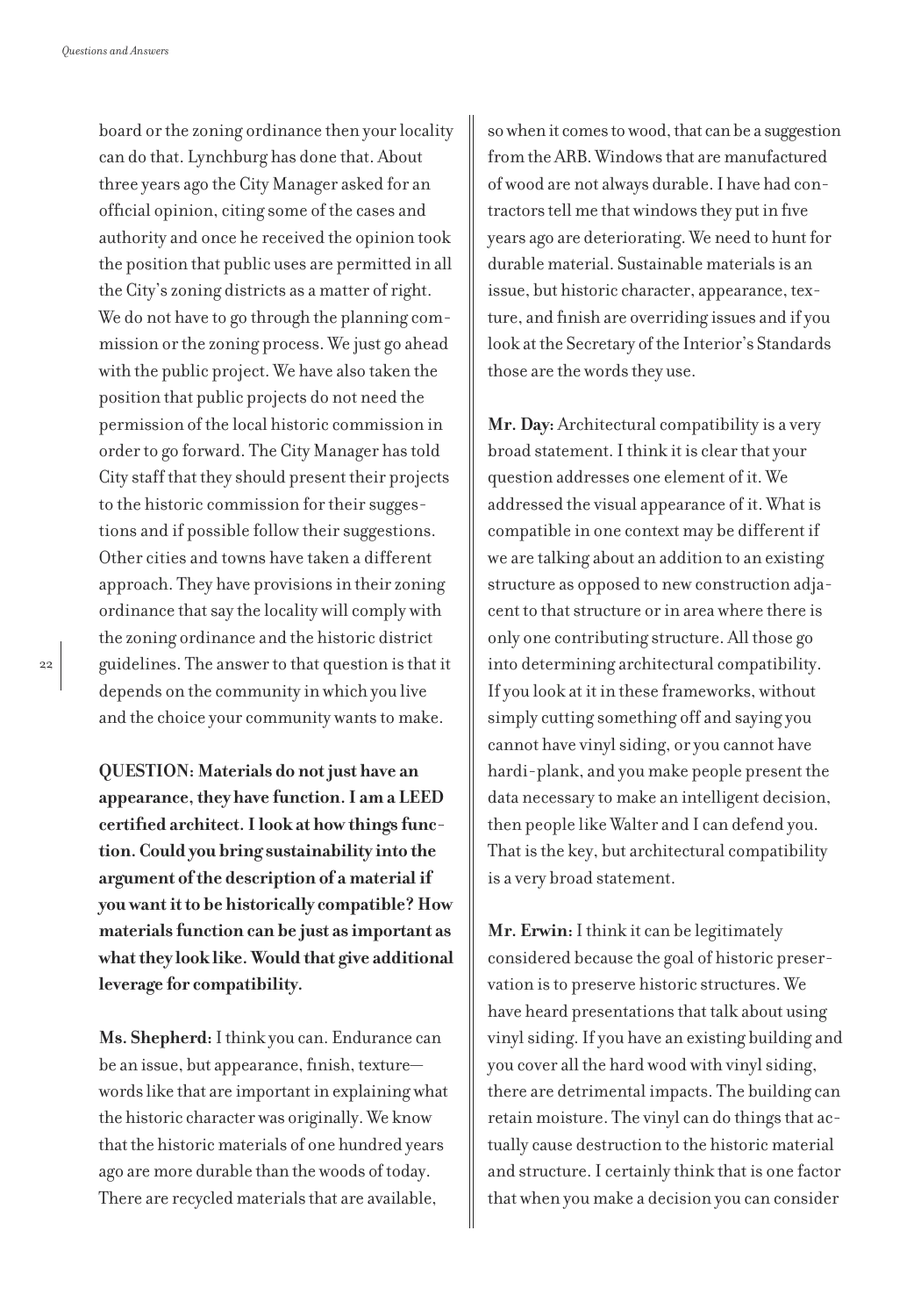whether the materials the applicant is proposing to use are durable and will they actually harm the structure itself. The ultimate goal is the preservation of the structure and if you can show there are good reasons to avoid or use a particular material then I think that is a factor that can used in making your decision.

**Mr. Waldman:**If the professionals or members of the ARB wanted to review the model ordinance where could they get a copy?

**Mr. Day:** Mr. Nelson plansto publish a transcript of these proceedings.I will make sure he gets a copy of the model ordinance (see Appendix A).

**Mr. Waldman:** Could you place in context where an Attorney General opinion comes from and the binding nature of it to an ARB or local municipality.

**Mr. Erwin:** The Attorney General isthe top legal advisor for the Commonwealth of Virginia, so certainly his opinions have some weight. For State officials and agencies, the Attorney General's opinions are binding and they are obligated to follow them. Anyone else is not obligated to follow them. In those instances they are advisory opinions. The Courts have said the Attorney General's opinions are entitled to great weight on an issue. They have also said the General Assembly is assumed to agree with the Attorney General's opinion.If the General Assembly does not agree, they will amend the law. Aslocal government officials and as members of historic review boards, you are not obligated to follow the Attorney General's opinions. When the Attorney General has issued an opinion that the local government attorneys like, they will argue to the judge that this is an

opinion from the top law enforcement official in the state and it carries great weight, but when the Attorney General issues an opinion the local government attorney does not like, they will argue to the judge that he is just another attorney. You all are not obligated to accept those opinions.

#### **QUESTION: DoestheUniform Statewide** Building Code delineate the age of the build**ing or isthat left to the local jurisdiction.**

**Mr. Erwin:** The question is: Does the Building Code differentiate between the ages of buildings. The only place I am aware of in the Building Code that differentiatesin the age of buildings is the rehabilitation code. It specifically states that the purpose of that code is to make it easier to renovate older structures. It does not give a definition of what constitutes an olderstructure, but that isthe only place in the Building Code where they make a reference to older structures, where they talk about the age of the structure. The Property Maintenance Code and the New Construction Code do not. To follow up on the second part: Is it up to the locality to define old?No, there are several placesin the State Code and the Building Code where it specifically saysthat local governments do not have the authority to adopt local ordinances that are inconsistent or contrary to the Building Code.If the Building Code does not differentiate the age of structures, it will be very difficult for a locality to put in different standards for older buildings. That would be contrary to the provisions of the Building Code.

**Mr. Waldman** thanked the panelists and ended the morning session.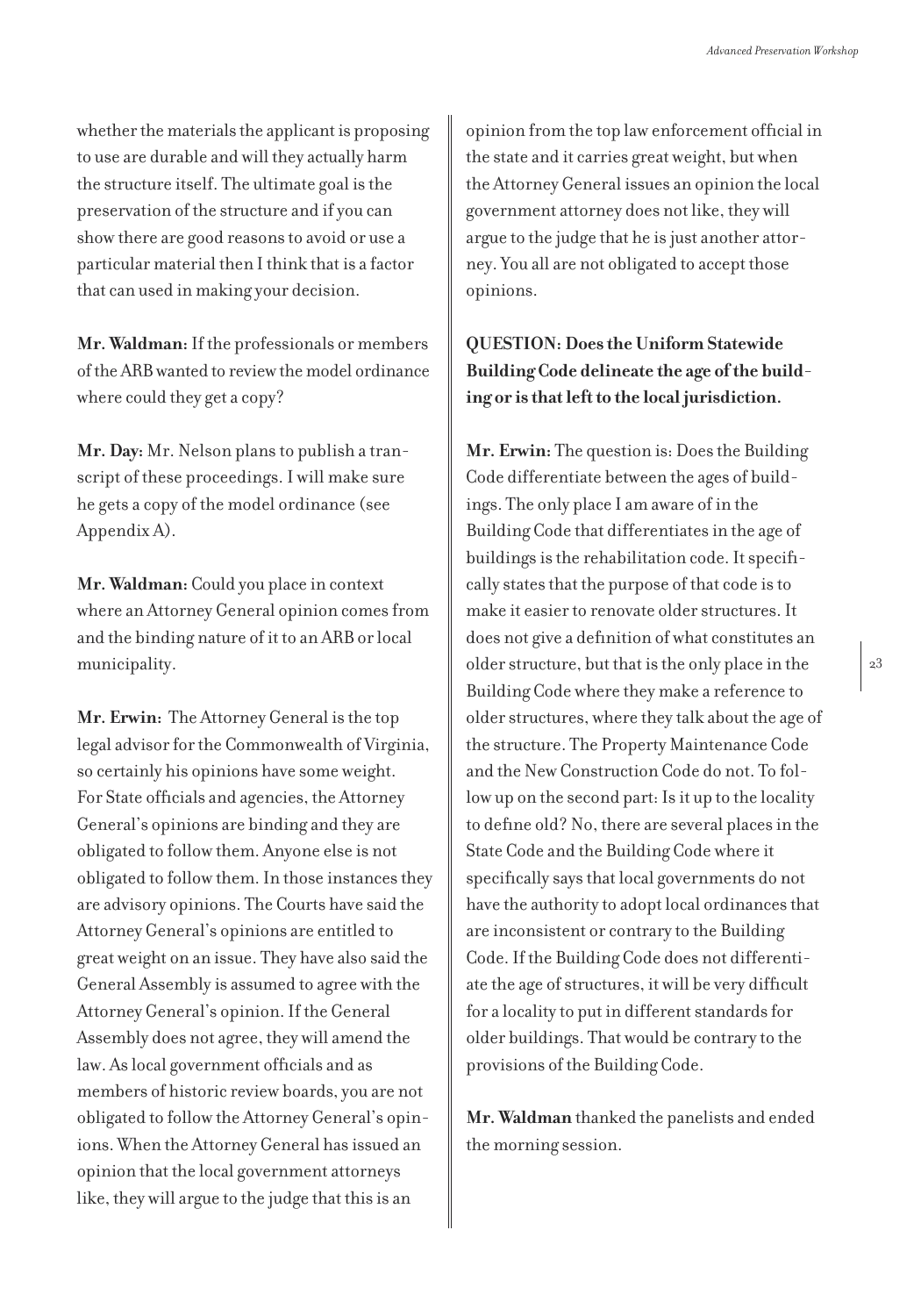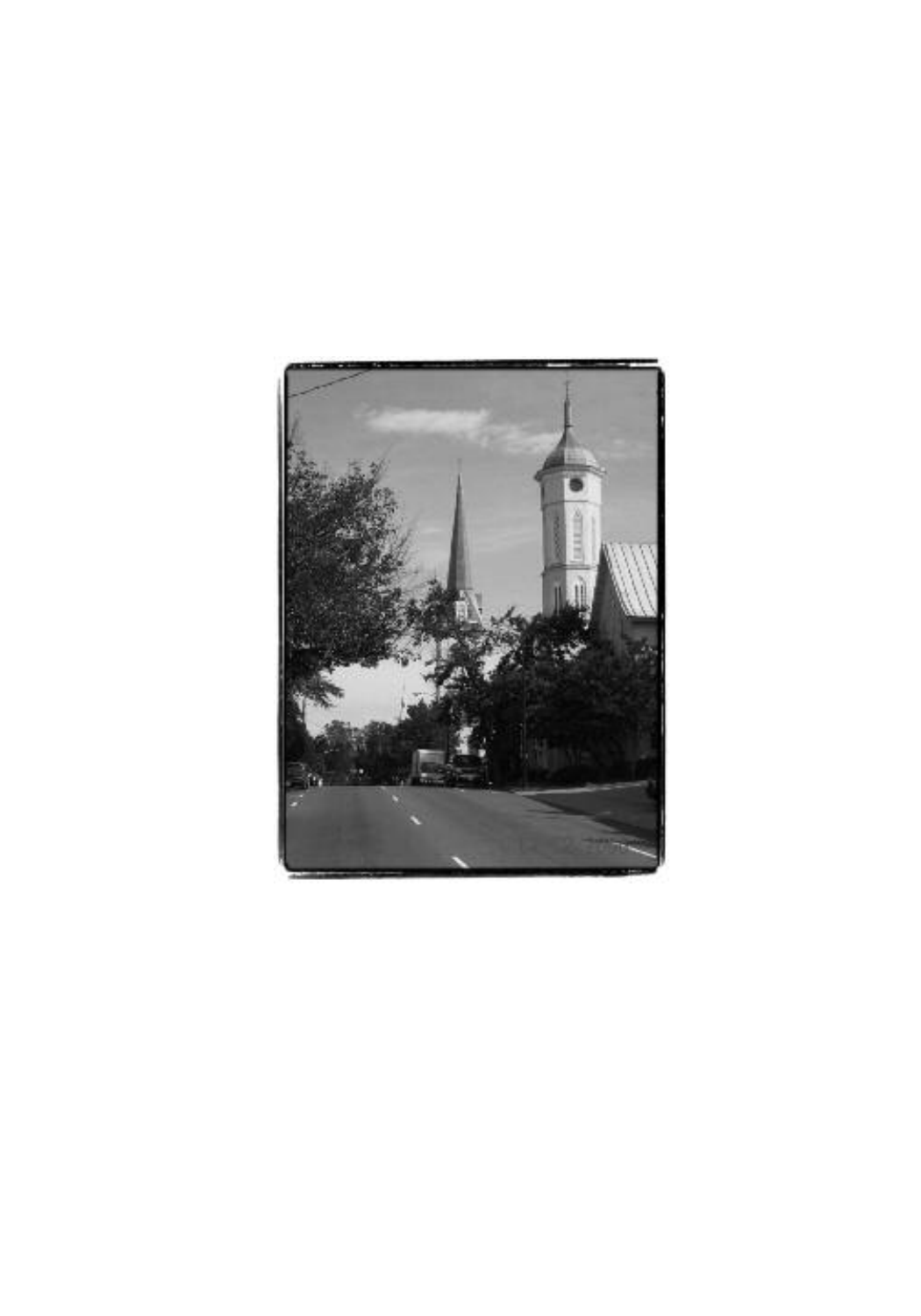

## infill design: minding the gap

rik Nelson opened the afternoon sessions, which were held in a recent addition to the Fredericksburg United Methodist Church. He turned the session over to Owen Lindauer, current chairman of the Fredericksburg ARB.

#### **MODERATOR:Owen Lindauer**

Good afternoon. My name is Owen Lindauer. We are going to continue our day by looking at the challenges of infill development.

#### **PARTICIPANTS**

**Mary Harding (Mimi) Sadler** is a Richmondbased historical architect and principal with Sadler & Whitehead Architects, PLC, a small businessshe formed with husband Camden Whitehead in 1997. She serves historic property owners, architects, and engineers as a historic preservation consultant. Ms. Sadler received her undergraduate degree in Art History from Williams College and her MastersDegree in Architecture from the University of Virginia in 1981. She serves on Richmond's Commission of Architectural Review and chairs the Capital Square Preservation Council.

**Jack Abgott** has been a historic preservation contractor and consultant for 25 years.He is currently the Vice President for Operationsfor the firm of Nickles Contracting, Inc., which specializes in public restoration projects. He is a former member of the Fredericksburg Architectural Review Board and holds a degree in Architecture from Syracuse University, as well as a Masters of Architectural History and a Graduate Certificate in Historic Preservation from the University of Virginia.

#### infill design in historic districts

*Mary Harding Sadler*

am going to present to you my thoughts about infill in historic districts.I have a few biases and I will announce them right up front. Ilove modern architecture.I even like it in the context of historic districts. Our historic districts and neighborhoods are a result of constant infill overtime. The issue we face is one of guiding infill so that the places that best define us are preserved and so the unique character of a neighborhood is not eroded by demolition or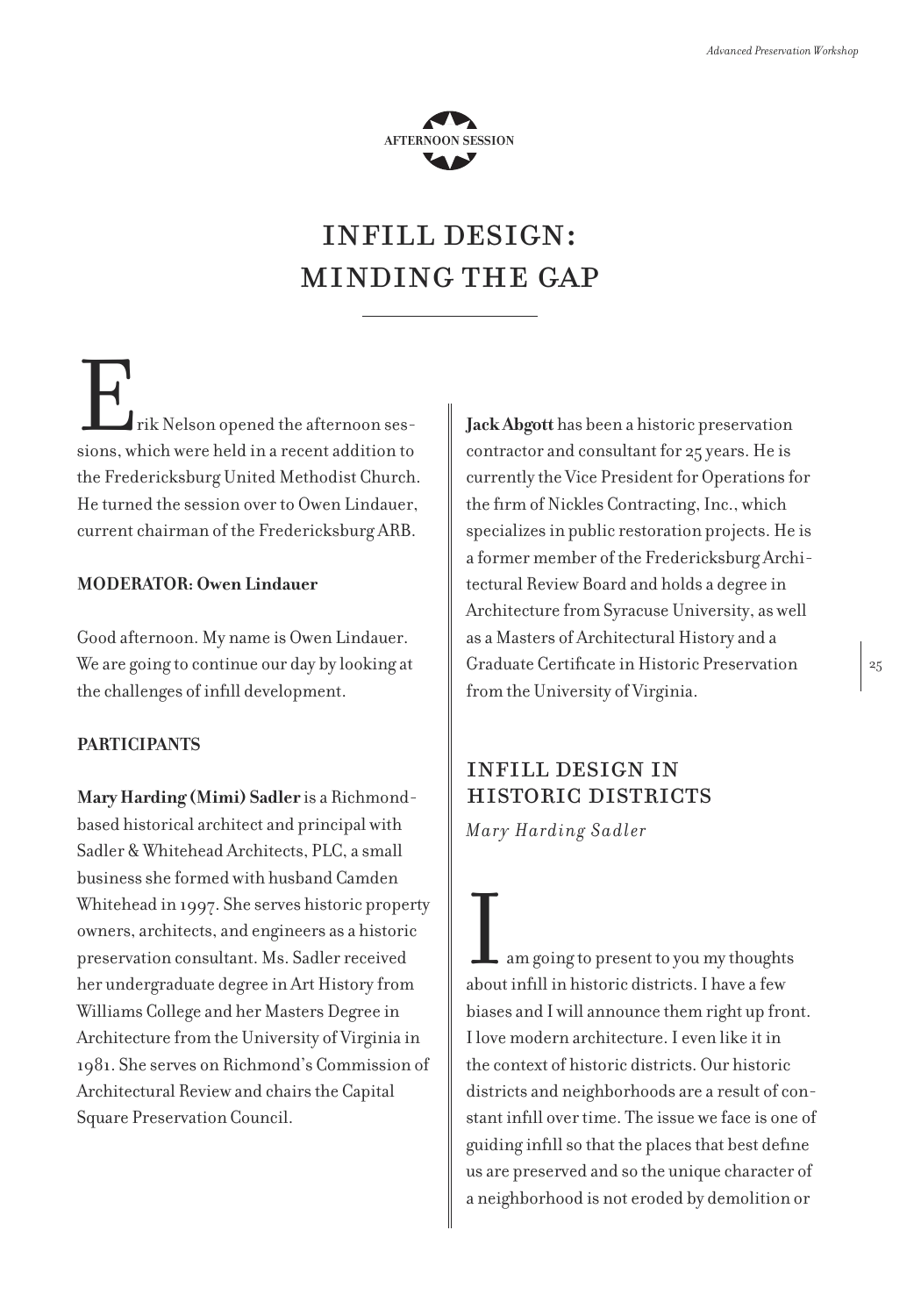

*700 Block Caroline Street, Fredericksburg*



*900 Block Caroline Street, Fredericksburg*

"Infill tells a history of the city's growth."

inappropriate new construction. Each infill project represents a critical moment that requires guidance, notsuffocation or design by committee. Guidance comesin the form of the local review board's handbook that has been tested and refined overtime; a handbook that is a living document that can be revised.

Infill projects are an opportunity for reinvention, an opportunity for reasserting the character of a city or neighborhood, and an opportunity for mending anomalies in the urban fabric.We all know that integrity is a tenuous asset and that statement in the Fredericksburg Handbook I think really resonates. We cannot regulate good taste. The beautiful houses on the left evolved over a couple hundred years without the guidance of an architectural review board and continue to evolve, in an organic fashion, with the help of the architectural review board. We cannot regulate good taste, but we are happy



*209 Caroline Street, Fredericksburg*



*813 Sophia Street, Fredericksburg*

"Integrity can be a tenuous asset."

when it happens. We also should not regulate building style. People who live and work in the historic district rely on the Secretary of the Interior's Standards for Rehabilitation for basic guidance and Standards 9 and 10 are the two that best guide new construction.Standard 9 tells us that new construction should not result in the loss of historic fabric. Standard 9 tells us that newconstruction should be differentiated from historic, although that is the Standard that most Virginians are loath to follow. Standard 9 also tells usthat newconstruction should be compatible with historic materials, features, size, scale, proportion, and massing. This is the essence of what we have to do when we are looking at infill in the historic district. Standard 10 basically can be boiled down to:If you build in the historic district or you add to a historic building, you should be able to take it away and still retain the essence ofthe historic building or neighborhood.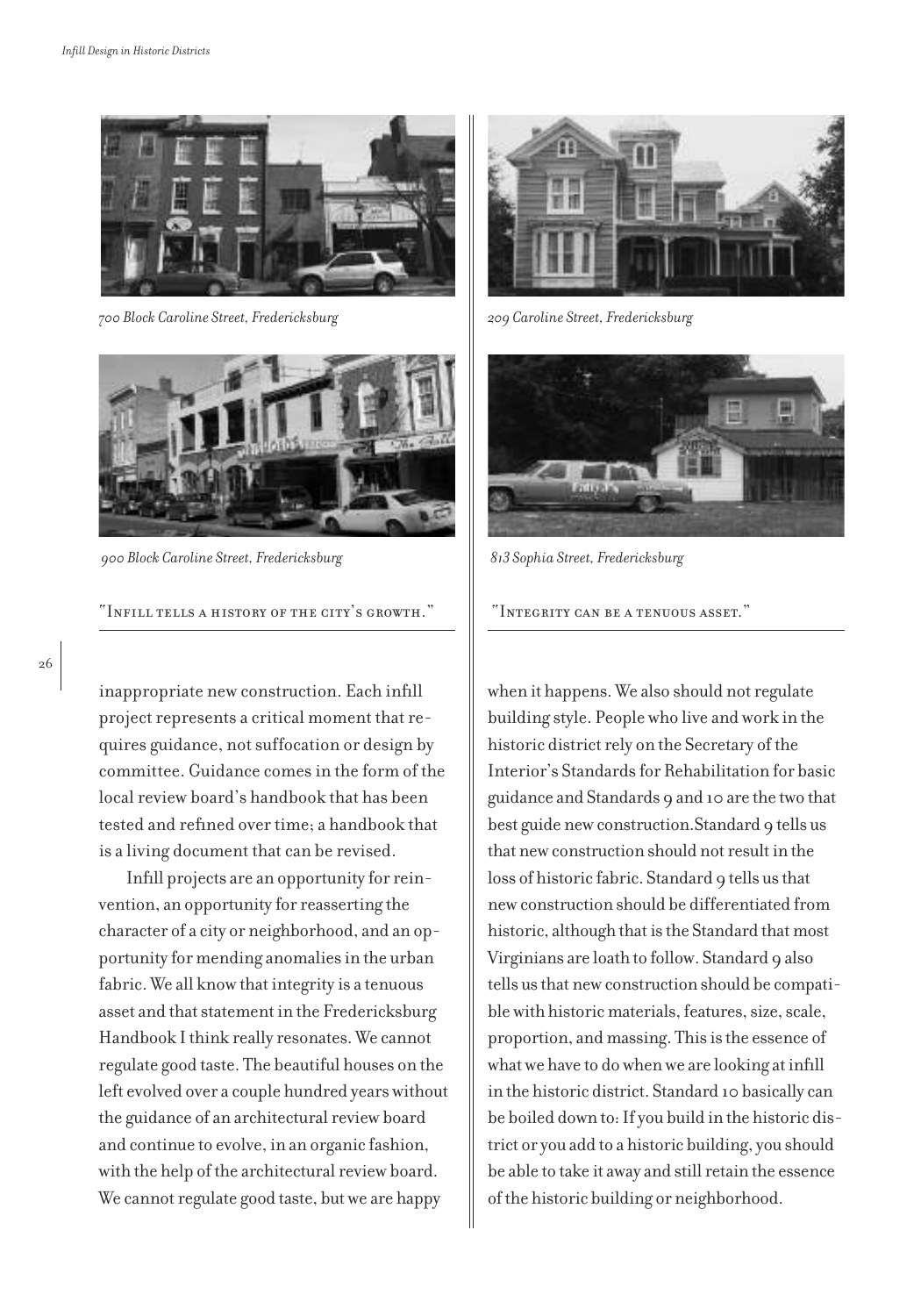

*2nd and Clay, Jackson Ward, Richmond.*



*Caroline and Wolfe Streets, Fredericksburg*

WHAT IS GOOD OR BAD IS NOT ALWAYS OBVIOUS.'

The graceful early evolution of 209 Caroline (previous page, top right) came without the influence of the ARB, just like the later evolution of Fatty Js also came without guidance. Again you have what most of us would describe as good taste and bad taste. We will be glad when Fatty Js is replaced with something that is more compatiblewith Fredericksburg's historic riverfront.

It is not always obvious what is good or bad. The building at top is a 1963 Virginia Mutual



*2nd and Clay, Jackson Ward, Richmond.*

"A Chapter in the history of Civil Rights"



*A view of the Big Ugly, Fredericksburg*

"A moment of reckoning for Historic Zoning"

Benefit Life Insurance Company building constructed during the Civil Rights era in Jackson Ward, Richmond's historic district with National Historic Landmark status.It was designed for an African-American entrepreneur, who wanted to assert that the business and building were something contemporary, something of their time, in the heart of Jackson Ward, a neighborhood in Richmond that has been traditionally Black. The building beneath, which I only know asthe Big Ugly, was designed in the 1970s and was an urban renewal project. The Big Ugly helped to show the people of Freder-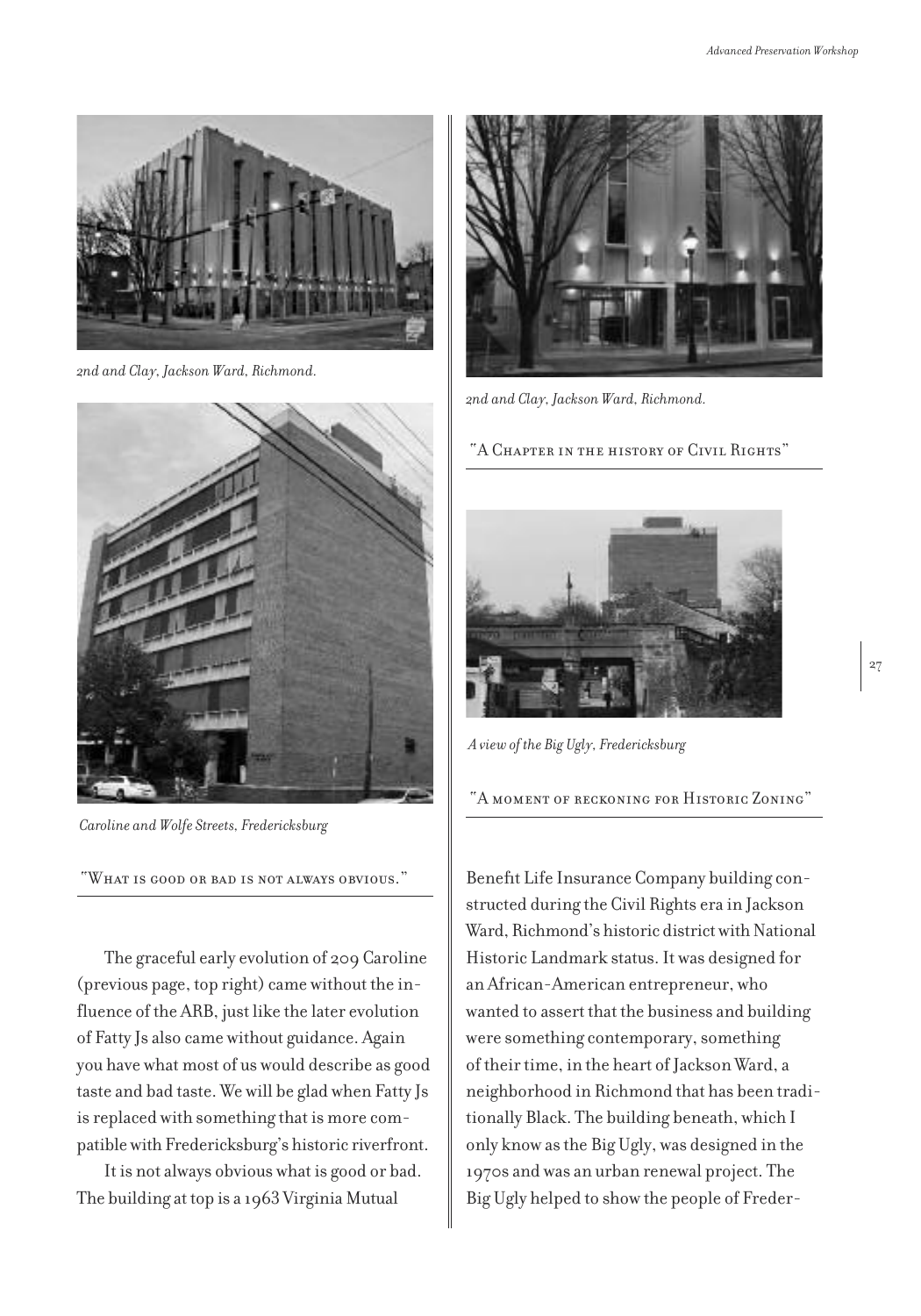

*200 Block of Wolfe Street, Fredericksburg*



*Caroline and Wolfe Streets, Fredericksburg*

"Infill tells a history of the city's growth."

icksburg that they needed a zoning ordinance that addressed appropriate height in the historic district because this building blocked views of Fredericksburg's historic skyline.It is not that Fredericksburg's skyline should not evolve with the town, but there is the critical issue of quality and care and compatibility. This building, the Big Ugly, represents a lack of architectural literacy. You might say that the building in Richmond also represents a lack of literacy or something that you would not care for, but its historic significance overrides the importance of architectural compatibility in the historic district.

Our approach to infill in historic districts has evolved considerably overthe last fifty or sixty years. From the mid to late twentieth cen-



*609 Sophia Street, Fredericksburg*

"our approach to infill within historic districts is evolving. "



*1315 Caroline Street, Fredericksburg*

"Guidelines promote improved scale, massing, materials, and siting"

tury, sensitivity in historic context was often limited to attaching colonial features and installing dormers. Today the infill project at Wolfe and Caroline shows another approach to architectural infill. This building was the catalyst forthe local ARB to develop guidelines for new construction, guidelines that did not exist when the building on the lowerleft was constructed. The Secretary of the Interior's Standards were simply not adequate to address the review of this project. When the Historic District Handbook was published, it included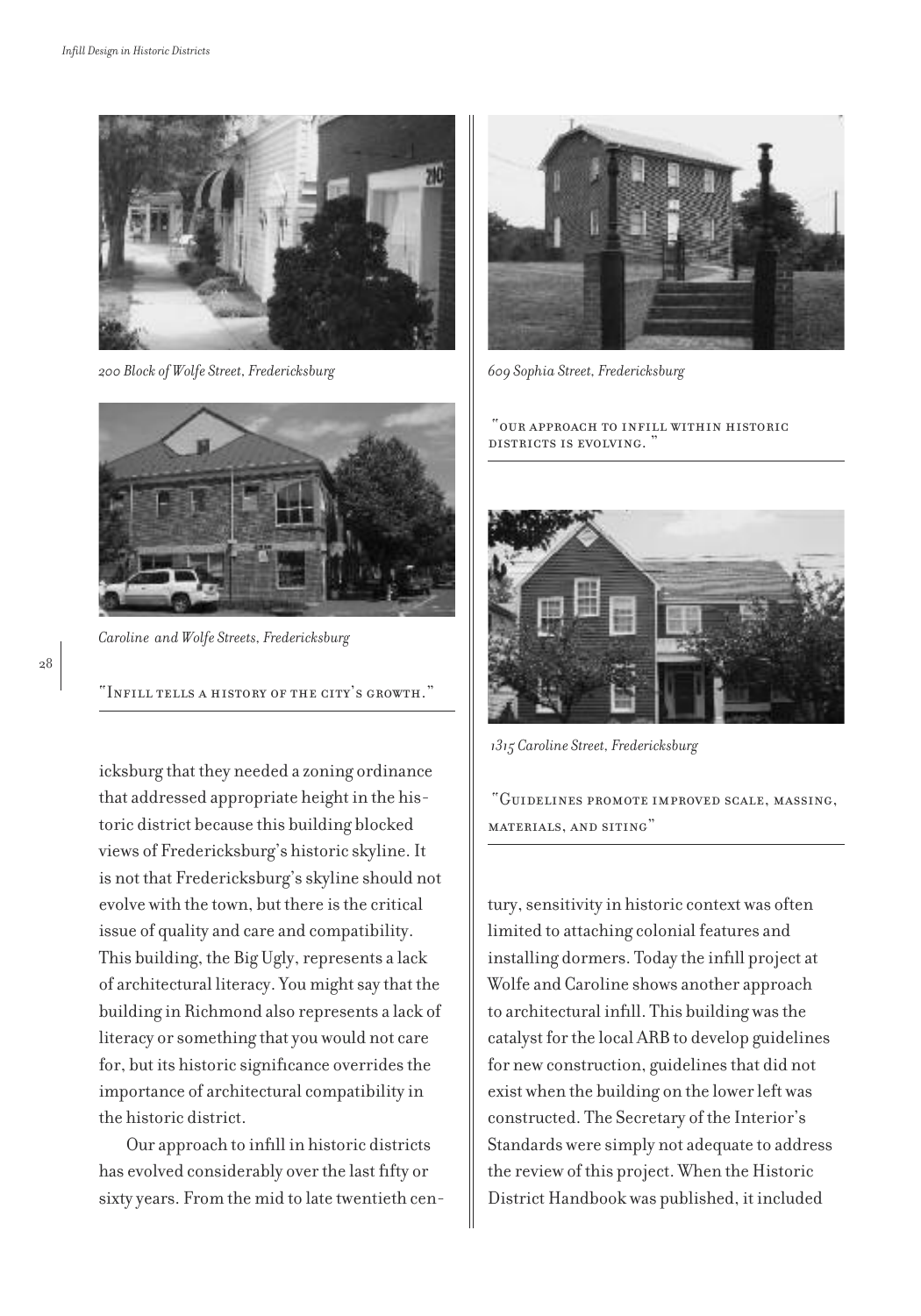

*The Belting Building, Richmond*



*VCU Brand Center, Richmond.*

"Contemporary infill within historic districts can be contextual."

guidelines for new construction. To me the project at Caroline and Wolfe represents the results of too many cooksin the kitchen, but it is still an attempt to provide appropriate massing, setback, roofing, and raw materials that are consistent with other buildings in the district. It is a means of addressing the street corner and is another step in the evolution of the ARB dealing with new construction in the historic district.

Again, the approach to infill within historic districts is constantly evolving. The mid-twentieth century lodge at 609 Sophia Street appears to me to be a lifeless, non-contextual building. Even though it is masonry, the materials similar to other buildings in the historic district, the vestiges of historic materials at the corner



*Friedman Furniture, Memphis*



*Monument Avenue, Richmond*

"The success of contemporary infill depends on its compatibility."

entrance are not integrated into the site and the building does not at all reflect its magnificent site on the river front. The new residential building on right represents increased sensitivity to the character of the historic building using new materials like Hardie Panel siding, pre-finished and pre-formed concrete.

I revealed my biasto you. I believe contemporary infill in the historic district can be contextual even when it is controversial. At the upper left you see the building as it existed before rehabilitation. This was the carriage house that served the Jefferson Hotel in Richmond, Virginia.It had a one-story 1970s addition. That addition wastorn out and recently it has been replaced with a new addition to serve as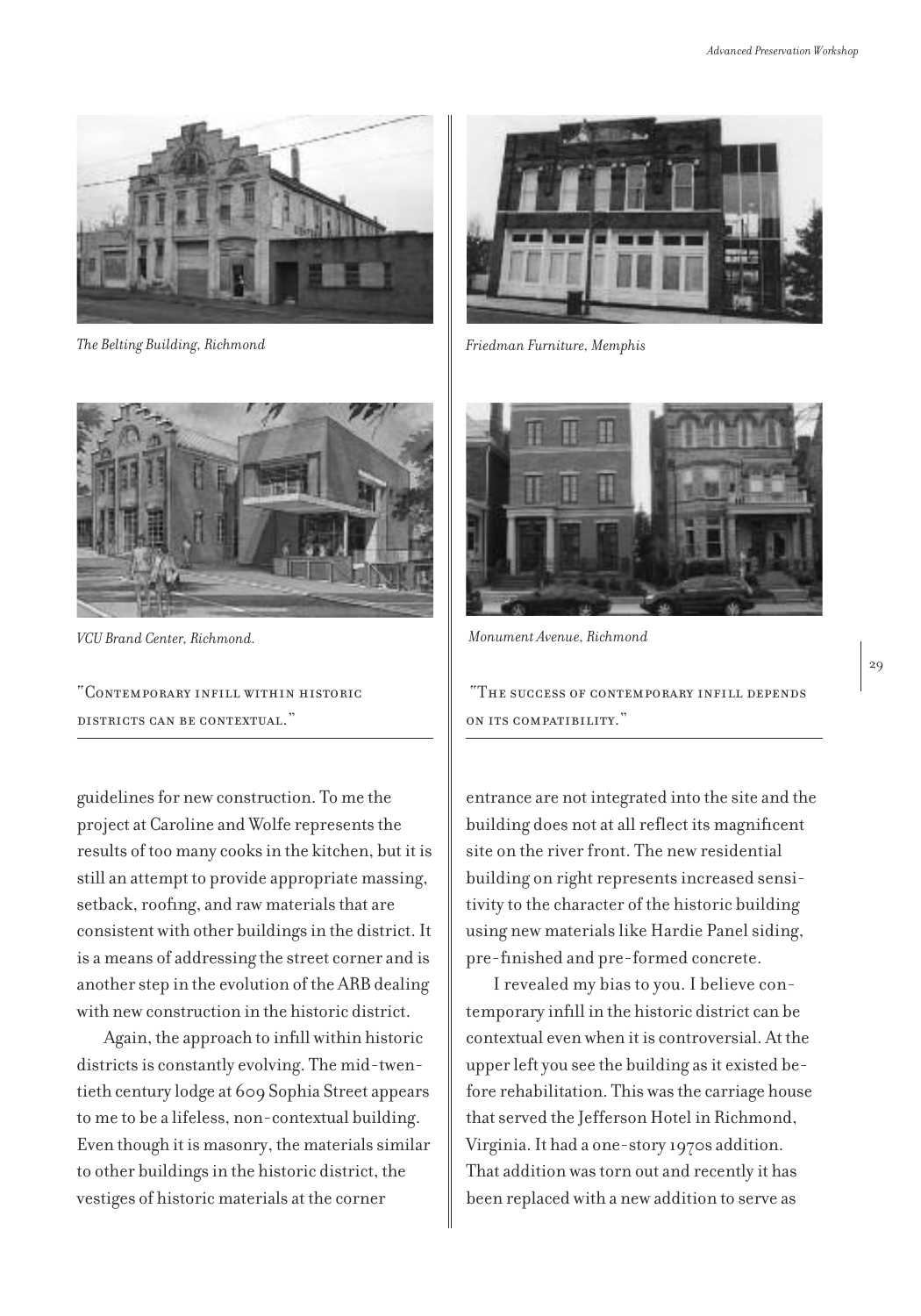

*140 Caroline Street, Fredericksburg*



*Shockoe Bottom,19th Street, Richmond*

"The success of large scale infill depends on modulating the mass."

the VCU grad center. Many of us have worked with Audrey Pepper … wellshe and I had a disagreement on whether the addition proposed and now constructed by the VCU Grad Centeris compatible with the old carriage house or not. I would say that it is, because it fulfills the central requirements of compatibility—being set back from the facade and leaving the historic building intact.

The Friedman's Furniture building in Memphisreflects, on the other hand, a historic building with an incompatible contemporary addition.It has no contextual charisma, none of the divisionsin the glass block addition, no dialog between the addition and the original historic building. There is no compatibility



*Fredericksburg United Methodist Church*

"our approach to infill within historic districts is evolving. "



*Shiloh Baptist Church, Old Site, Fredericksburg*

"Guidelines promote improved scale, massing, materials, and siting"

here.In comparison, the elegant townhouse recently constructed on Monument Avenue, in Richmond, follows all the cues and requirements of compatibility. We see that in the materials and the alignment of masonry string courses, while building a contemporary structure.

The success of large scale infill depends on modulating mass.It does not depend on how large the building is. Rather, it depends on how well the massis handled. Often the best han-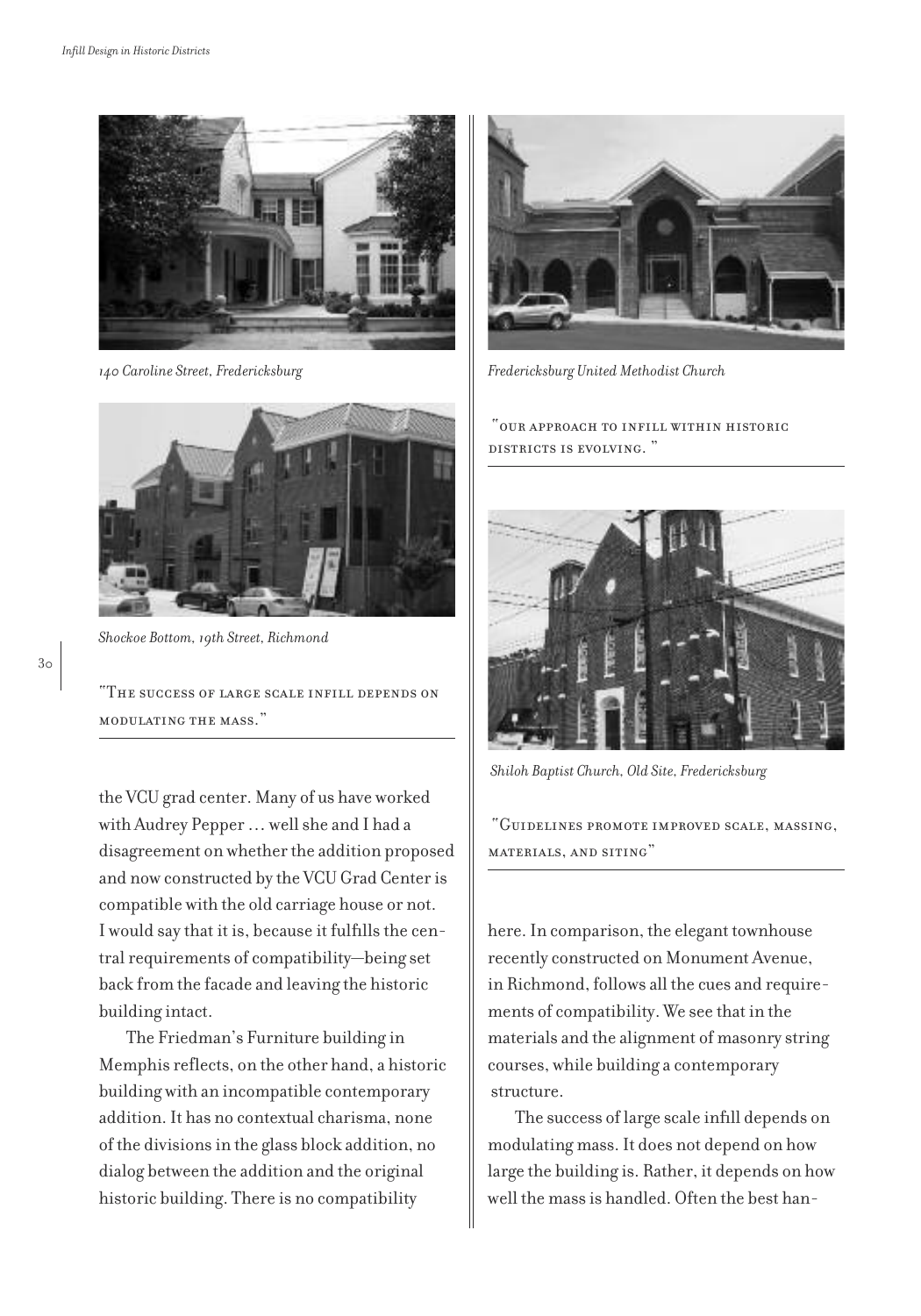

*Railway Station, Fredericksburg*



*Parking deck at Wolfe and Sophia Streets, Fredericksburg*

"Public projects demonstrate commitment to the Standards."

dling is done by using a hyphen or a small connector between the new addition and the historic building. As you see in the house at 140 Caroline Street, and also in this very large multi-family structure in Shockoe Bottom, in Richmond, both have a very successfully modulated massin a building that uses historic and new materials to relate compatibly to its historic context.

Whether the addition is large or small, the shape and proportioning of the openings is critical. You just walked in through the doorto the church project shown on the right. Although we are now in a huge addition to the historic United Methodist Church of Fredericksburg, the expansion was built to conceal and modulate the



*Historic Fredericksburg Foundation headquarters*



*Central Rappahannock Regional Library Annex, Fredericksburg*

"Reversibility, compatibility, and simplicity."

massiveness of this huge space so that it is not felt on the street front and is completely hidden within the interior of the block. I would argue that thissmaller addition at Shiloh Baptist Church (Old Site), on Sophia Street, is equally successful, although a much more contemporary interpretation of materials, largely because of the way the architect handled the shape and proportions of the openings on the addition.It is playful, but also compatible—clearly contemporary, but subservient to the historic building.

While preparing forthis presentation, we came to look at infill buildings in Fredericksburg. I was really impressed with the infill of the elevator tower at the downtown station. Unfortunately, it is covered inDryvit because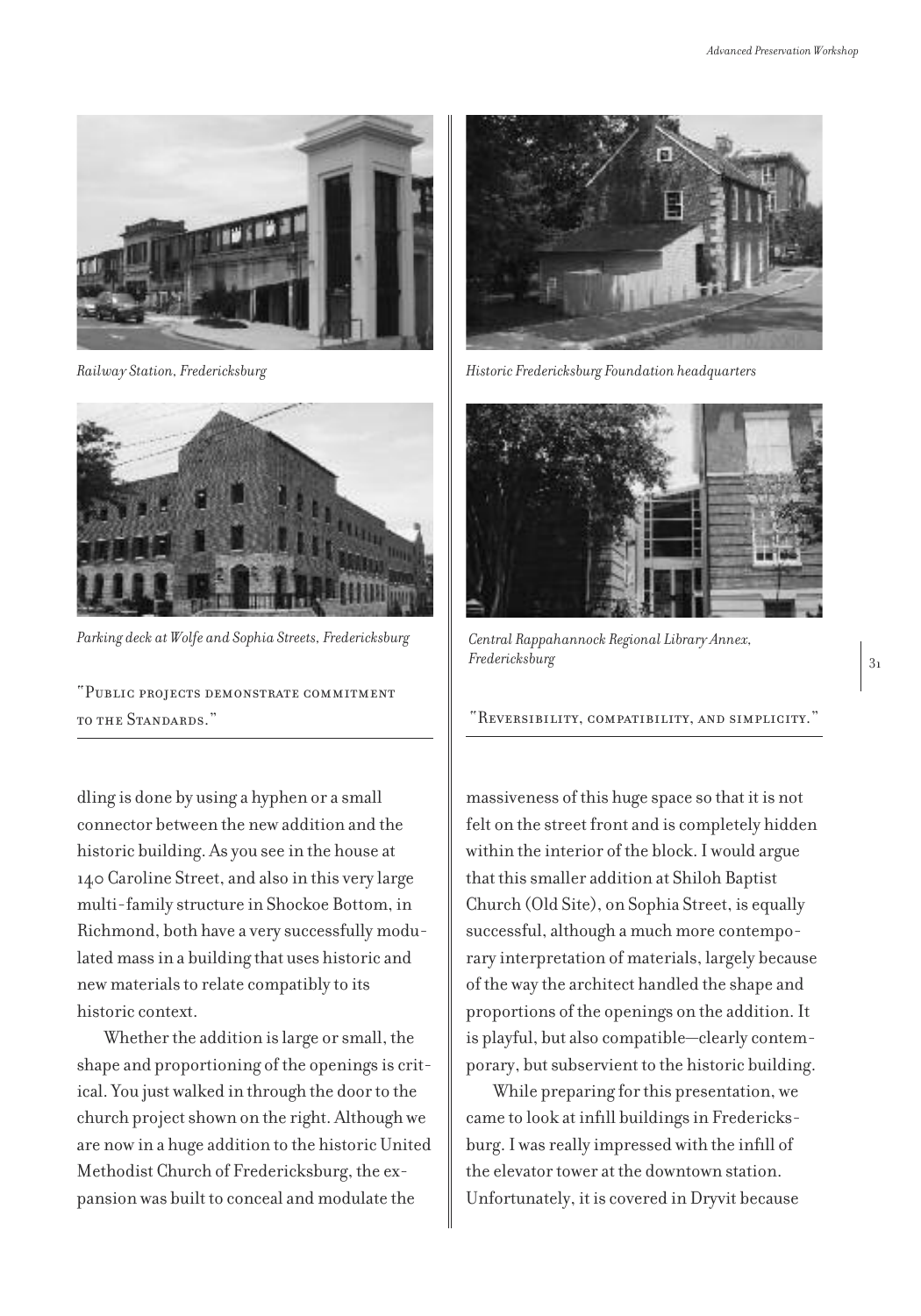

*United Methodist Church, Fredericksburg*

precast concrete was a little too expensive for the owner. The elevator tower at the train station is a very successful echo of that main block of the building and the glassinfill panels are also quite handsomely handled although clearly contemporary. The parking deck at Wolfe and Sophia is also a great example of compatible infill of a very large scale that is helped quite a bit by the modulation of the massing and by the use of various roof forms and punched windows.

Here are two small scale infill projects that, Ithink, are both quite elegant and advance the public good. One is a rear addition to the HFFI Headquarters that is a very understated, simple, and quite compatible addition at the rear of the historic structure. Again it is quite contemporary just like the small addition to the Rappahannock Regional Library. Both are quite successful small scale additions to prominent landmarks in downtown Fredericksburg.

The treatment of site and how site and landscape issues are handled when you have an infill project orsignificant addition also has enormousimpact. The columbarium we passed on our way over here was so beautifully handled. The design creates a compatible enclosure along



*140 Caroline Street, Fredericksburg*



*Fan District, Richmond*

"treatment of site has enormous impact"

the side of this historic church, a place for people to meditate or hold memorial services.

On the upper right, the owner of  $140$ Caroline Street invested in extending a historic stone wall. The craftsmanship of the masonry work on this wall extension would delight any tourist or neighbor walking by.In the project on the lower right, this crude wall built by the property owner diminishes the neighborhood pattern of development rather than reinforcing it as any good infill project should do.

Finally,I want to talk about the issue of hyphens and bridges.Infill projects are, in fact, the bridge between the past, present, and future. The hyphens that are often used to connect the old and the new are the critical and often amusing device used to connect new construction to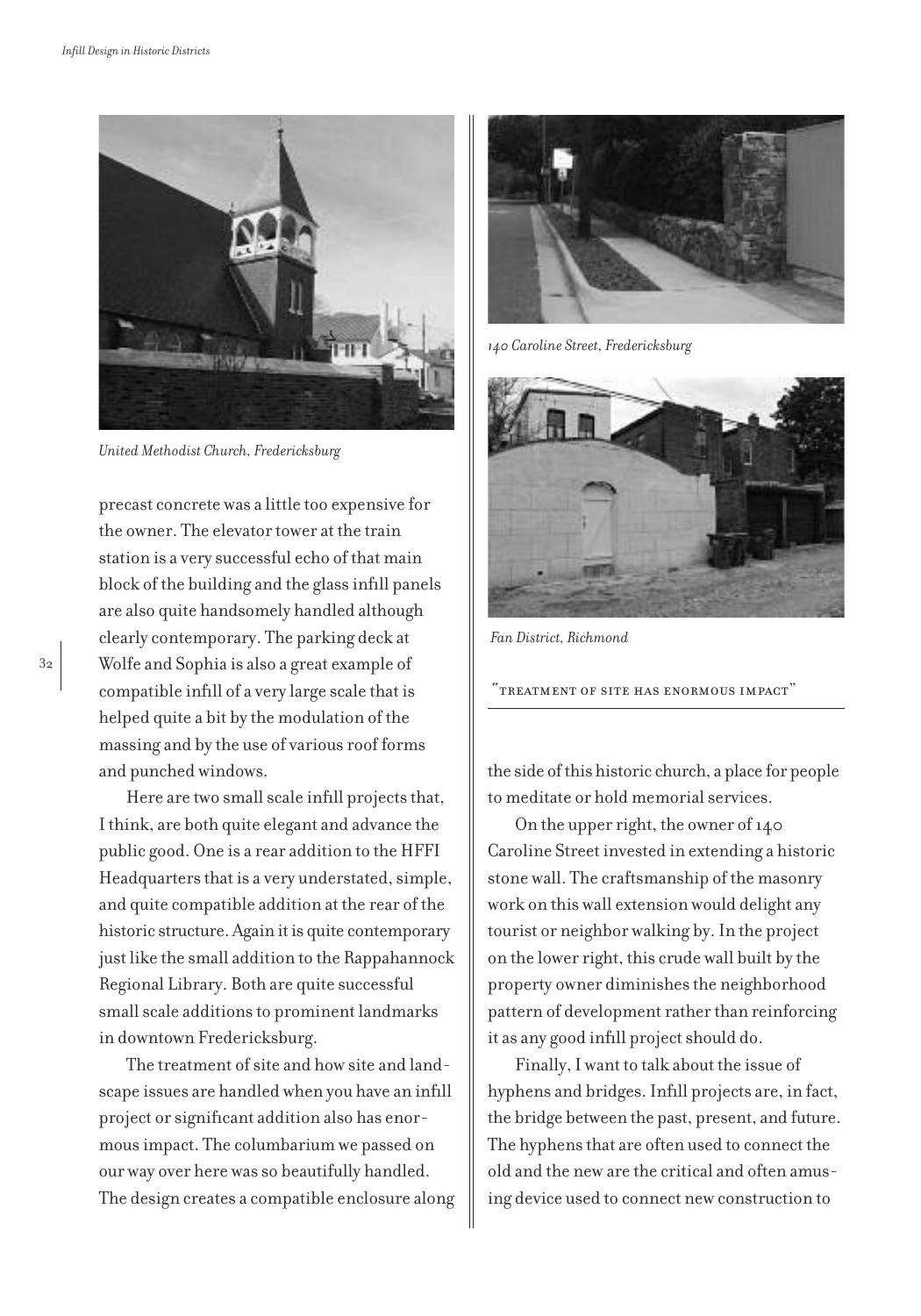

*25th and Franklin, Richmond*



*Pump Station, Fredericksburg*

historic construction. On the left you see a residential rental project in which several apartments were constructed higher than the adjacent historic building. You see a hyphen as a successful punctuation between old and new. We were really thrilled to walk past the little building called the pump station, in Fredericksburg, which you can see is not a typical infill project on the riverfront, but the bridge literally bridges between the riverbank and Sophia Street. The Gallup headquarters in Washington D.C. connects the historic Masonic Lodge to a totally new office building, with this angled glass



*Gallup HQ, Washington D.C.*



*Fan District, Richmond*

"The bridge between old and new is critical."

and steel connector, and then down below you see an architectural bridge between a historic building facade and a new parking deck.

I am here to make the argument that modern infill can be a bridge between the past and present, aslong asthe infill project's design does not result in unnecessary loss of historic materials and aslong asthe new design incorporates materials, scale, and setbacks and openings that are compatible with the adjacent and nearby historic buildings.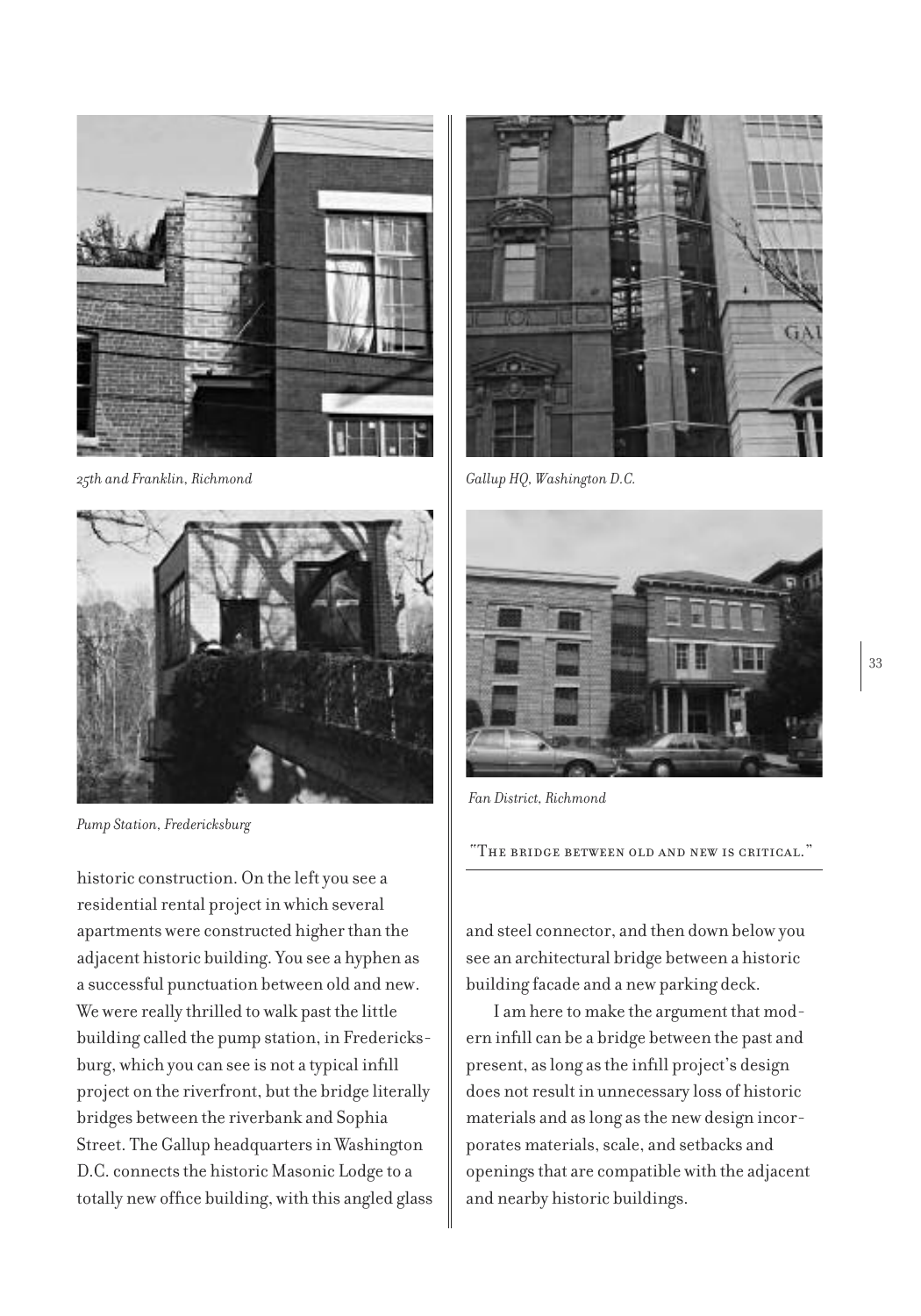#### evaluating infill design *Jack Abgott*

did not bring any pictures today because if you give me visualsI will talk for hours.I want to talk about why it is so difficult for ARBs to evaluate new infill design. Mary and I design a lot of interesting infill projects and I am sure that for every example she presented there was someone in this room who thought it was not appropriate. That happens with every ARB and with new design everywhere. Basically there are three different areas that make review difficult. First, it is difficult to understand design language. Second, standards are often too vague. Third, there is resistance to change.

The first difficulty is just basic visualization. I wastrained as an architect and architectural historian and have spent hours looking at buildings. I am a visual person. Not everybody who sits on an ARB is visually oriented, though, and may not be trained or be used to looking at drawings and translating them into a three dimensional object on a streetscape. Technically, CAD designs and renderings help a lot, but you do not always get that type of information.It is much easier, when you are sitting on the ARB, when someone comes in and says this is what my project is going to look like. Still, there is a tendency forsome people to pull back because they do not have a full visualization of what the building will look like. Thislack of experience puts the owner at a disadvantage. As far as remedies, I really do not know. Perhaps training for the ARB and seeking more information from applicants.

The second difficulty is with the standards. Isee more at issue than Standards 9 and 10. There are no Secretary Standards for new

design in a historic district.Despite all the different guidelines that everyone has, they are all basically derivative. The issues we were talking about this morning were the same issues we were dealing with thirty years ago. Yes, guidelines have been refined and are easierto use, but they are all basically the same. The Secretary of the Interior's Standards tell us not to create a false sense of history. Every building should be a physical record of its era. Properties change overtime (which should be amended to say neighborhoods, districts, and streetscapes also change over time). And new stuff should be differentiated yet compatible.

Well, what exactly is compatible? All morning I have heard the word compatible and the Secretary's Standards refer to massing, size, scale, and architectural details. There are guidelines for things like height, proportion, setback, facades, fenestration, relationship to materials, textures, shape and we talk about all these things and we end up with all these great words. Semantically we end up with rhythms, relationships, compatibility, and continuity. It sounds like human potential. They are deliberately vague.Just like the human potential movement, we can use those to justify just about anything.

You can build just about anything and apply something from those Standards. The question for the ARB is that you have to decide what about the context is most important and what is not. Sometimes a setback is very important, or scale, orsize and you have to weigh those in the context of the exact site that it will be built on. There is a duality. You want it to be compatible, but does compatible mean homogenous?Doesit mean we all have to build a Monument Avenue Italianate rowhouse?No.It can be a modern building. We do not want to imitate and create a false sense of history.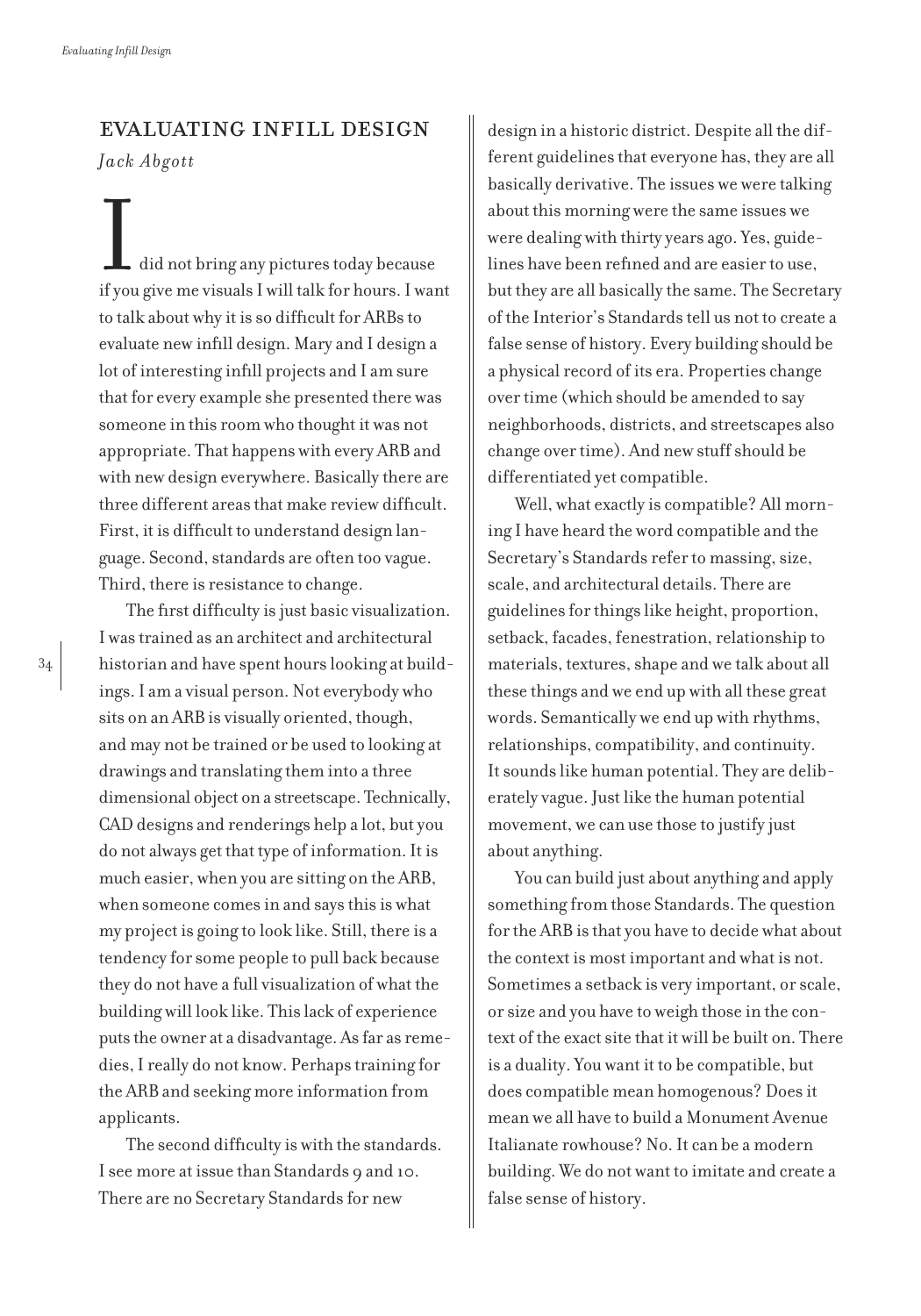The third area that makes it difficult is what I call the tendency to not like change.I have never seen a new building go into any architectural area, historic district or city center, that has not been controversial. I think the ARB needs to accept change, step outside their personal opinions, and review projects as best they can. The problem that I find is that they need guidelines. When it comesto new buildings, ARBs need to accept the limits of their power. Avoid demanding specific designs. You are not the designer. Atsome point the designer of the building and client need to accept responsibility for its design. You do not want buildings to ruin your city, but every historic district or main street has pieces of once shocking infill that we now call historic buildings. Cities are living growing things and they need to stay living and growing and changing orthey become stagnant and will not remain livable. No infill will please everyone.

## **QUESTION: Whatshould the relationship be between a designer and the ARB.**

**Mr. Abgott:** When I was on the ARB here in Fredericksburg, I was a firm believer that the earlier you started discussions the better. That way all parties(the designer, the client, and the ARB) tend to come out of the process without developing an adversarial relationship. Most of the ARB controversy that I witnessed was when one of the parties felt they had been blindsided. That is when the most animosity and emotions come up so the earlier the parties start discussions the better. The designer should ask for a work session with the ARB so they can get a feeling forthe project and the designer can get an idea of what the ARB's expectations are.

**Ms. Sadler:** On a large scale project that was threatening to become contentious, because the application had been denied, we established a sub-committee including neighborhood and ARB representatives to deal with that applicant and the project architect. On a small scale project, the Secretary of the ARB recommended that the architect come in and observe one session before presenting her project. She watched how we reacted to other projects before she presented herinfill project for a new house in the historic district. She had the best presentation ever because she had listened to what ourinterest and concerns were. She was prepared with the range of materials, and design information thatshe needed because she came in early and knew what to expect.

## **QUESTION:I did not like the choice of materialsfor the small infill project you showed.**

**Ms. Sadler:** Like Jack said, for every project I showed there would be some people who did not like it, so I am going to explain how the process worked. The architect representing the applicant sits on the commission of architectural review. Histeam came and presented the project to us as well as members of the neighborhood.He built a consensus, like what Jack was talking about, by having numerous conversations with the community to talk about materials, height, and shape of the new building. They (the architects) also came to the commission of architectural review more than two times, again, building that consensus.I am not going to talk about why you might like or dislike a material, but there is a processthat allows consensusto be built and forthe neighborhood to come to a meeting and say okay the applicant met with us several times and he brought the height down and he changed this material here and so on.I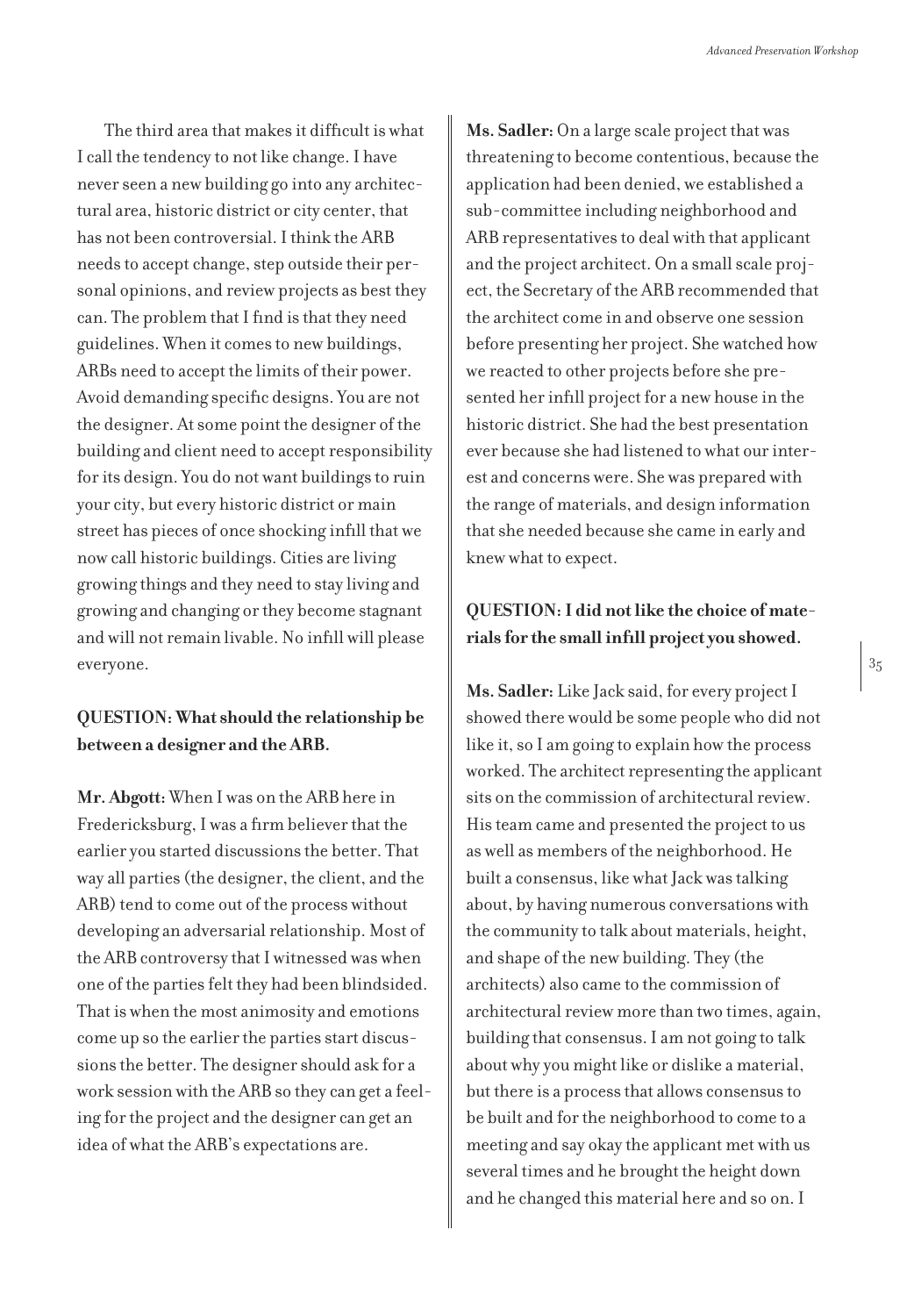would like to say that I agree with you (I personally don't care for the specific material selection), but the architect did build consensus through meetings with the community and with the commission, which allowed the project to get approved.

**Mr. Abgott:** To me, in that instance, my decision would have been based on how the materials were differentiated. That designer and client made a choice of material and, to me, the ARB does not conduct a review by saying: "I do not like that material." Unlessthey have something documentable going back to their own standards for objecting to that material, that isthe kind of thing that an ARB hasto let go of in the design review process.

## **QUESTION:Isthere a way to make design standards more specific?**

**Mr. Abgott:**I believe that different design criteria will predominate depending on the specific site under review. This building we are in is set back from the street and falls under a whole bunch of different criteria. The building on the corner of Charlotte and Caroline Street is not a building I would design myself, but it met the criteria and it makesthis corner.I was actually on the ARB during the review of that design and the fact that it was a corner site was incredibly important to me during our review. Scale in the middle of the block is a little lessimportant than it is on a corner, from the pedestrian perspective. Think of Wall Street. It does not really matterif you are walking around a 20-story building or a 40-story building. You cannot tell the difference from the pedestrian aspect. So some things became more important because it was on a corner. Setback in the middle of the block has got to be number one.If you do not

use the same setback in the middle of the block it has to be very deliberate because it will stand out. As far as specificity of standards, I do not think you can make them anymore specific.I think they are deliberately adaptable.

# **QUESTION: Where isthe line beyond which new design is no longer compatible with historic buildings?**

**Mr. Abgott:** There is no line; the line could be anywhere.I want new buildingsto look like new buildings and I do not want to be the only one to recognize them because I am a trained architect and architectural historian. It should not be a specialized knowledge to be able to determine a new building. You can use traditional materials and differentiate the building in other ways.If you build a Federal townhouse and sheath it in stainless steel, then you have something totally different.I guess what people want most isto maintain some kind of context.It is not changing all those elements, but changing any one of them that can lead to compatibility.

**Ms. Sadler:** I thought I was alluding to the questionsI had during this morning'slawyer panel. Each group of commissionersis going to have their own personalities and hopefully those commissioners can develop a team attitude. There can be disagreement within the commission and consensus can still be developed. There is no line drawn except by the nature of the consensus that has to be built among the review board or commission members. Our commission right now would accept a very contemporary infill project as well as a traditional one. Aslong asit met the criteria outlined by the Secretary of the Interior's Standards and met our guidelines. I think the critical thing is that the review board has the ability to create a con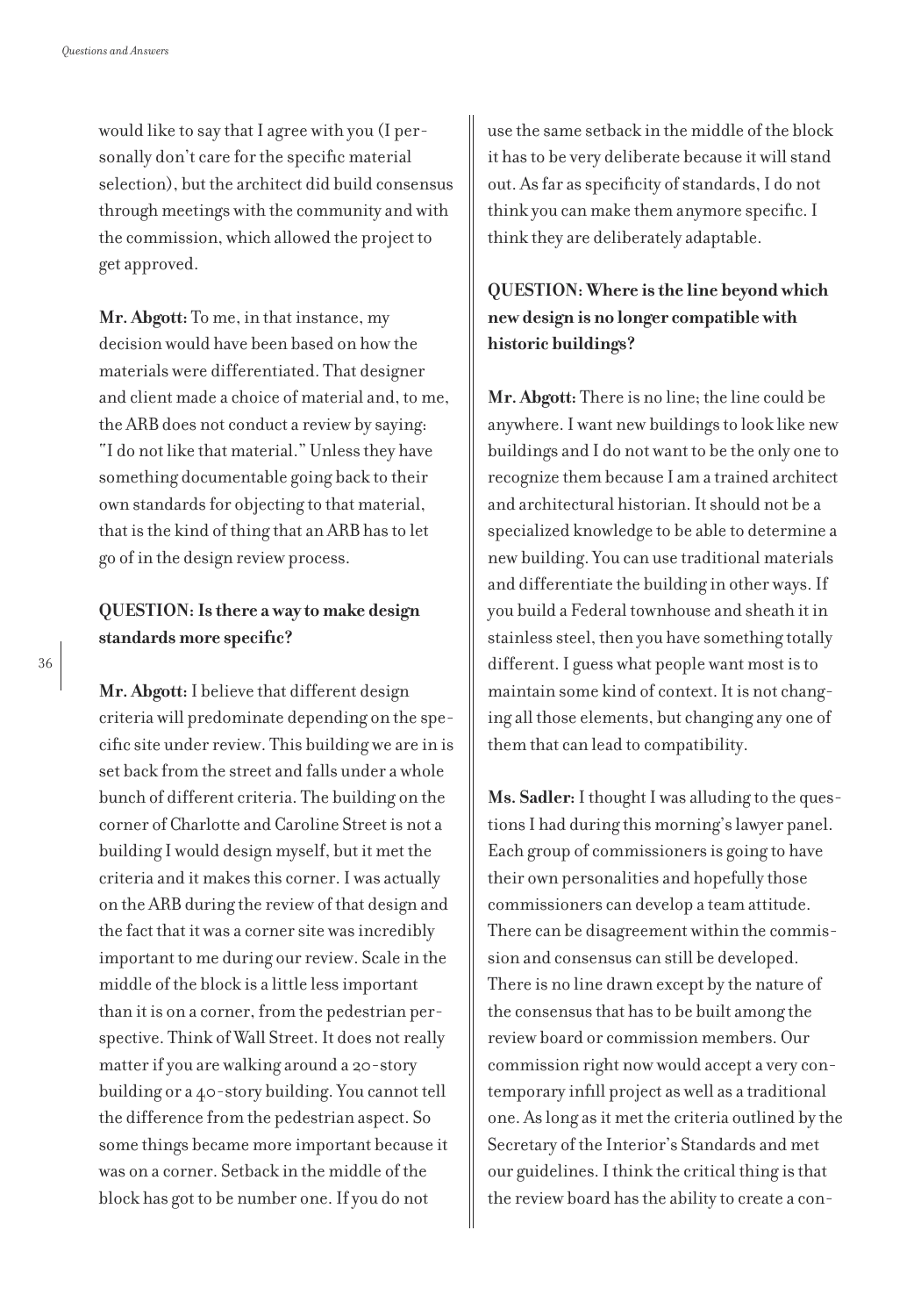sensus and allow for disagreement on the team at the same time.

# **QUESTION:Ithink your example (VCU's Brand Center) containstoo many featuresthat are not compatiblewith the historic setting.**

**Ms. Sadler**: Richmond, like Fredericksburg, has a great deal of variety in its streetscape. Walking down Caroline Street I was just astounded at the variety of both commercial and residential material. Where that infill project is, on the edge, well actually at the seam of a residential and a commercial area, there is a real mix of brick, metal, glass, stone, concrete, modern, and revival elements. The infill project actually hooked up to a very utilitarian warehouse building. You have an area where there is a visible mix of styles, materials and building types. I do not see that as disturbing. Because there is a huge variety of material in the immediate vicinity, it does not denigrate or cause any problemsin my mind.

## **QUESTION: How does public comment fit in to the creative process?**

Ms. Sadler: Our commission is reviewing a gigantic project going on at the edge of the St. John's Church Historic District. It is one of the oldest districts in Richmond. This project, although it is on lessthan one acre, is going to result in the construction of 33 units that are connected. As modeled, it lookslike a very suburban apartment complex versus an urban complex of detached townhouse. The public in that neighborhood have come out in force to protest this project. The project happensto be the one where the developer, before we made our decision, stated that she was getting a good lawyer. The public input was very significant and led us to form a sub-committee, which

included members of the ARB and the neighborhood, which had varying opinions. We tried to form a balanced committee that could considerthe merits of this application. We specifically said our design review would go according to the guidelines. The public's point of view,Ithink, is critical to get a sense of the neighborhood's greatest concerns. After all, they are the ones who live in the vicinity.

**Mr. Abgott:** Yes,I agree with Mimi one hundred percent. That kind of public input is critical because they are the ones who live in the neighborhood. The only caveat I have to that is that there is often a lot of public comment that something should not be approved, such as a certain material. A lot of people get upset about things that are not something that the ARB reviews. So you have to make sure you are not swayed by input from the public for something that is not within the ARB's purview.  $|37|$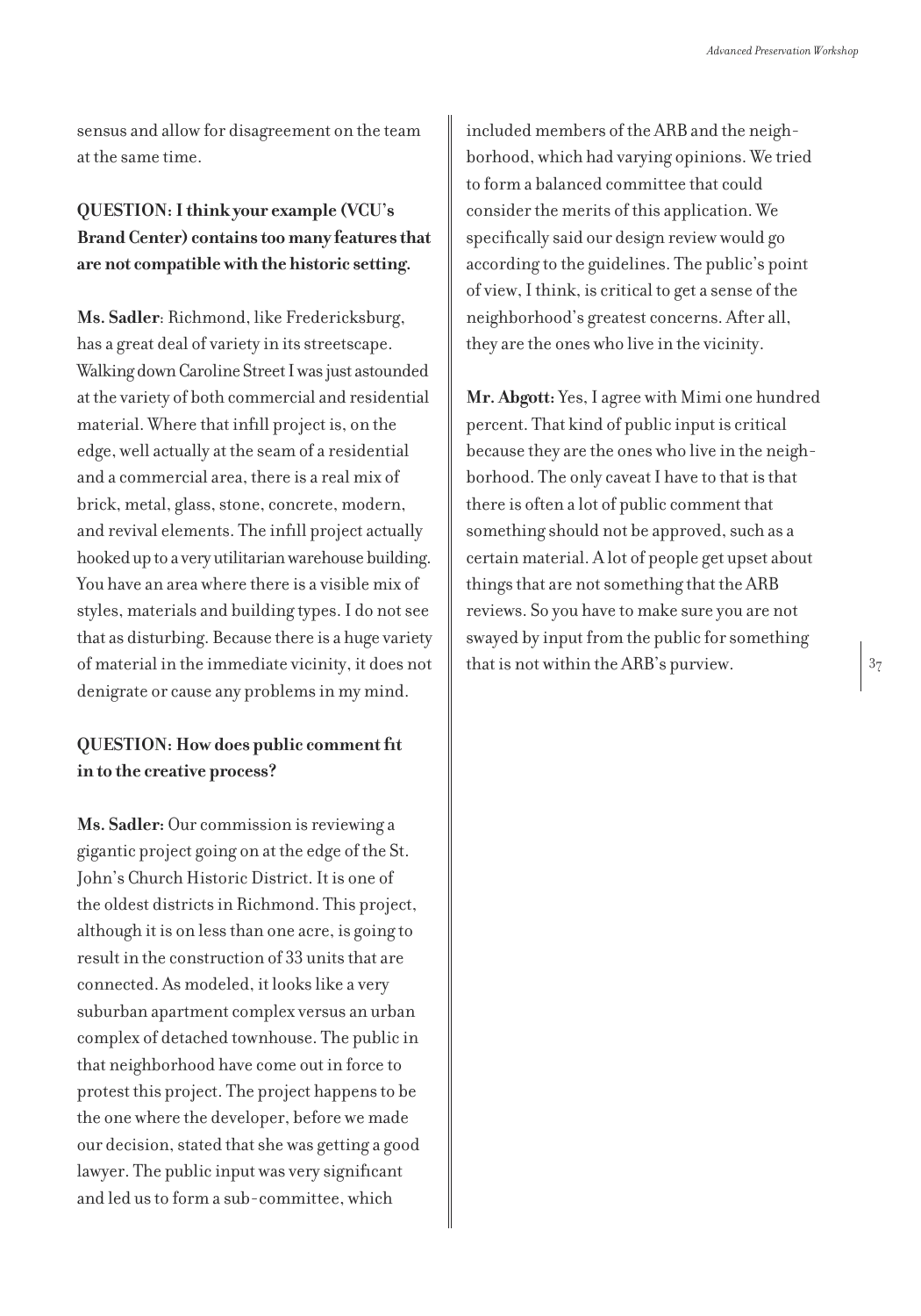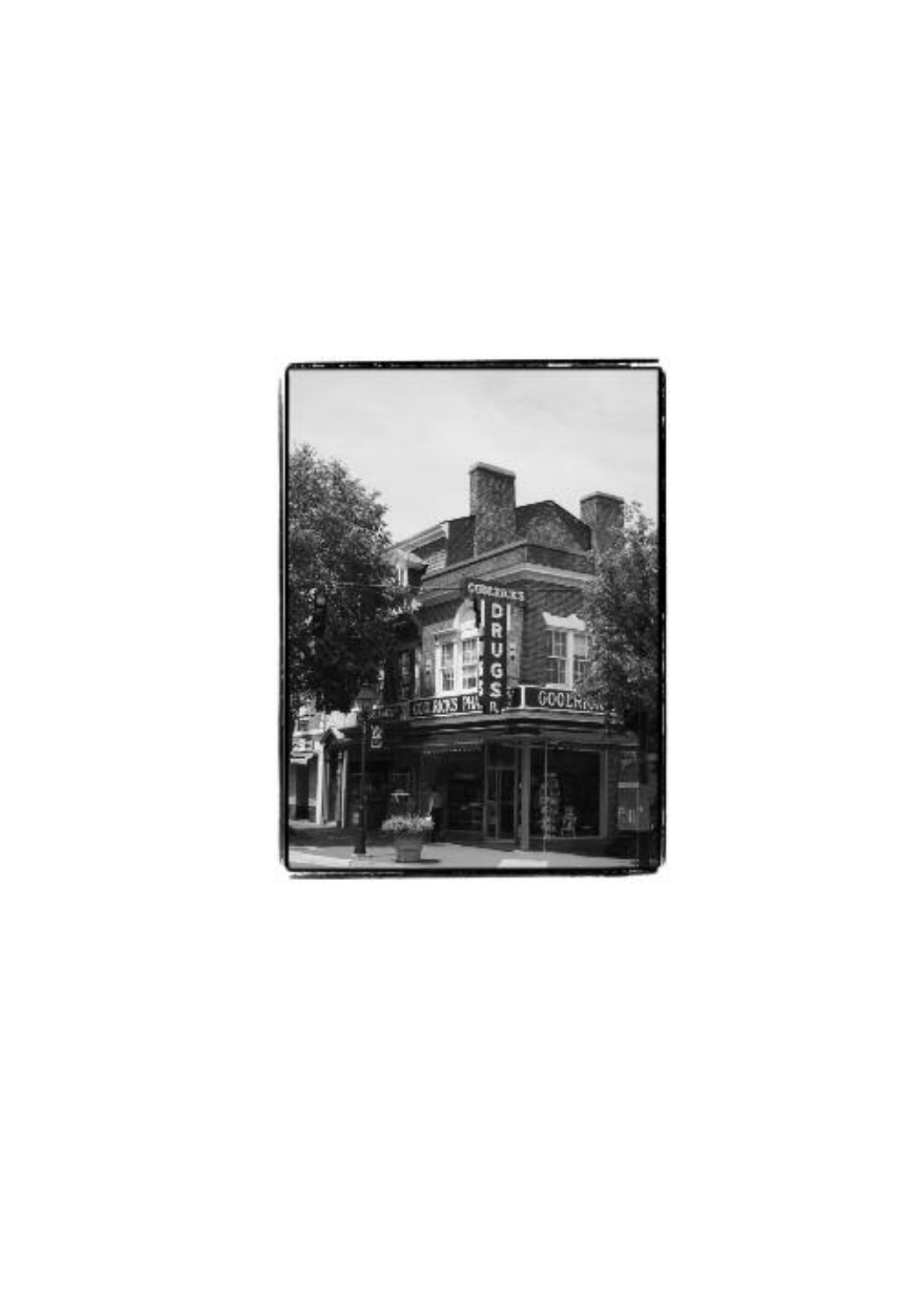

# materials:beyond bricks and clapboard

## **MODERATOR: Kenny Johnson**

When the ARB is reviewing a new project versus an existing one there is always going to be a consideration of new products.If it is new construction, you are going to allow more new materials to come in and let the building be a representation of its time and place.

## **PARTICIPANTS**

**Jay Holloway** is a graduate of the University of Mary Washington, with a degree in Historic Preservation. He is also a Fredericksburg contractor with his own company, Habalis Construction, which specializes in historic properties.

**Camden Whitehead** is a Richmond architect who has been on the Faculty of the School of the Arts at Virginia Commonwealth University since 1986. He teaches in the Department of Interior Design. He received his BA from Averett College and his Masters of Architecture from Virginia Tech. Mr. Whitehead's practice as an architect is characterized by work that is sensitive to the site, develops a strong conceptual link betweensite and program, and demonstrates a thoughtful, responsible use of materials. He partners with his wife in Sadler & Whitehead

Architects PLC, an architectural firm performing small scale design work and historic consultation to private developers and public agencies. Mr. Whitehead hasserved on the City of Richmond's Public Arts Commission, VCU's Architecture Review Committee, and as Chair of the City's UrbanDesign Committee.

# MODERN PRODUCTS IN historic districts

*Jay Holloway*

If did not know what the situation was going to be today when I came in. It seems like there is a high level of knowledge here about the modern products people are using likeAZEK and hardi-plank. A couple of years ago, that did notseemto be the case.I had a fewcases before the ARB and felt there was some inconsistency about how they were addressing some of the new materials that we were proposing to use.

I believe that a lot of these modern products have a place in the historic district, although not necessarily on a historic home. It is important to note that there is a big difference between historic properties.Abig beautiful brick building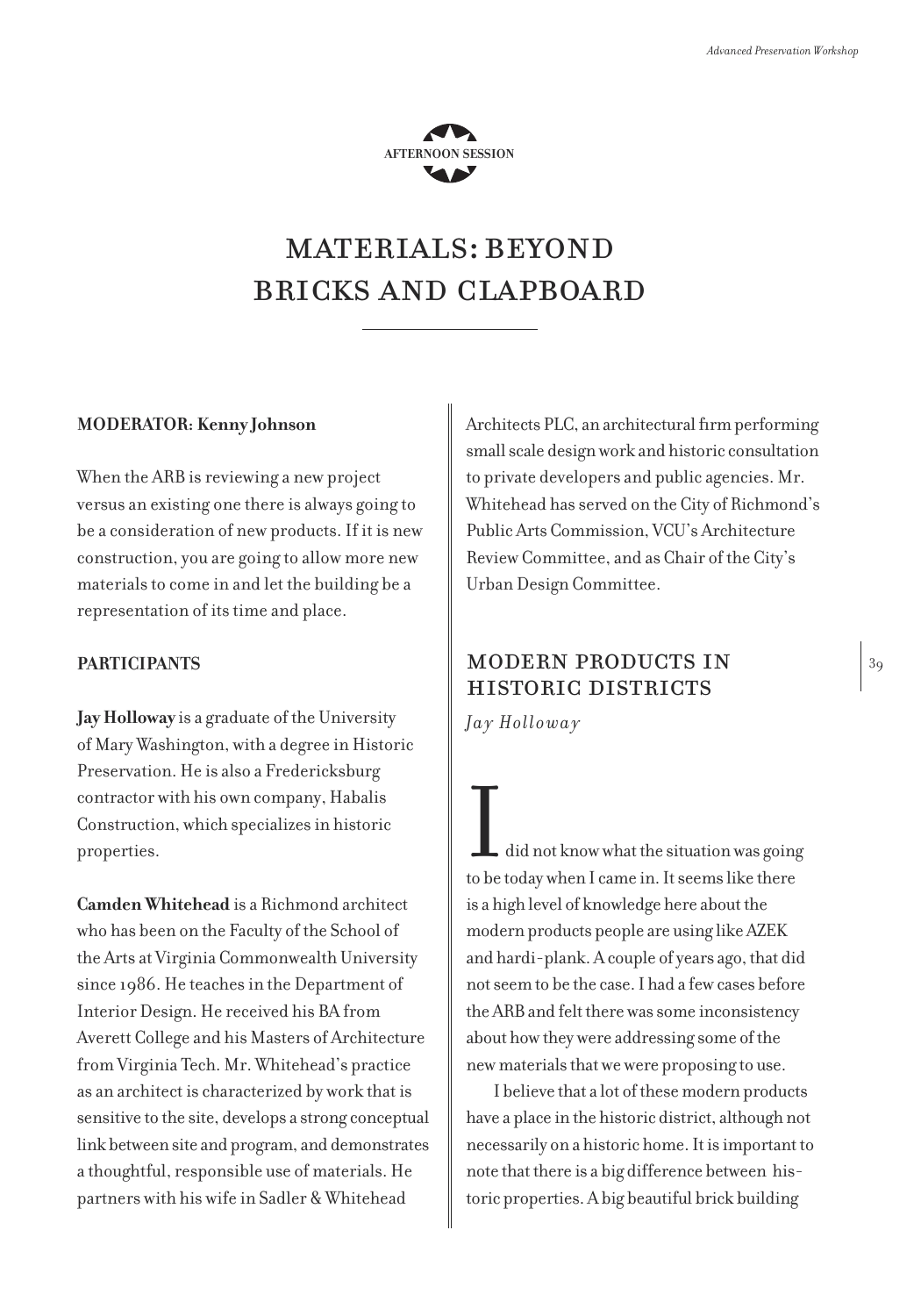that has historical value or is a great example of architecture, I consider that to be a historic building. A regular old building, even if it is 150 years old that neverwas a standoutI do not consider historic. You have historic property, old property, additionsto historic and old properties, and newconstruction in the historic district. Some of these modern materials I would neverinmywildest dreams propose for use on a historic structure and maybe not even an old structure, butI might propose them for an addition to a historic structure. If someone said they wanted to pull the Dutch clapboards off their house I would say, you will never get that through the ARB, good luck.I am a big fan of building additions on historic structures.Ilove modern architecture and am not afraid to see it attached to a historic structure, as long as it is done appropriately.

You have to use context when you are evaluating the introduction of modern materials to a historic structure.Itry to evaluate several criteria when I am looking to build an addition. I asked an architect about evaluating material. Her advice was that it was all about the integrity of the material.Just because something like hardi-plank is a cement board product(and is a fake,wood substitute) it has integrity because if you install it properly itwill last a hundred yearswhile something like vinyl siding will not last very long at all. You can paint hardi-plank and maintain it and it will last. Some products, no matter how well they are maintained, will rot and fall apart. I think the integrity of a product matters and while I am not saying to put hardi-plank on a historic structure Ithink it can be used next doorto a historic structure, on new construction, in a historic neighborhood.Iwould recommend using hardi-plank before using wood unless the client is thinking really high end wood like redwood, cedar, mahogany. Cypress siding, even when

installed properly does not last. In just four years when you go back to do maintenance, you find the wood falling apart. This is what led me to think more about the materials I used.

As a contractor I meet with my client usually before the ARB review. Sometimes they have an architect and have gone to the ARB, but I always look at the economic feasibility of the project. I do have concernswhere you have the historic district's very wealthy citizens, with houses worth well in excess of a million dollars. In other parts of the district, you have struggling communities that include retirees on fixed incomes and young couples who want to live downtown. I don't think it is right if they buy a house in the historic district and later find the ARB will not let them make the changes they want. I just do not think it is right to tell someone they have to put a  $$50,000$ slate roof on their house whether they want to or not and if you cannot afford it, get out.I ama builder and Iwanted to live downtown butI chose to live somewhere else.

Another criterion I take into consideration when I am evaluating material, and this goes to integrity, is environmental impact. It is a bad deal if you use cheap material and fifteen years later you are ripping it off and throwing it in the landfill. That is why a product like AZEK is worth considering. Although PVC is not a good environmental product(it is a plastic, it's heavy, and it is oil based), but once you put it on its never going anywhere. The domestic hardwoods have gotten so bad in America that we now use a lot of tropical woods like mahogany, which are not sustainably harvested. Yellow pine, if it is pressure treated, cannot be painted. If it is not pressure treated, it will rot. We are seeing certain products that are just not holding up.Wood is going downhill because craftsmanship is going downhill. That is how I evaluate products—Itry to keep anopenmind and try to do what is appropriate for the situation.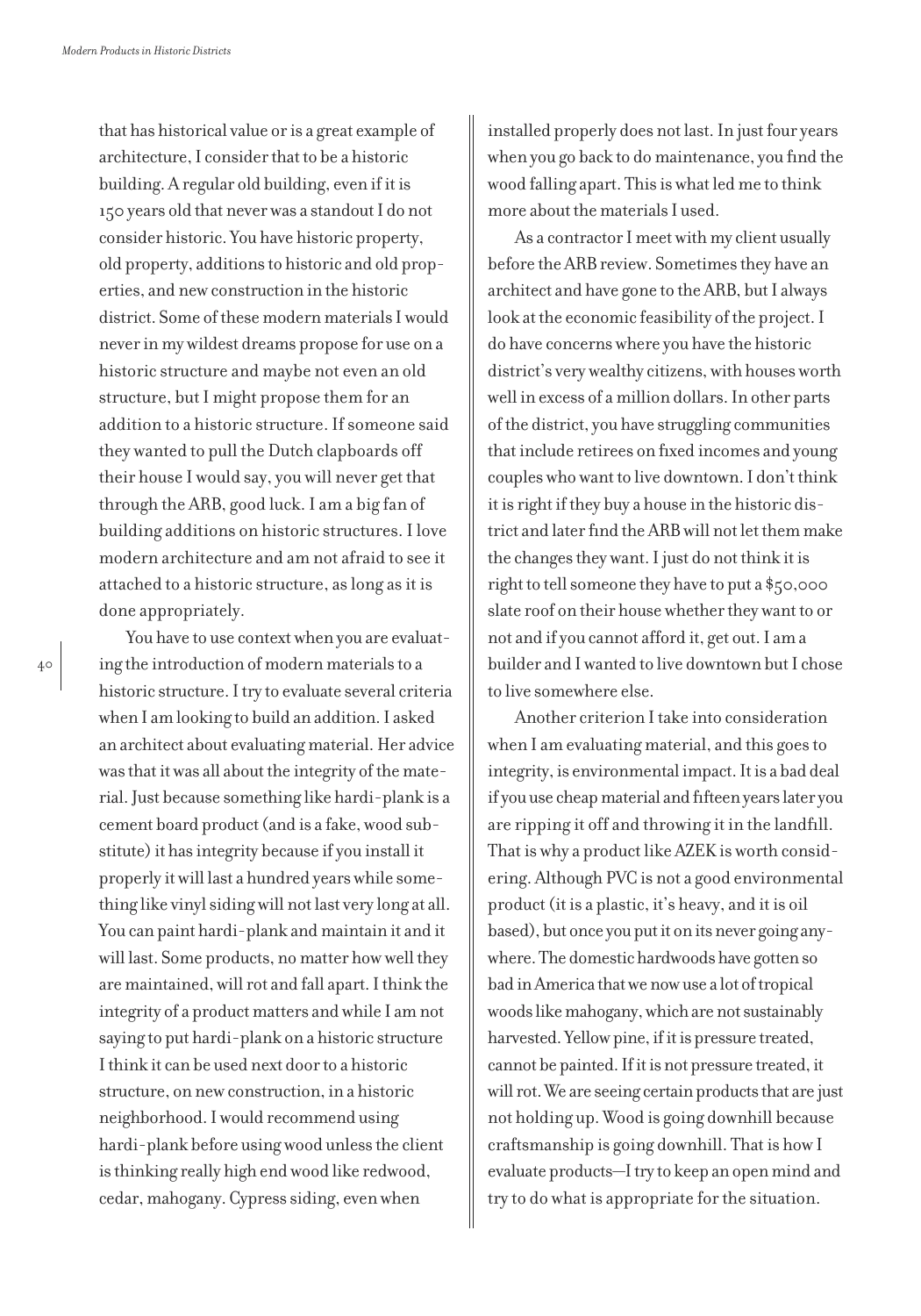I will start this off with roofing. I do not have a preferred list of roofing products, but there is a range of new products out there.In Fredericksburg, you have Buckingham slate, metal, cedarshake and cedarshingle roofing. Those are the best examples of roofing downtown.

Architectural asphalt shingles are appropriate in some cases, like on an addition that cannot be seen. In some cases rubber is appropriate, on a flat roof that cannot be seen. One caveat is that when people put the pre-painted standing seam material on, it is important that they specify a matte finish. It is also important to make sure your hips and ridges do not get capped. There are certain things that the builder has no control over. They canmonitor a roofers craftsmanship to a certain level, but for the most part the work is out of the hands of your builder.

Modern architecture has its place because when you are building in a historic districtwho is to say that modern architecture will not someday be a contributing structure.It could even be a contributing structure right off the bat because of architectural significance. A new house or an addition, if built from old materials, is a fake.

I mentioned AZEK. AZEK can be milled, it can be sawed, and you can put a bead on it.I don't use it as much I use mahogany or red cedar, when wework on historic structures, butwe have covered dormers, which get very little maintenance, withAZEK. You canmill and fabricate the pieces just like they were wood, paint it and it will hold the paint for twenty years. I am a fan of AZEK.

A new product that can be milled, sawn, or routed should be considered. Once you paint a product that can be milled, sawn, or routed unless you take a knife and cut it open you cannot tell the difference between it and wood.Ithink that there is an argument that some new products can be as good as wood. I love wood as much as any other carpenter, and if I had my druthers

we would use sawn wood for everything, but you cannot find good quality sawn wood.

Not all new products are good. There is product that is really bad that is called liquid siding. It is a spray-on product that goes on similar to paint. The literature says you never have to paint again. The problem is that it seals up everything and the house cannot breath and eventually rots from the inside.

Another controversial item is replacement windows. A lot of preservationists are hardcore opposed to replacement windows.In a lot of cases I do not share their sentiments. We restore a lot of historic windows, and it is very expensive because it isintensive high end laborthat is very time consuming. In certain cases I think a replacement sash is acceptable even in a historic building.Not every building is going to be museumquality restoration.I come here as contractor expressing the homeowner's point of view rather than the preservationist point of view, although I consider myself a preservationist. I think that replacement windows, and I know that a lot of ARBs require true divided lites which is where each pane is a separate pane. The problemwith that isthat you have to have about an inch and a half wide muntin to support the separate panes.

Shutters. We do a lot of shutters. I think vinyl shutters are never appropriate for the historic district. They have just come out with an AZEK shutter and again I want to argue that because AZEK will not fade for fifteen to twenty years and wood will fade in five, if someone wants to put up PVC shutters I will not argue with them. I believe there has to be room for the customer.

I have used fiberglass columns.Whenever wemake ARB presentations we use fiberglass as amatter of practice, unlessI amreusing a wood column. Fiberglass columns are strong, readily available, inexpensive, and when they are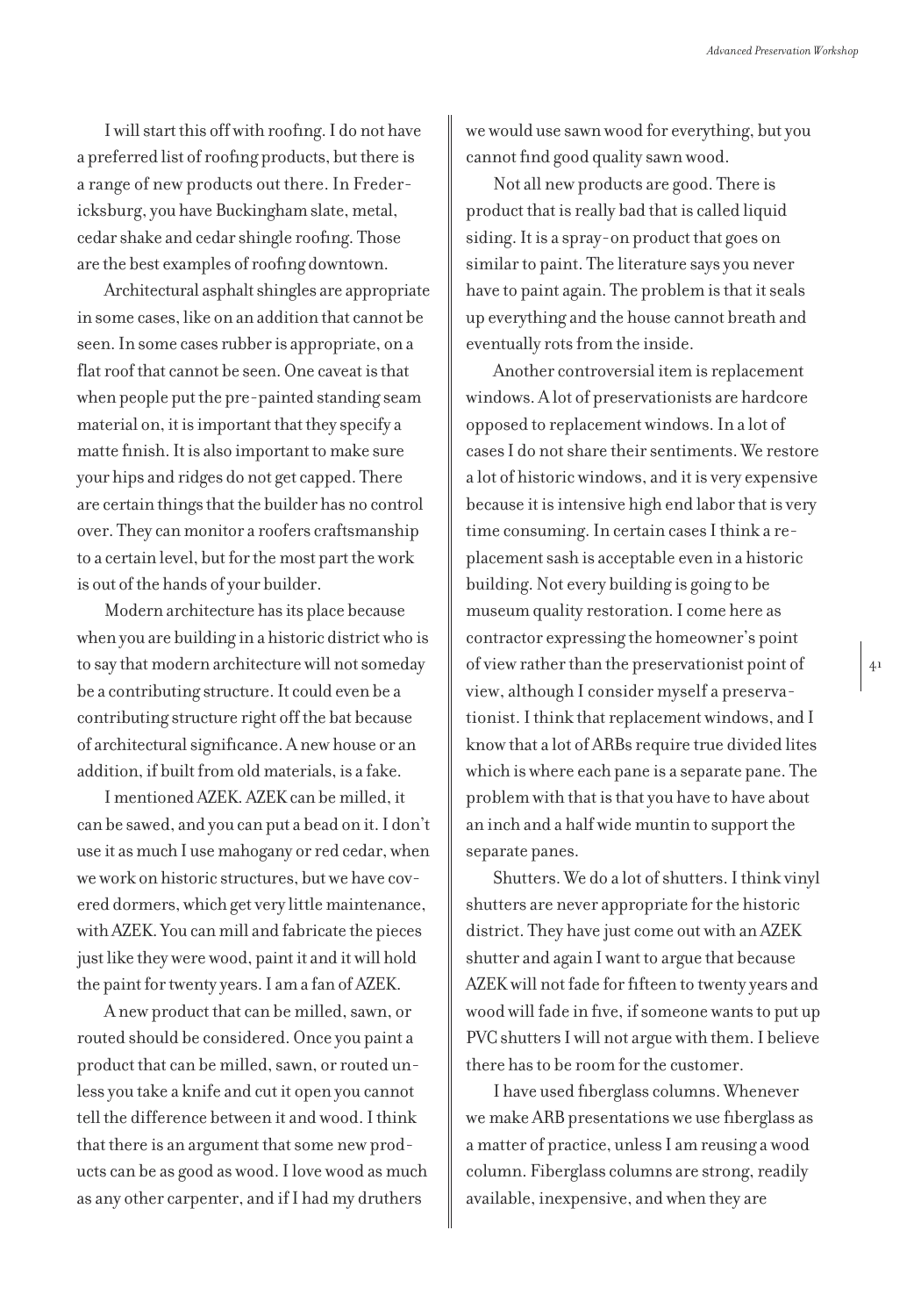painted you literally cannot tell the difference. IfI were to use a wood column it would have to be special ordered, they have to be finger jointed unless you get a column that costs about \$1,000 a column. You can take a simple course on how to build columns for  $\frac{2}{5}$ ,000 to  $\frac{8}{3}$ ,000.

Historic preservation needs to include new materials because that is often what is reasonably available.

## considering materials

*Camden Whitehead*

Ithink <sup>a</sup> lot of you know more than <sup>I</sup> do about building materials and codes, so I am going to speak more reflectively about materials and a structure for ways of considering them. Before I get started I jotted down some notes, some of which have more orlessto do with what I am talking about. Walter Erwin this morning talked about the slowness of changes to the Building Code and that often it takes two to three years for change to occur, well that is fast for me. Designing and building is slow and thankfully deliberate. Every time that we try to speed up, we usually do so at the expense of the environment.

A set of guidelines is, in a way, a set of values. These two images are from a book called Material World that was done five or ten years ago by National Geographic. National Geographic hired photographers all over the world who asked familiesto bring everything they own out in front of their homes and created a portrait of each family with their possessions. Thisis a picture of a family in Texas and this is a family in India. The family in India had a three hundred





square foot house and the family in Texas had an eighteen hundred square foot house, modest by Texas standards I am sure. I often glance through the book because Ithink ultimately that our possessions are a record of our values. So I think you have to keep that in mind as we focus on building materials.

Many of the buildings that we consider timeless are able to engage their materialsin a constant dialogue with the world of ideas by providing simultaneous varied readings of their presence. We read them as materials and we simultaneously read their participation in a greater world of ideas.Ideas are what make architecture different from just rudimentary shelter.

Materials are the cue. When you look at a building, you are notsimply looking at it and saying oh that's wood, that's brick. It would be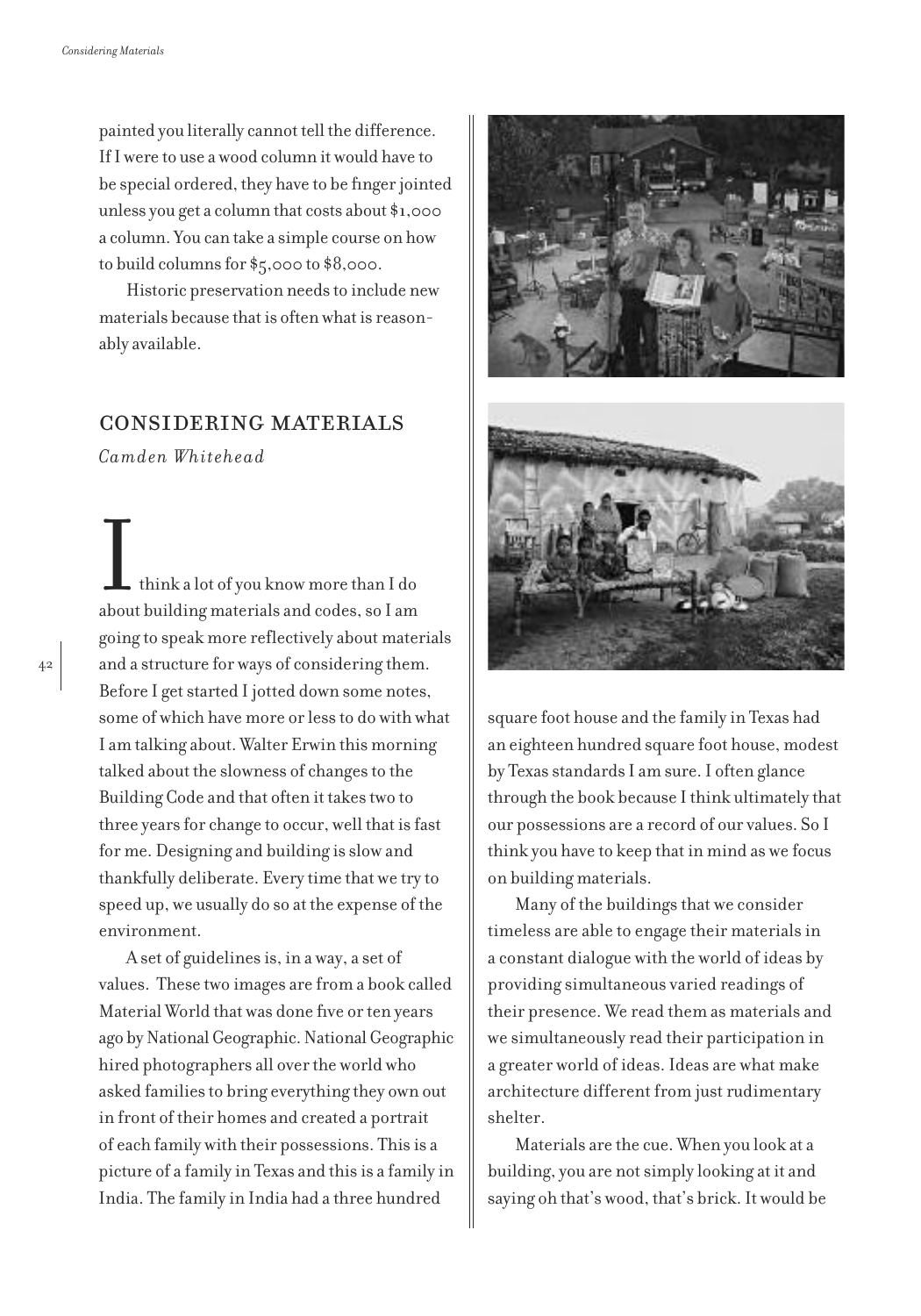| <b>IDEAS</b>      | $\blacktriangleright$ CONCEPTS | $\rightarrow$ MANIFESTATIONS |
|-------------------|--------------------------------|------------------------------|
| Intangible        |                                | Tangible                     |
| <b>Immaterial</b> |                                | <b>Material</b>              |
| General           |                                | Specific                     |
| <b>Timeless</b>   |                                | <b>Momentary</b>             |

nice if it were that easy. We are looking at the interaction of materials and form and space and light and craftsmanship and many other factors. When these factors interact in a fruitful way, we have architecture. Dutch Architect Herman Hertzberger referred to this as "bivalence;" multiple readings from a single experience.

Ideas are intangible; they are not material. Ideas are general and the good ideas are timeless. As opposed to the intangible world of ideas, the world we live in istangible.It is material—very specific. When I have a piece of wood, it might be old growth timber.It might be a piece of knotty pine. The choice of old growth versus knotty pine is very specific. The presence of old growth lumberin a building carries different meaning than the presence of knotty pine.Ithink it isimportant to keep the specificity of materials in mind. Their specificity is momentary. They mark a moment.

This is the Exeter Library that Louis Kahn designed for Exeter Academy in New Hampshire. Here thematerials arewood, brick, and concrete. Louis Kahn bought the brick from a brick company in Exeter that had gone out of business. The company had supplied the brick forthe rest of the campus.He obviously usesit in a very different form than the rest of Exeter's Georgian campus. He bought a million bricks for this building. What Kahn ultimately did waslook at material and say what form doesit want to be.

If you notice in thisimage, a wonderful thing happens in this building. The openings are wider asthe building goes up. At the top the openings are much wider, so that by the time we get to the top more light comes in. So this is a remarkable structure that talks to light, but in the language of bricks. A very different form than the campus it is part of, but quite wonderful in terms of saying: Here is the same brick, but used in the late twentieth century.It is quite different, but somehow wonderfully compatible, even though formally it is not what you expect to see.

You can see, as a scale giver, that the masonry openings extend fortwo floors. The lowerinfill is wood. That is where the study carrels are. Study carrels ring the library. Each student at Exeter receives a study carrel made out of wood. That isthe student's house on campus; that is his individual space. He [Kahn] talked a lot about the general light that comes in above the carrels and the very specific light that illuminatesthe carrels below.He made shutters for the individual study carrels so the student could chose to look out the window or not; could choose to allow the light or not.If you look at the inside of the building, there is an atrium space that goes up the seven floors of the building.It is concrete. What he did was make the area of the bookcases out of concrete, a modern material, to take the tremendous load generated by books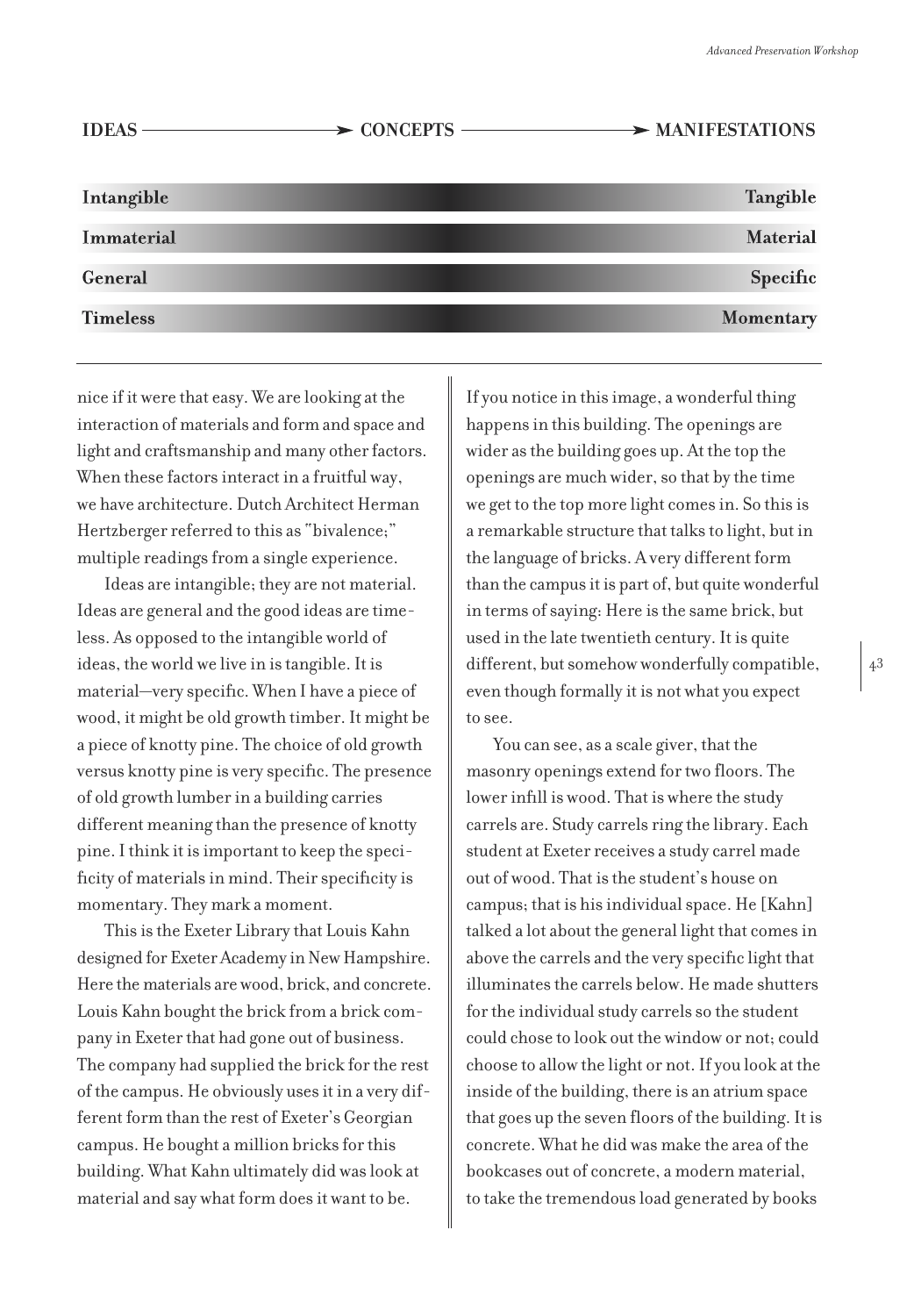

*Exeter Library, Exeter, New Hampshire LouisI. Kahn, Architect*



*Exeter Library, Exeter, New Hampshire LouisI. Kahn, Architect*

stacked on top of each other. So he made this concrete building forthe bookshelves and then, conceptually, he put brick veneer on them. But the brick veneer was seventeen feet wide and that wasthe reading space. So instead of just saying, okay I have this brick on the outside and have to make it work with what is going on around it,I have to think of what is generally thought of as a four inch thickness and make it seventeen feet wide so you can have individual study tables and group study tables occupy the brick building that wraps around the concrete building. Again, in that sense, he took the notion of a veneer cladding for a building and



*Exeter Library, Exeter, New Hampshire LouisI. Kahn, Architect*



*The Lawn at the University of Virginia, Charlottesville, Virginia. ThomasJefferson, Architect.*

made it into something wonderful. The genius isthat in between the brick building and concrete building there isspace for mechanical systems. All through that space, which is seven stories high and unobstructed, are HVAC and plumbing and mechanical systems. Kahn said: These things need a place in the building so I need to make a space for them, instead of saying: I am going to design this building and at the end figure out a space for all this stuff. It is a wonderful notion to let materials inspire a form that has a conversation with the programand the site.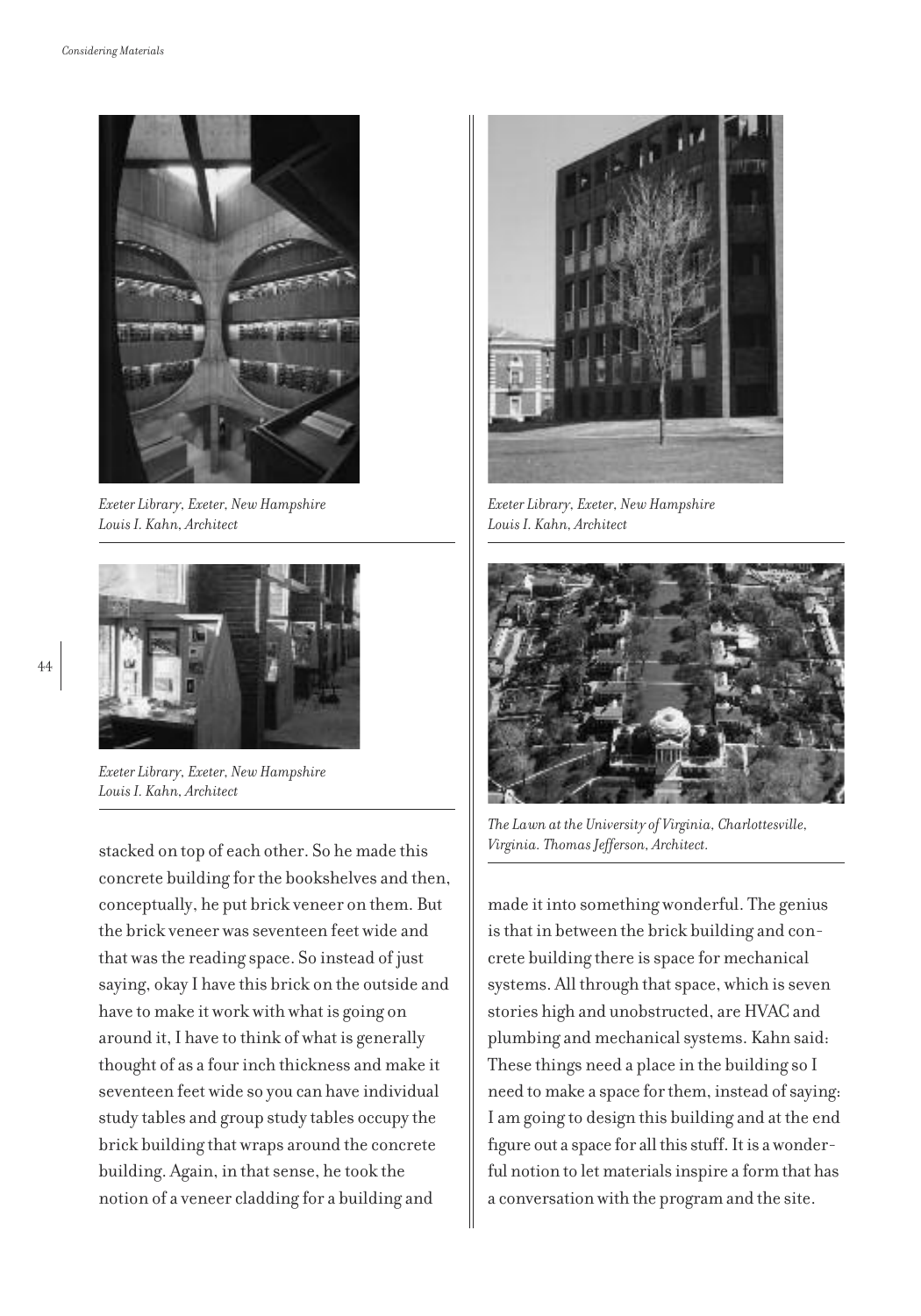

*Hereford College, University of Virginia, Charlottesville Virginia. Todd Williams/Billie Tsien, Architects.*

Most of you here probably know The Lawn at the University of Virginia. What Thomas Jefferson did was use relatively simplematerials; brick, metal, and wood. The question is how thissimple palette should be combined with the given site to expressthe role of education in a democratic society? The result is what is now a world heritage site, one of a small number ofsacred places, and a model for campuses around the globe.

The image on the upperleft are of what was originally called The New College and is now named Hereford College also at the University of VA. These images are of the site plan, and a view looking up the hill. When you go to UVA there are many buildings that seek to reproduce the forms and details of The Lawn. They are synthetic substitutes for it. Hereford College is one of the first projects that actually has a conversation with The Lawn rather than sitting in abeyance to it. It has a vastly different site on a hillside two miles from the lawn. It has a colonnade, but the colonnade is compressed as is appropriate on this hilly site and where programmatically the colonnade accomplishes a different purpose.It has an engagement with

the site. Those dormitory buildings, those five segments that you see in the image act as retaining walls as the complex steps down the hill. It has a focal point and an anchor at the bottom. The anchor is the dining hall, the center of social activity forthisresidential college; different obviously from The Lawn orin Exeter where the library was the focal point. A library was not in the program, so Todd Williams and Billie Tsien had to look and say: What is the part of the program that is going to be the anchor for this place. At the top of the hill is the director's house. With a reduced language of materials, appropriate to its day, Hereford College does notsimply reenact a conversation about education in a democratic society.It engages and extends the conversation that Jefferson started two hundred plus years ago.

It is hard to see in this centerimage, but there are little white "tails" just under the coping at the top of the left hand wing on that centerimage. When I first went to visit the site I looked at that and said: What is that? When you go closer, what you see are little pieces of rope that are the wicks for the weep holes. They direct moisture out of the wall. Rather than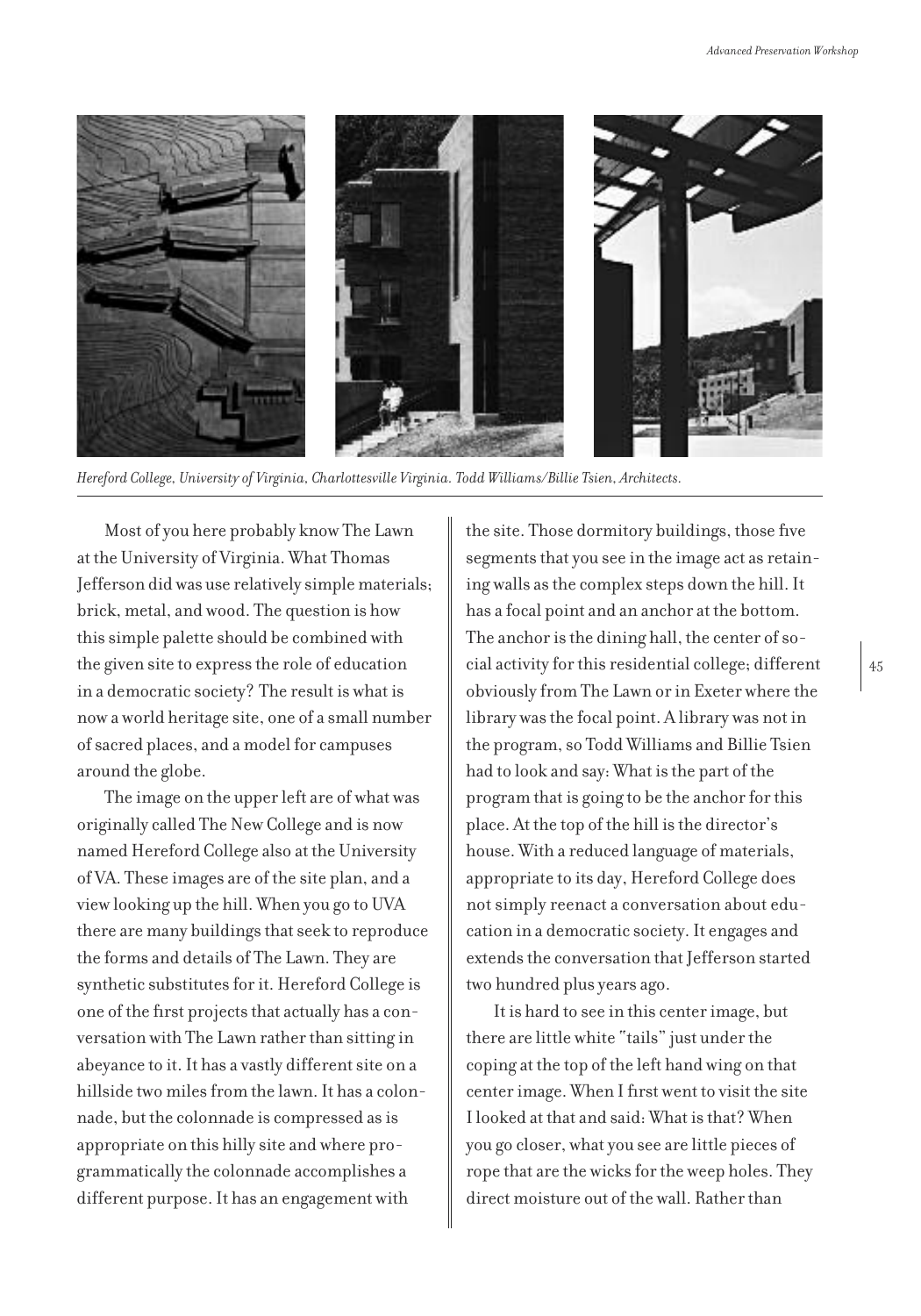



*Frank Lloyd Wright, Chicago, Illinois*

cutting the wicks off flush against the wall, as is normally done, Williams and Tsien decided to leave them out about an inch and a half and every weep has a piece of rope that grows out of the material and the means of construction, directing water out of the wall. They actually work a lot better because they are extended out. Weep holes were not used in the solid masonry construction of Jefferson's day, but are critical in the insulated, cavity wall construction of today. Rather than introducing ornament that replicated Jefferson's masonry, Williams and Tsien more appropriately generated ornament that was of the materials and construction methods of the day.

So we read these places essentially by their materials. That is how we first experience them.



*Mario Botta, Lugano, CH Alvar Aalto, Sunila, Finland*

We touch them, we visually see them, but then we also hopefully find in them something more. A material, its origin, its manufacture and its site have the opportunity to contribute to a sense of place and lendmeaning to a project. Materials are specific. The specificity of materials to a project is probably more important than whether they are synthetic or manmade.

The specificity ultimately provides clarity and clarity enables a less confused link between a material and its associated ideas. Historically the specificity of materials has been the most obvious connection of a building to its place orlocality.

On the left is a bank building done by Mario Botta in Lugano, Switzerland. On the upperright isjust a detail of a factory building that Alvar Aalto did in Finland, and on the lower left is a Frank Lloyd Wright building in Chicago. Wright's and Botta's projects are brick, Aalto's project is concrete. Botta took advantage of the fact that Lugano is in the Italian speaking province of Switzerland.Northern Italy makes a lot of brick, Switzerland quarries granite.

Botta took advantage of that in-betweeness and utilized the brick from Northern Italy and the craftsmen from Switzerland and was able to build this highly detailed structure. Each of those windows hasthis wonderful detail where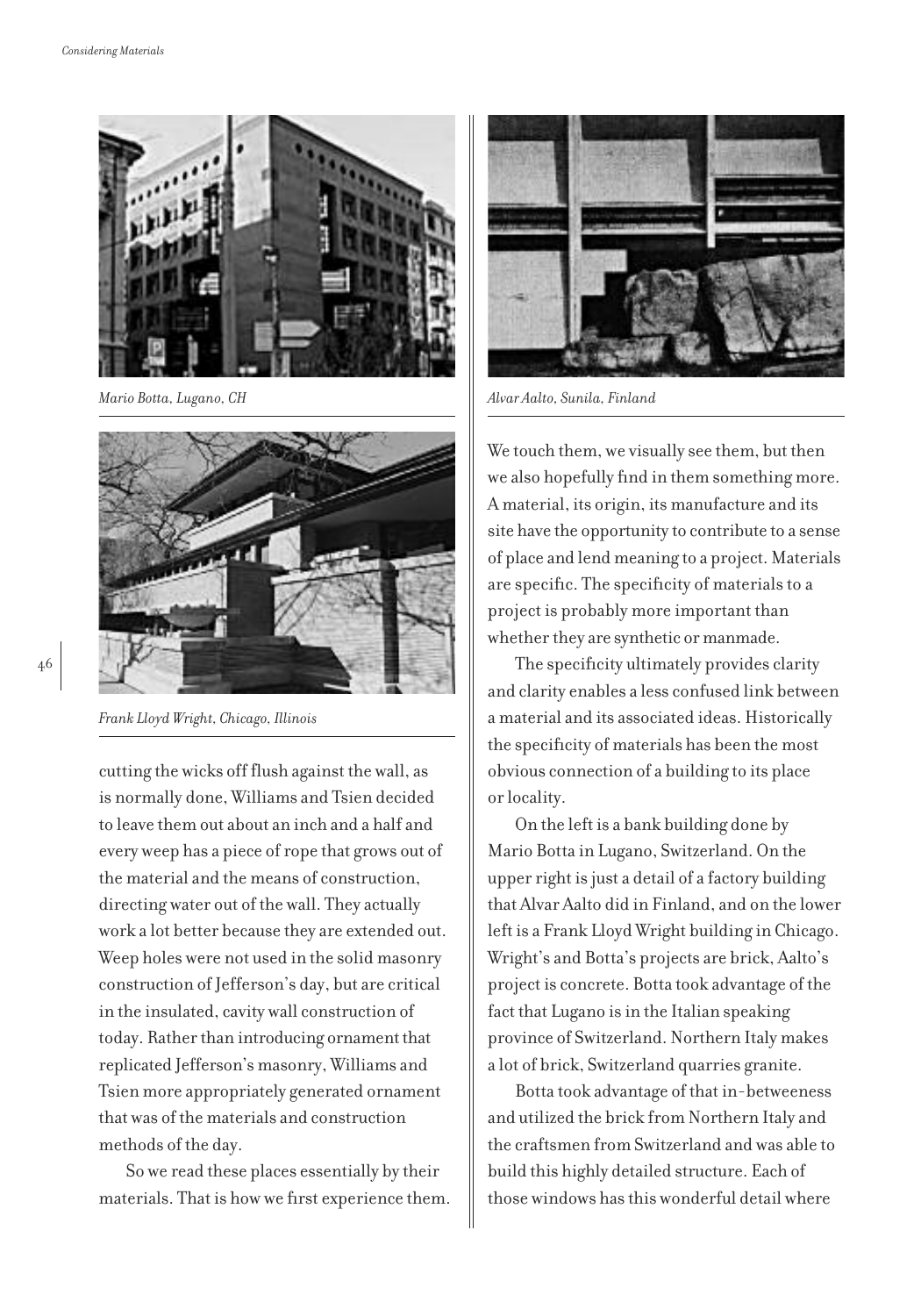

when it rains water falls in the cavity; it runs down these corbelled stair steps into a trough and then it is guided out away from the face of the building by a small scupper. Botta addresses a fundamental need of a building, preventing moisture from running down the face of the building and eroding the mortar out of the brick.In doing so he generates all the ornament of the building with just thatsimple need, and in the choice of the material saying: I have the craftsmen that can do this and I have the material available within thirty minutes so why not pull those things together and pull this off. Materials again are the cue to understand the expression of a more universal idea.

In Aalto's industrial project, he chose to use concrete, a plastic material.In thisfactory building he made a joint between a natural stone outcropping and the rest of the concrete structure. Aalto used site cast concrete (very specific to the place) to connect the industrial pre-cast concrete building system, to the natural



*Humble Shared Arch, Fredericksburg Arch–not orcurved beam, Charlottesville*

stone outcropping, producing a rational, seamless connection between the natural site and the man-made structure.

You all are probably more familiar with Wright's work and what we have come to call the Prairie Style. Throughout his career, Wright sought to express "Organic Architecture." More than simply making the building look like the site, Wright sought to make the building part of the site. The plains of the Midwest generate a horizontal experience. In the Robie House, Wright chose Roman brick because of their horizontal orientation. But he went further. The horizontal joints in the masonry are raked, producing strong horizontal shadow lines at each course. The vertical joints are flush using mortar that matches the brick color and effectively eliminating the vertical joints. The result is a planar masonry wall with a horizontal orientation that reads as part of the land rather than dominating the land.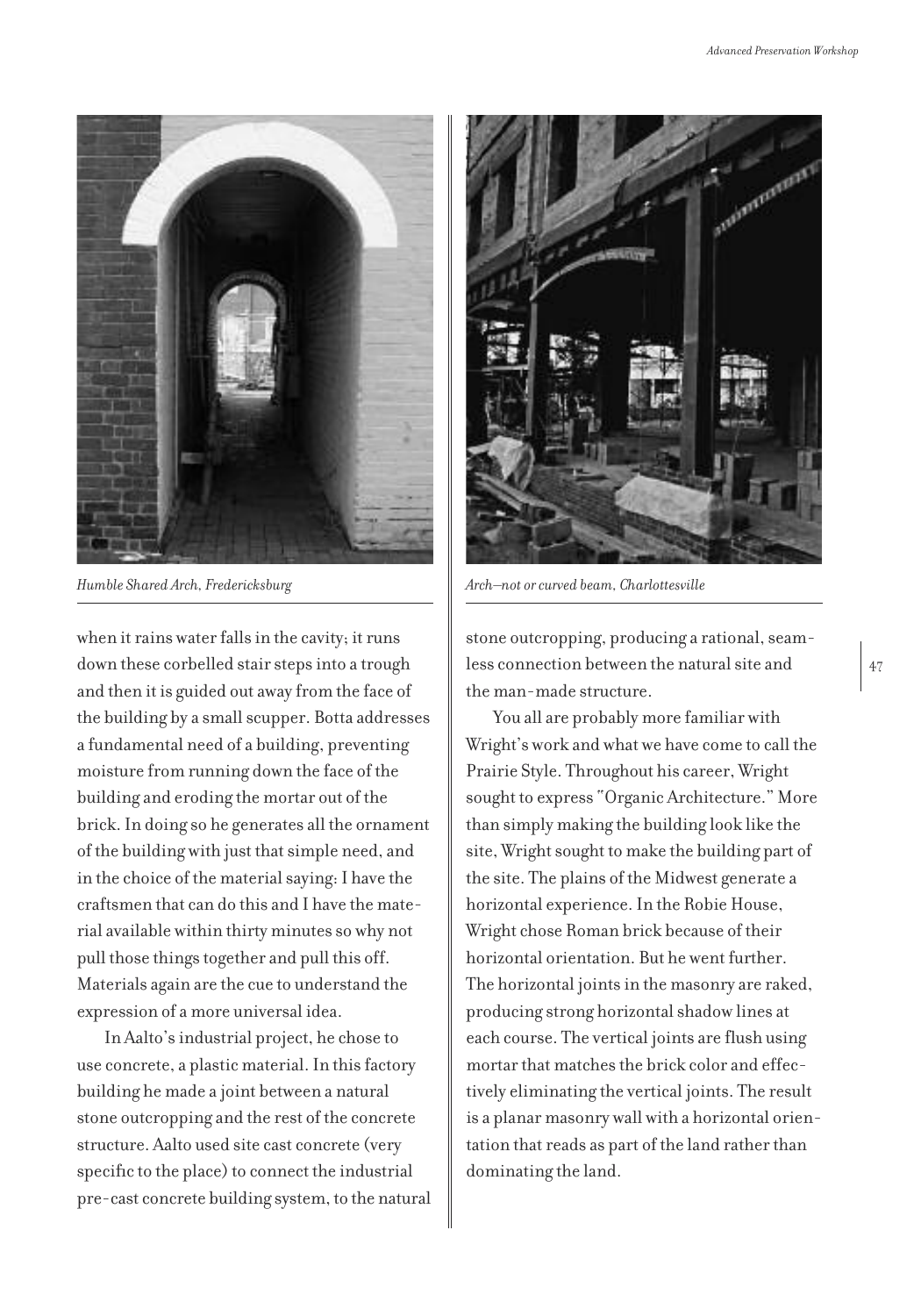

*Exuberant Brick, Fredericksburg Frustrated Stone, Fredericksburg*

How many of you know where the bricksin older Fredericksburg buildings were made? I would suspect many of you do.How many of you know where Hardie-Planks or vinyl siding is manufactured? You know where the slate for Fredericksburg's roofs was quarried? What about the asphalt shingles? This understanding of where building products come from is one of the most immediate steps to understanding how buildings are made and what they mean; how to care forthem and wanting to care forthem. This selective specificity of materials has been the most obvious connection of a building to its place or locality.

If materials are the cues for connecting us to both the sensual and the rational content embedded in a project, then their authenticity isimportant. Certain materials have inherent characteristics that in the hands of a skillful designer or craftsman will intrigue us or surprise us.Jerome Brunner, a psychologist, who studied



creativity, said the hallmark of creative enterprise is what he called the effective surprise. On the one hand, you think of that as the punch line of a joke, but that does not work, because a oneliner cannot be complex or timeless. So I think we have to start thinking about this notion of creative enterprise and the effect of surprise has to be something that you can return to again and again. What are the things about the places you go to that surprise you every time you go?

Bricks, formed into a structural arch, are a continuing joy to experience, performing their task gracefully because their task fits their capability in an unexpected way. The weight of the brick in juxtaposition to the lightness of an arch sets up a healthy dialogue between the part and the whole; between gravity and lightness.

We came upon a metal fence crafted in a way that each picket communicates both the strength and malleability of steel or iron. The details and marks reveal aspects of its manufac-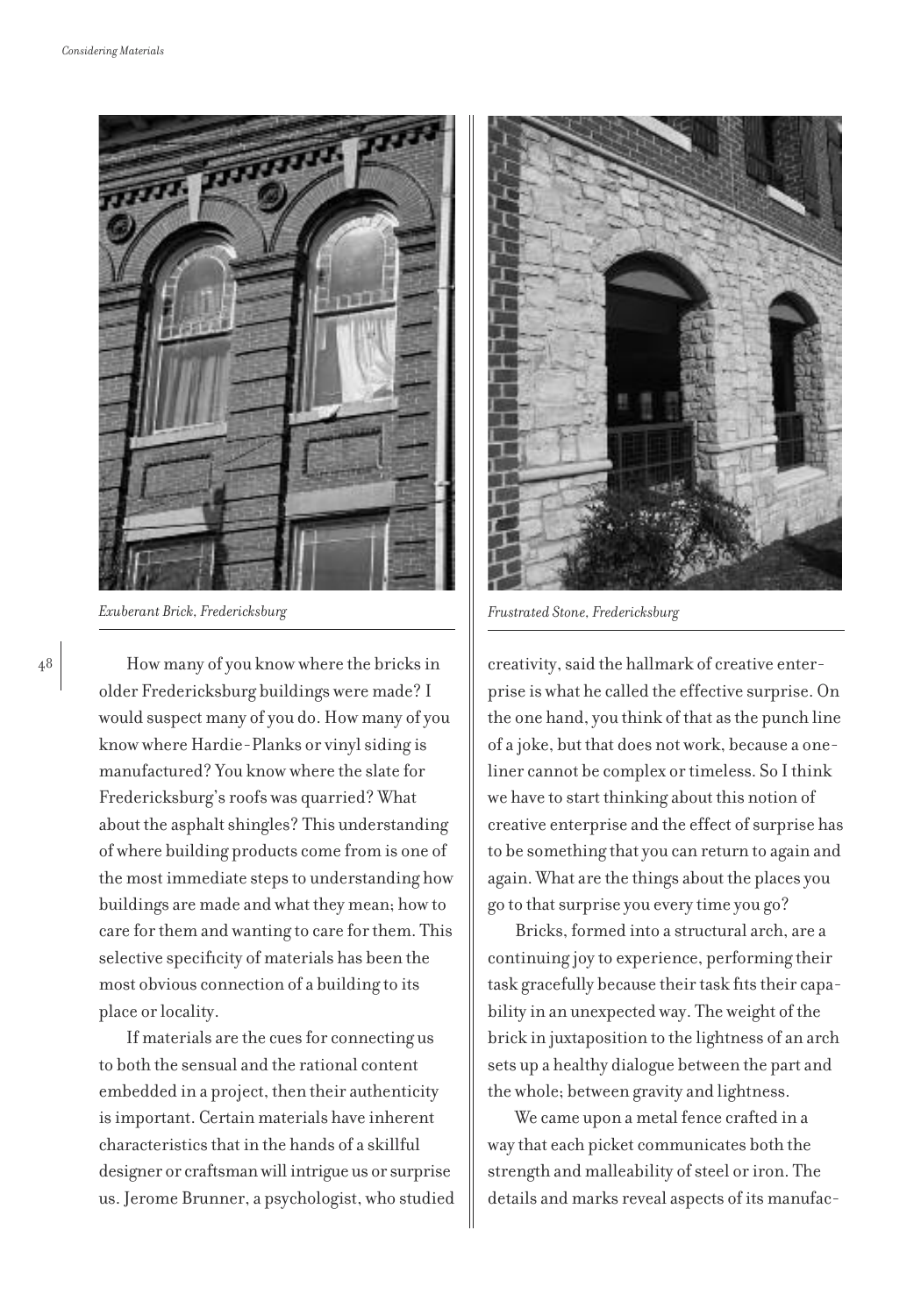

ture.Its edges and the small cast pineapple at the top of each picket speak to the fence's dual role of both welcome and security.

Then farther along the fencerow is a newer section of fence. At first glance the same but in a slightly different form; still black, like the iron that we just touched. Pickets rounded over at the top to form the next. We move closer and we touch this newcomer. The movement between the parts creates a rattle not a ring. The pickets are clearly hollow and of a softer, thin walled metal, larger in section and less graceful in its form though much lighter by weight. Then we notice at the top where the metal curves there is a convex shape that indicates that the material did notresist the machine that formed it.Its working is uniform, the tube offered little resistance when it was bent.It hasthe same detail in its curve as my aluminum beach chair. The



*Noblefence of ideas Fence of imitation and expediency*

original fence engaged with a simultaneous sense of both welcome and security. The newer fence disappointed with imitation and expediency; an artificial experience.

The challenge for the designer and the maker is to create a similar sense of engagement with lighter more malleable materials. The new fence might not be about welcome and security but about otherideasthat are embedded in the new material and the need to mark an edge.

The necessity for a "style" with itsincumbent formal characteristics adds another design constraint. Personally,Isee style as part of the larger context of the historical site. Previous styles were responsesto a complex set of issues of their day. The forms that we seek to invent in each new project should be a similar response today. Many of the issues (gravity, rain, cold and heat, the available materials and craftsmen and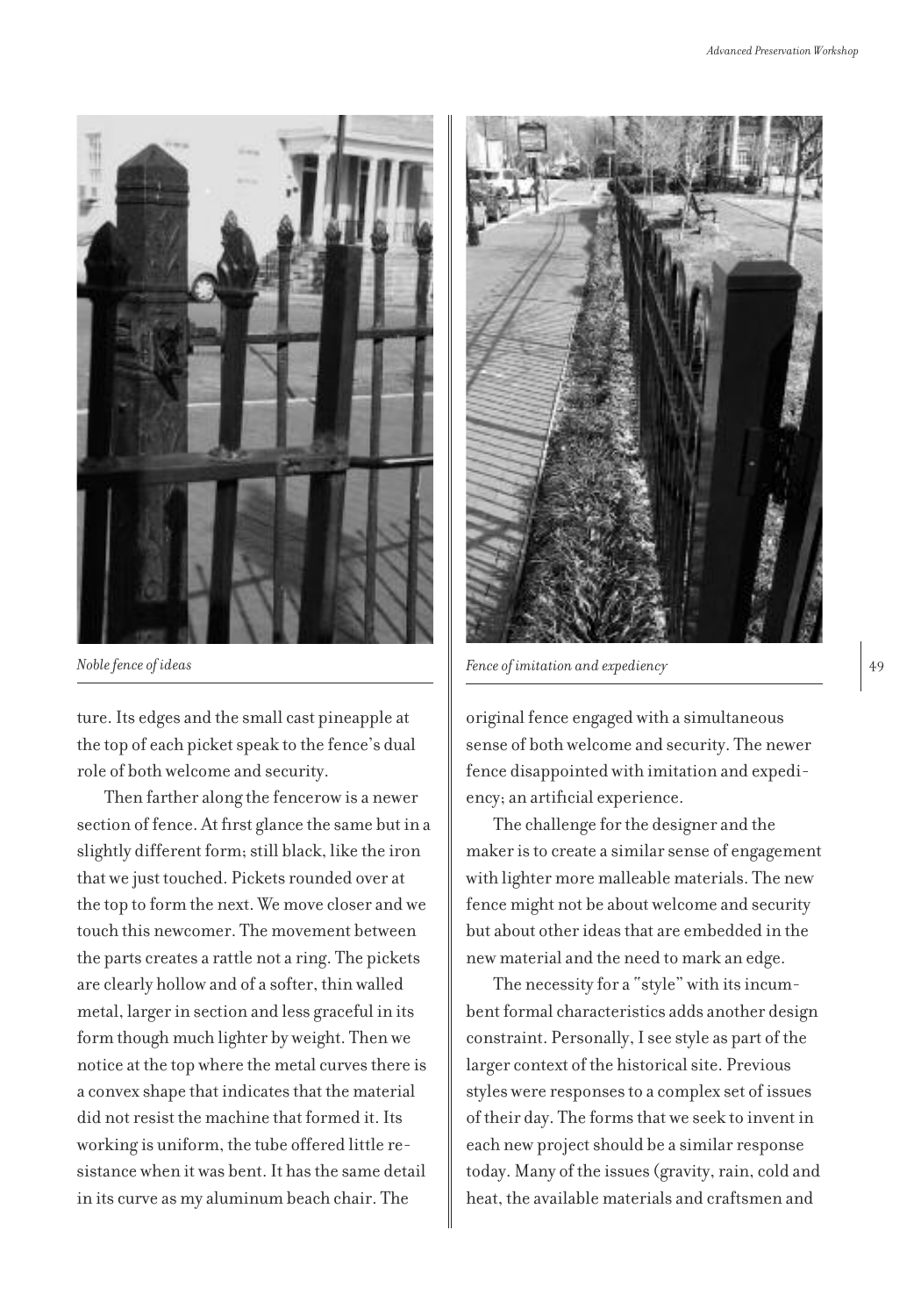# sensual /rationale

## **EFFECTIVE SURPRISE**

- ❍ One liners don't work
	- Cliches
	- Rearrangements
	- Deformations
- ❍ effectively surprises overtime
- ❍ the outcome of complex urban forces acting on a place
- ❍ sensual cuesto an intellectual engagement
- $\circ$  a part of something larger
- ❍ Connection to place

### **A SET OF CRITERIA**

- ❍ Context
- ❍ Form
- ❍ Space
- ❍ Light
- ❍ Means of Construction
- ❍ Economy of Means
- ❍ Structure
- ❍ Materials
- ❍ Program
- ❍ Meaning

the physical context) have not changed substantially so on a good day a rational contemporary design response will express our progress and not our decay.

I would like to leave you with two diagrams. One, we experience buildings in two ways, a sensual experience and a rational experience. AsIsaid before, what we are looking forin a sensual response is "effective surprise," and again one-liners do not work. Clichés, whether in a building form or in the use of an expected material, simply do not work in architecture. Sometimes in newer buildings you will see, either in a façade or in plan, angles that relate to neither the program nor the site. These are design actionsimposed on the project and end up being, essentially geometric gyrations or one-liners.

So how do you effectively surprise us over time, and how do you realize the effect that complex forces have on a place? What are those forces? The list shown provides a rational check for a sensual response to our experiences of the

environment. I am often in places that emotionally move me.Ithink, "Oh thisis nice" and it is purely sensual. As an architect I need to understand that sensual experience and seek rational criteria that allow me to make my experience useful to me. What I try to do is say: "Okay, how does this experience move me?" I think if we look at materials in terms of a rational list of issues that shape the environment that we can begin to ask the tough questions about materials and their impact on our experience. Those are the questions ARBs often avoid, because they are the tough questions.

The issue of economy was raised earlier. If economy istruly not an issue in anARB decision, then their answer is simple, you use old growth wood, you use brick, you use glass, you use metal. But the fact that we talk about and that we allow other materials to be used is recognition that economy is an important factor. Then we have to say, how do we answer that tough question? How does the ARB address a very real situation? That is critical. You can work your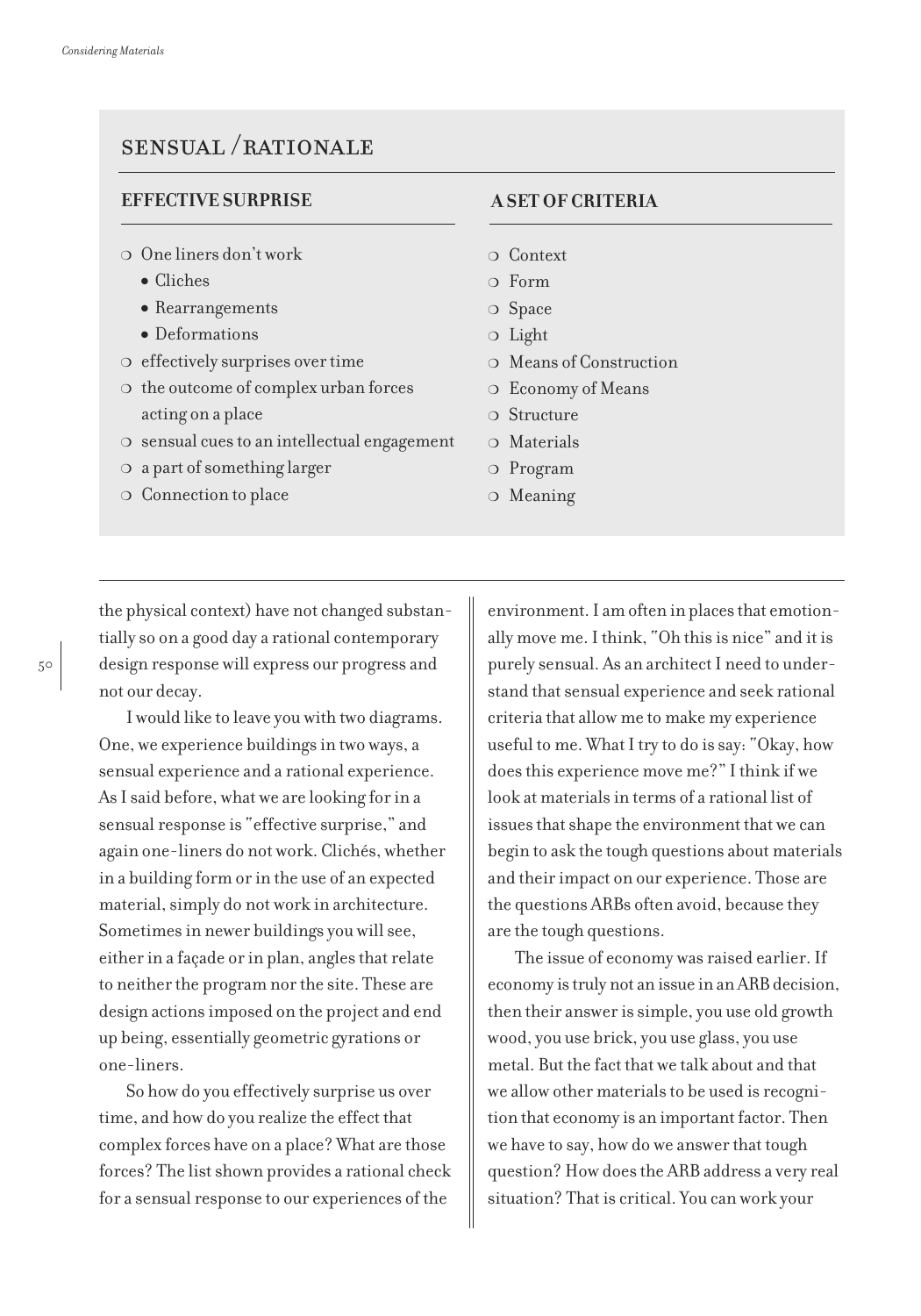

way down that entire list.If you said okay how should materials deal with context? How should they deal with form? How should they deal with space? Then I think you start getting at a much more complex set of solutions. Ultimately the question is: Are the materials serving an appropriate role in manifesting ideas?

Going back to my original diagram,I would like to add another axis with two new poles. As designers and architects and builders, we deal with manifesting ideas. How do we deal with it? With information, with facts, with materials and with values. I am not sure who mentioned it earlier but values are important and as an ARB the values are really what you are trying to assess. What are the values of this community and how then do we put them into a form that both allows change and protects the environment?

Thank you very much for the opportunity. I wish you well in your efforts.

**Mr.Nelson** thanked the presenters and the participants and closed the proceedings.

51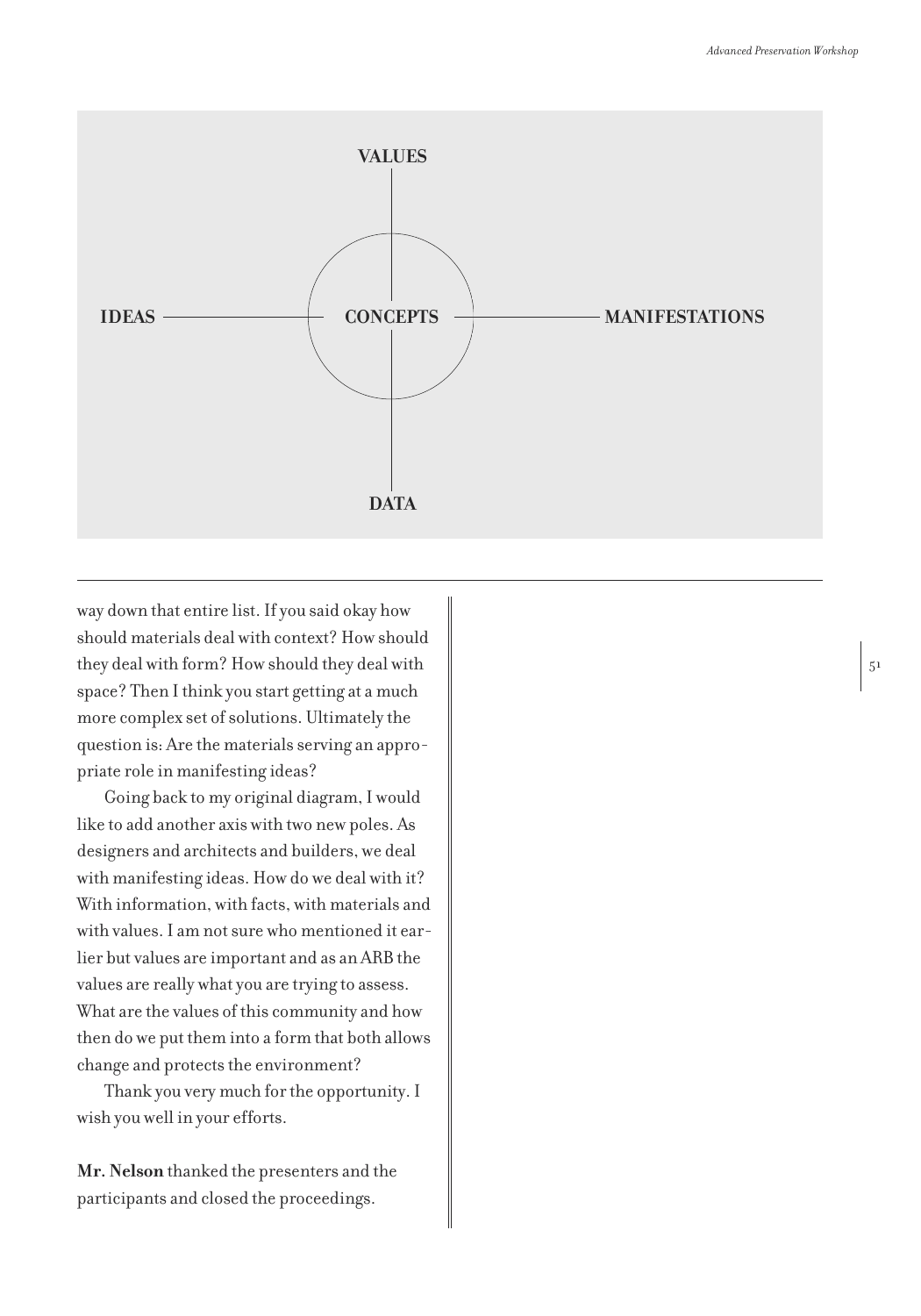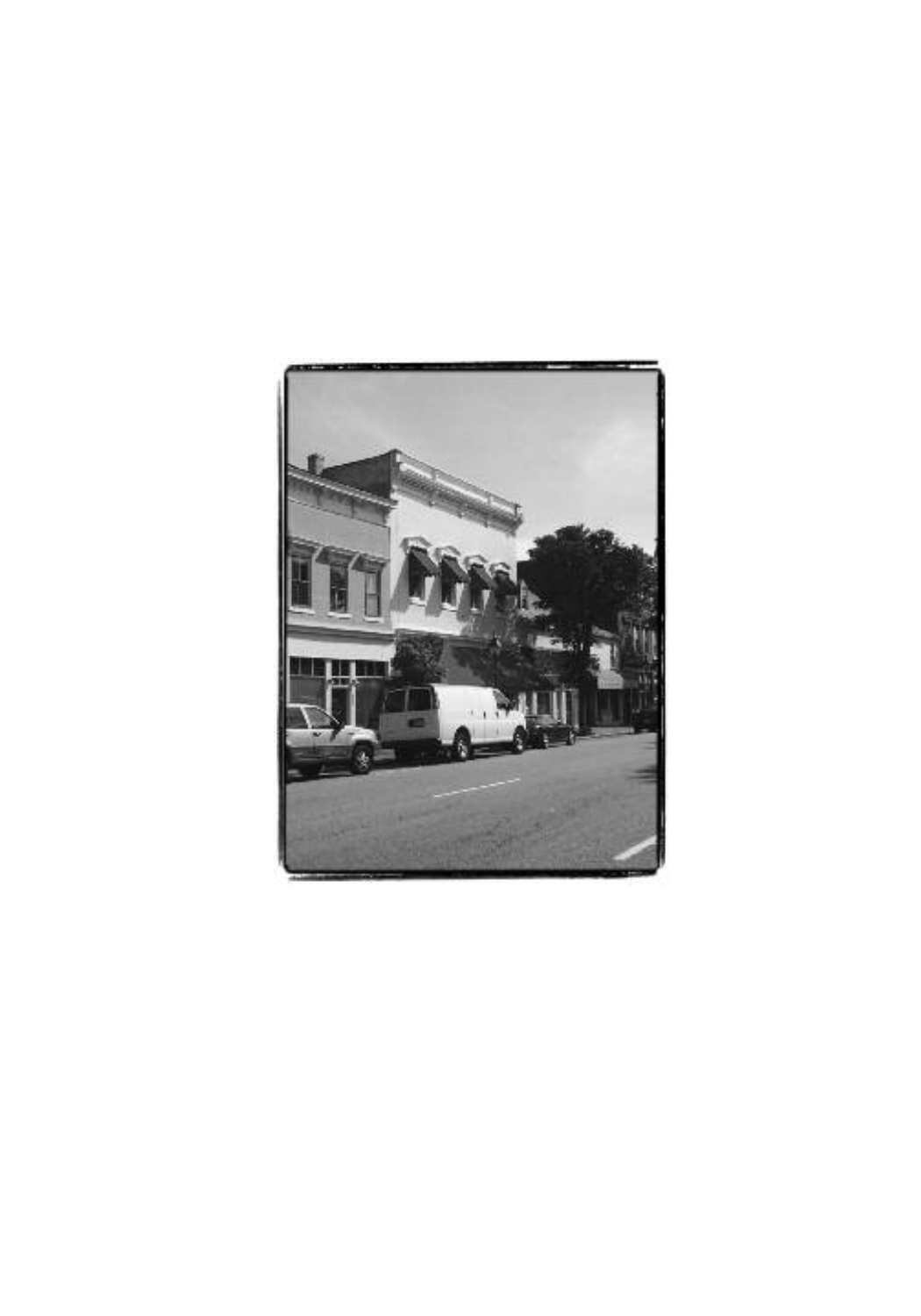# ₩

# virginia model historic district ordinance, virginia municipal league insurance program

## november 15,2005

### **STATEMENTOF INTENT 1.1**

The intent of this section is to implement the Comprehensive Plan goal of protecting our natural, scenic and historic resources and provide a meansto recognize and protect the historic, architectural, cultural, and artistic heritage of the community, and to promote and protect the health, safety, recreational, educational, economical and general welfare of the community through the identification, preservation and enhancement of buildings, structures, sites, districts, objects, neighborhoods, landscapes, places and areas which have special historical, cultural, artistic, architectural or archaeological significance as provided by Section 15.2-2306 of the Code of Virginia, as amended, hereinafter the "Virginia Code".

It is hereby recognized that the deterioration, destruction or alteration of said buildings, structures, sites, districts, objects, landscapes, places and areas may cause the permanent loss of unique resources which are of great value to current and future generations of our community, the Commonwealth of Virginia, and the nation, and that the special controls and incentives are warranted to ensure that such losses are avoided.

The purposes for establishing a historic district zoning are:

- 1. To protect the historic significance and integrity of the properties within the historic district(s) which are or may be recognized for having association with historic events that have made a significant contribution to the broad patterns of our history; or have association with significant persons; or possess distinctive characteristics of a type, period, or method of construction or that represent the work of a master, or that possess high artistic values, or that represent a significant and distinguishable entity whose components may lack individual distinction; or have the potential to yield information important to prehistory or history.
- 2. To preserve and improve the quality of life and sense of place forresidents by protecting familiar and treasured tangible, visual elementsin the area.
- 3. To promote tourism and other economic benefits by protecting historical, architectural, archaeological and cultural resources, including historic landscapes attractive to visitors and thereby supporting local business and industry.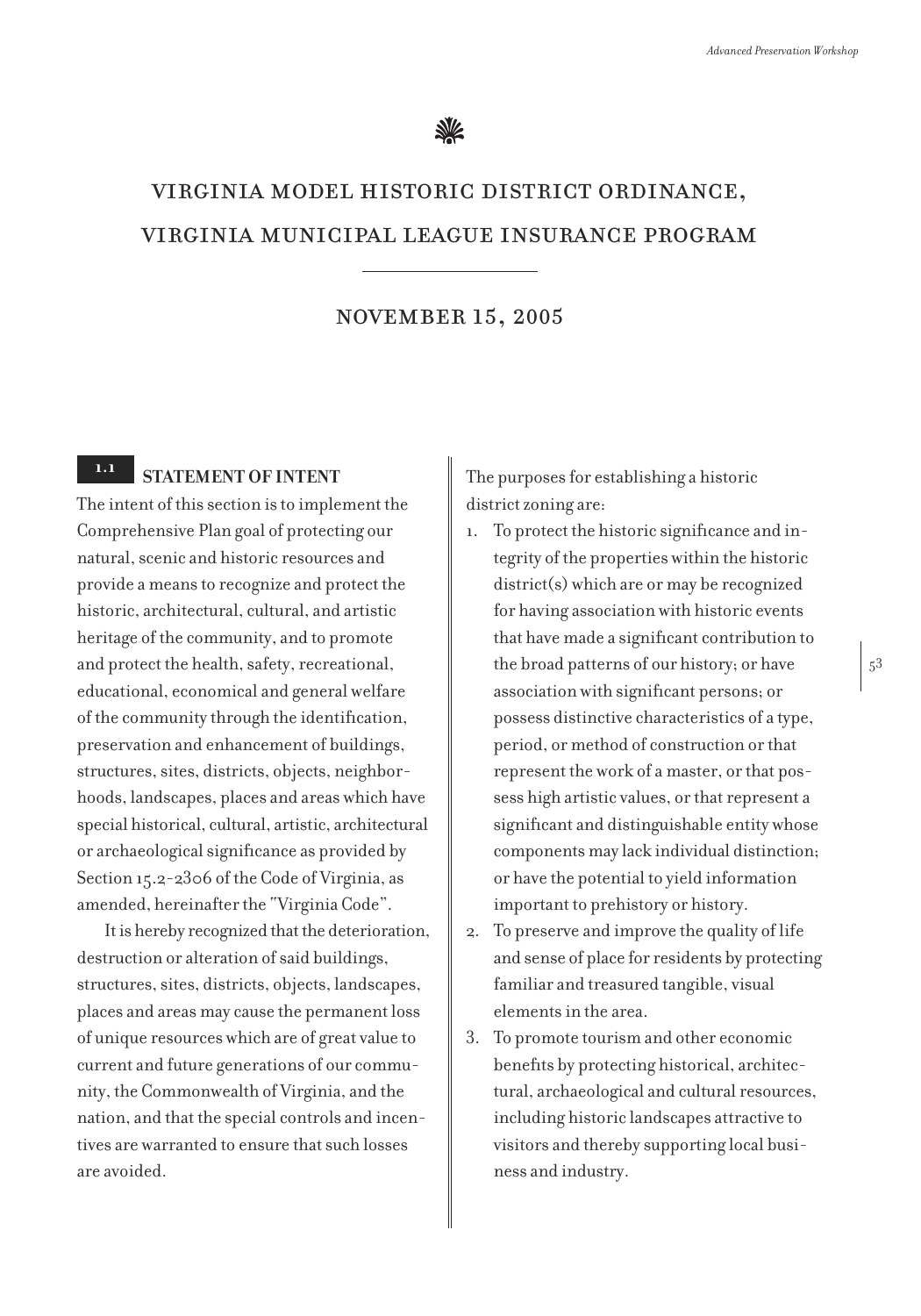- 4. To stabilize and improve property values by providing incentives for the upkeep and rehabilitation of significant older buildings and structures and encourage appropriate land use planning and development that will enhance both the economic viability and historic character of the district.
- 5. To educate residents, students and tourists about the local cultural and historic heritage as embodied in the historic district(s) through the preservation of our architectural and archaeological past that demonstrates the social and artistic development pattern of our predecessors.
- 6. To promote local historic preservation efforts and to encourage the identification and nomination by their owners of eligible individual historic properties to the National Register of Historic Places and the Virginia Landmarks Register.
- 7. The promotion of harmony of style, geographical context, form, color, proportion, scale, height, width, spacing, setback, orientation, rhythm, traditional quality, appearance, texture, finish and material between buildings of historic design and those of more modern design.
- 8. To develop the historic areas, not in a vacuum, but as a vital area in which each succeeding generation may build with the quality and sensitivity of past generations.
- 9. Encourage sound stewardship and foster a sense of pride in heritage resources.

### **DEFINITIONS RELATED TO HISTORIC ZONING 1.2**

**Aggrieved Person**—Apersonwith an immediate, pecuniary and substantial interest in an action taken by the Zoning Administrator or the ARB underthis Ordinance, as opposed to a remote orindirect interest.

**Alteration**—Any change, modification or addition to the form, materials, workmanship, design, appearance, texture or details of all or a part of the exterior of any building, structure, site or object other than normal repair, maintenance, and landscaping.

**Architectural Significance**—Importance of a property based on physical aspects of its design, materials, form, style or workmanship and recognized by National Register Criterion No. 3. **Area of Significance—**The aspect of historic development in which a property made contributions for which it meets the National Register Criteria, such as architecture, agriculture, commerce, community planning and development, politics/government, religion, etc.

**Association**—Link of an historic property with an historic event, activity or person, and the quality of integrity through which an historic property islinked to a particular past time and place.

**Building**—A resource created principally to shelter any form of human activity, including, but not limited to, a house, barn, meat house, bank, store, church, town hall, courthouse, jail, library, garage, or hotel.

**BuildingOfficial**—The person designated by the locality to administer and enforce the Virginia Statewide Building Code.

**Certificate of Appropriateness(COA)**—The approval statement signed by the Chairman of the Architectural Review Board or designated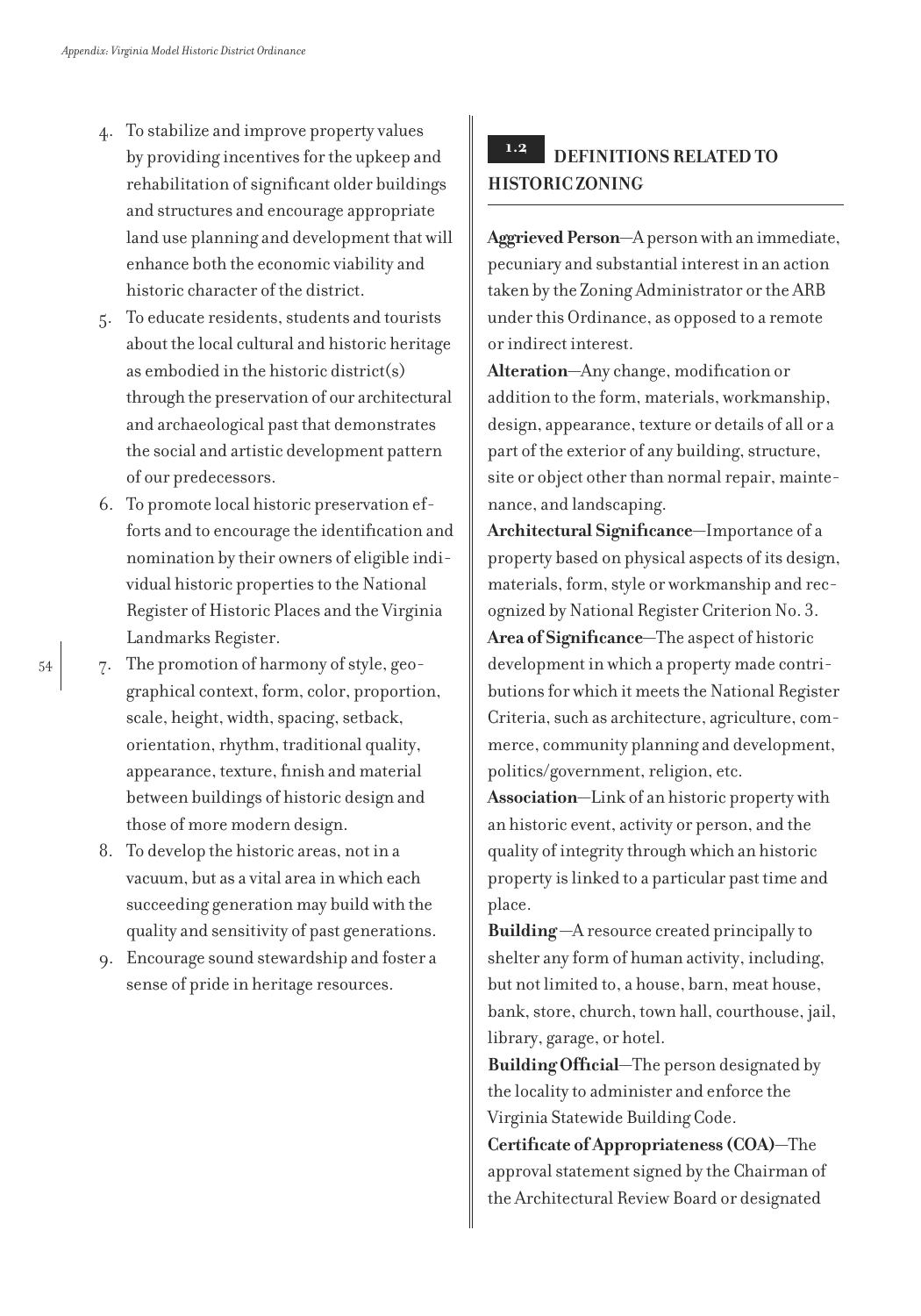staff member which certifies the appropriateness of a particular request for the construction, alteration, reconstruction, repair, rehabilitation, restoration, demolition, or relocation of all or part of any building, structure, site or object within a historic district, subject to the issuance of all other regional permits needed for the matter sought to be accomplished. **Contributing Building**—A building, which has historic significance by reason of type, period, design, style, workmanship, form, materials, architectural details, or historic association to a significant event or person or has or may yield information important to prehistory or history. **Contributing Properties**—Those parcels of land containing a contributing building, structure, site or object adding to its historic significance and so designated on the inventory map and inventory of contributing properties and non-contributing properties which are adopted as a part of this Ordinance. The designated contributing properties, which may or may not be individually listed in the Virginia Landmarks Register or National Register of Historic Places, are those properties which by reason of type, period, design, style, workmanship, form, materials, architectural details, or have historic association to a significant event or person, or have or may yield information important to prehistory or history and relation to surrounding properties contribute favorably to the general character of the part of the Historic District in which they are located. **Contributing Resource**—A building, site, structure, district or object adding to the historic associations, historic architectural qualities or archaeological valuesfor which a property issignificant because it was present during the period of significance, relates to the documented significance of the property and possesses historic integrity or is capable of

yielding important information about the period; or it independently meets the National Register Criteria.

**Corridor District**—A geographical area contiguous to arterial streets or highways on a significant route of tourist access to the locality orto designated historic landmarks buildings, structures or districts therein or in a contiguous locality determined by the Governing Body to be an historic district.

**Cultural Landscape**—A geographic area, including both cultural and natural features, associated with an event, person, activity, or design style that issignificant in the history of the locality, state or the nation. Historic sites, landscapes designed by a landscape architect, master gardener, architect or horticulturalist and vernacular landscapes developed by human use and activities are types of cultural landscapes. **Design**—A quality of integrity applying to the elements that create the physical form, plan, space, structure and style of a property.

**District**—One of the five resource types, being a concentration, linkage or continuity of sites, buildings, structures or objects united historically or aesthetically by plan or physical development.

**Eligibility** – The ability of a property to meet the National Register Criteria. **Feeling**—A quality of integrity through which a historic property evokes the aesthetic or historic sense of past time and place. **Historic Area**—An area containing one or more buildings or places in which historic events occurred or having special public value because

of notable architectural, archaeological or other features relating to the cultural or artistic heritage of the community, of such significance as to warrant conservation and preservation. **Historic Context –** An organizing construct for interpreting history that groups information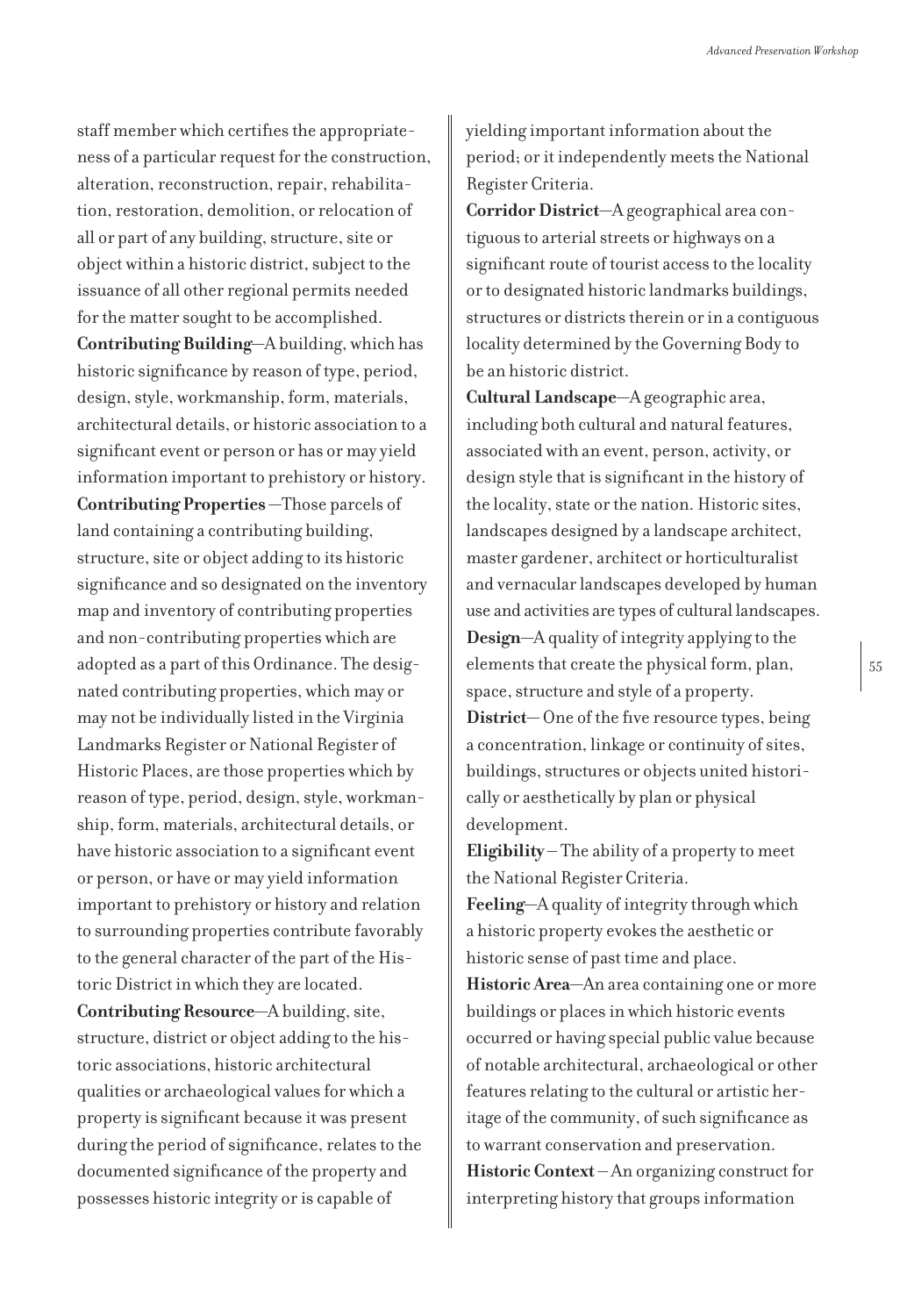about historic properties which share a common theme, common geographical location and common time period. The development of historic contextsis a foundation for decisions about the planning, identification, evaluation, registration and treatment of historic properties, based upon comparative significance.

**Historic District –** Any geographical area delineated by the governing body from time to time and consisting of public or private property, containing a significant concentration, linkage or continuity of contributing properties containing contributing building(s), struc $ture(s)$ ,  $site(s)$  or  $object(s)$ , united historically or aesthetically by plan or physical development and having a common historical, architectural, archaeological or cultural heritage being of such interest and significance asto warrant conservation and preservation.

**Historic Landmark** – A building, structure, district, site or object determined to have historical, architectural or archaeological statewide or nationalsignificance listed on the Virginia Landmarks Register.

**Historic Property –** Any prehistoric or historic building, district, site, structure or object. **Historic Significance –** Importance for which a property has been evaluated and found to meet the National Register Criteria.

**Integrity –** The authenticity of a property's historic identity, evidenced by the survival of physical characteristics that existed during the property's historic or prehistoric period.

**Level of Significance –** The geographical level – local, state or national—at which a historic property has been evaluated and found to be significant.

**Local Significance –** The importance of a property to the history of its community, this locality, general vicinity or area.

**Location –** A quality of integrity retained by a historic property existing in the same place as it did during the period of significance. **Materials –** A quality of integrity applying to the physical elements that were combined or deposited in a particular pattern or configuration to form a historic property.

**National Historic Landmark (NHL) –** An historic property evaluated and found to have significance at the national level and designated assuch by the Secretary of the Interior. **National Register Criteria –** The established criteria for evaluating the eligibility of properties for inclusion in the National Register of Historic Places(which isthe same criteria used for inclusion in the Virginia Landmarks Register). Specifically, the quality of significance in American history, architecture, archaeology, engineering and culture is present in districts, sites, buildings, structures and objects that possess integrity of location, design, setting, materials, workmanship, feeling and association, and:

- 1. That are associated with events that have made a significant contribution to the broad patterns of our history; or
- 2. That are associated with the lives of persons significant in our past; or
- 3. That embody the distinctive characteristics of a type, period, or method of construction or that represent the work of a master, or that possess high artistic values, or that represent a significant and distinguishable entity whose components may lack individual distinction; or
- 4. That have yield, or may be likely to yield, information important in prehistory or history.

**National Register of Historic Places –** The official federal list of districts, sites, buildings, structures and objects significant in American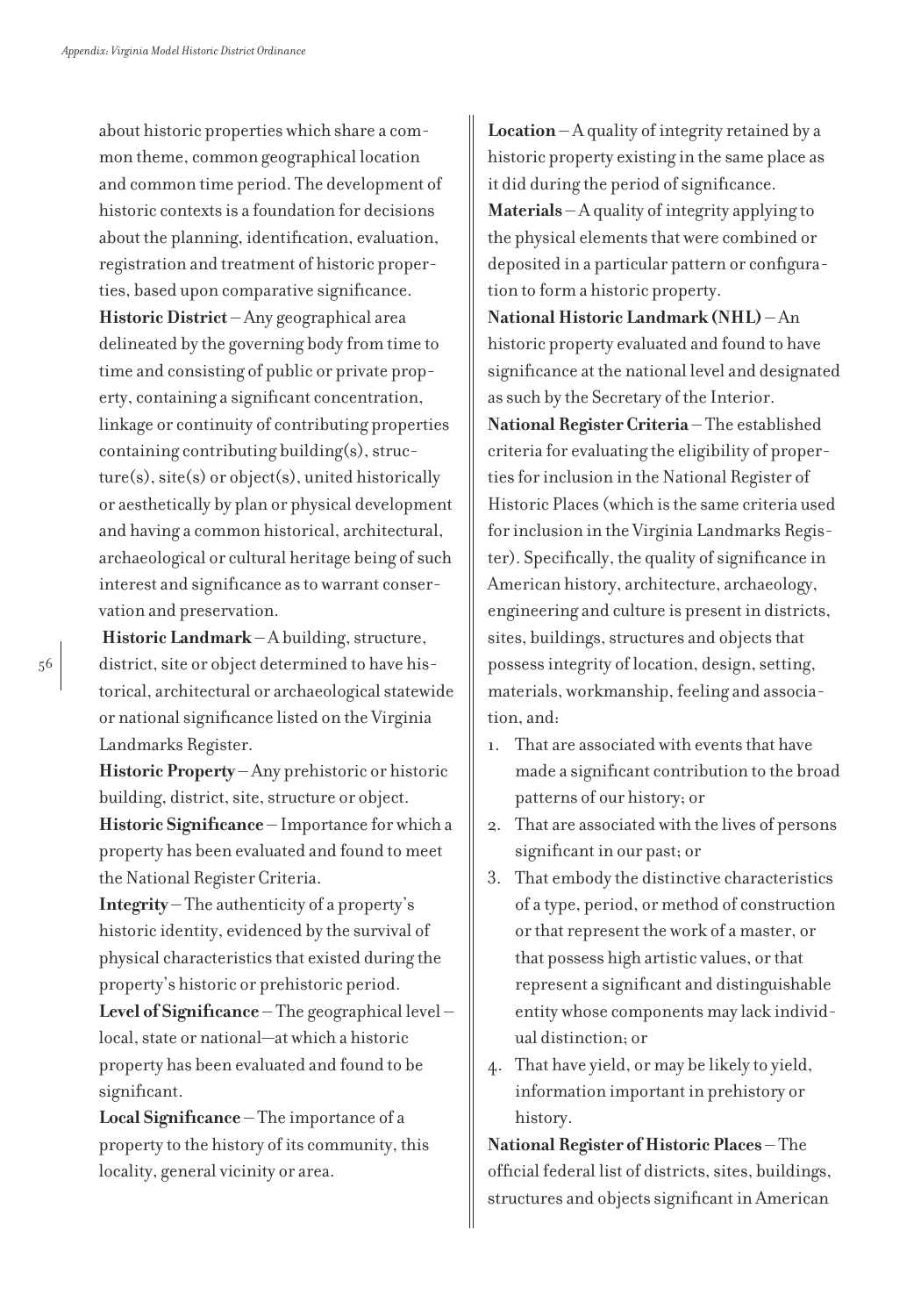history, architecture, archaeology, engineering or culture.

**National Significance –** The importance of a property to the history of the United States as a nation.

**Non-Contributing Building –** A building that does not add to the historic architectural qualities, historic associations or archaeological values for which a property is significant because it was not present during the period of significance or does not relate to the documented significance of the district; or due to alterations, disturbances, additions or other changes, it no longer possesses historic integrity or is capable of yielding important information about the period; or it does not independently meet the National Register Criteria.

**Non-Contributing Property –** A property that does not add to the historic architectural qualities, historic associations or archaeological values for which a resource is significant because it was not present during the period of significance or does not relate to the documented significance of the district; or due to alterations, disturbances, additions or other changes, it no longer possesses historic integrity or is capable of yielding important information about the period; or it does not independently meet the National Register Criteria.

**Non-Contributing Resource** – A building, site, structure, district or object that does not add to the historic architectural qualities, historic associations or archaeological values for which a resource issignificant because it was not present during the period of significance or does not relate to the documented significance of the district; or due to alterations, disturbances, additions or other changes, it no longer possesses historic integrity or is capable of yielding important information about the period; or it

does not independently meet the National Register Criteria.

**Normal Repair and Routine Maintenance –** Forthe purpose of maintaining the existing condition of the building, structure, site or object, normal repair and routine maintenance involves the repair of existing materials and features with equivalent material through stabilization, consolidation and conservation of historic materials, features and workmanship when the physical condition of these characterdefining features has deteriorated. Routine maintenance includes repainting the same or different color, but does not include the initial painting of masonry surfaces on any contributing resource.

**Object –** The resource term used to distinguish from buildings and structures those constructions, which are primarily artistic in nature, or are relatively small in scale and simply constructed. Although it may be, by nature or design, movable, an object is associated with a specific setting or environment, i.e., sculpture, statuary, monuments, boundary markers, fountains.

**Period of Significance –** The span of time in which a property attained the significance for which it meets the National Register Criteria. **Preservation –** The process of determining what to keep from the present for the future and applying measures to sustain the existing form, integrity, type, style, design, details, workmanship and materials of an historic property. Work, including preliminary measures to protect and stabilize the property, generally focuses upon the ongoing maintenance and repair of historic materials and features rather than extensive replacement and new construction. **Rehabilitation –** The act or process of making possible a compatible use for a property through repair, alterations, and additions while preserv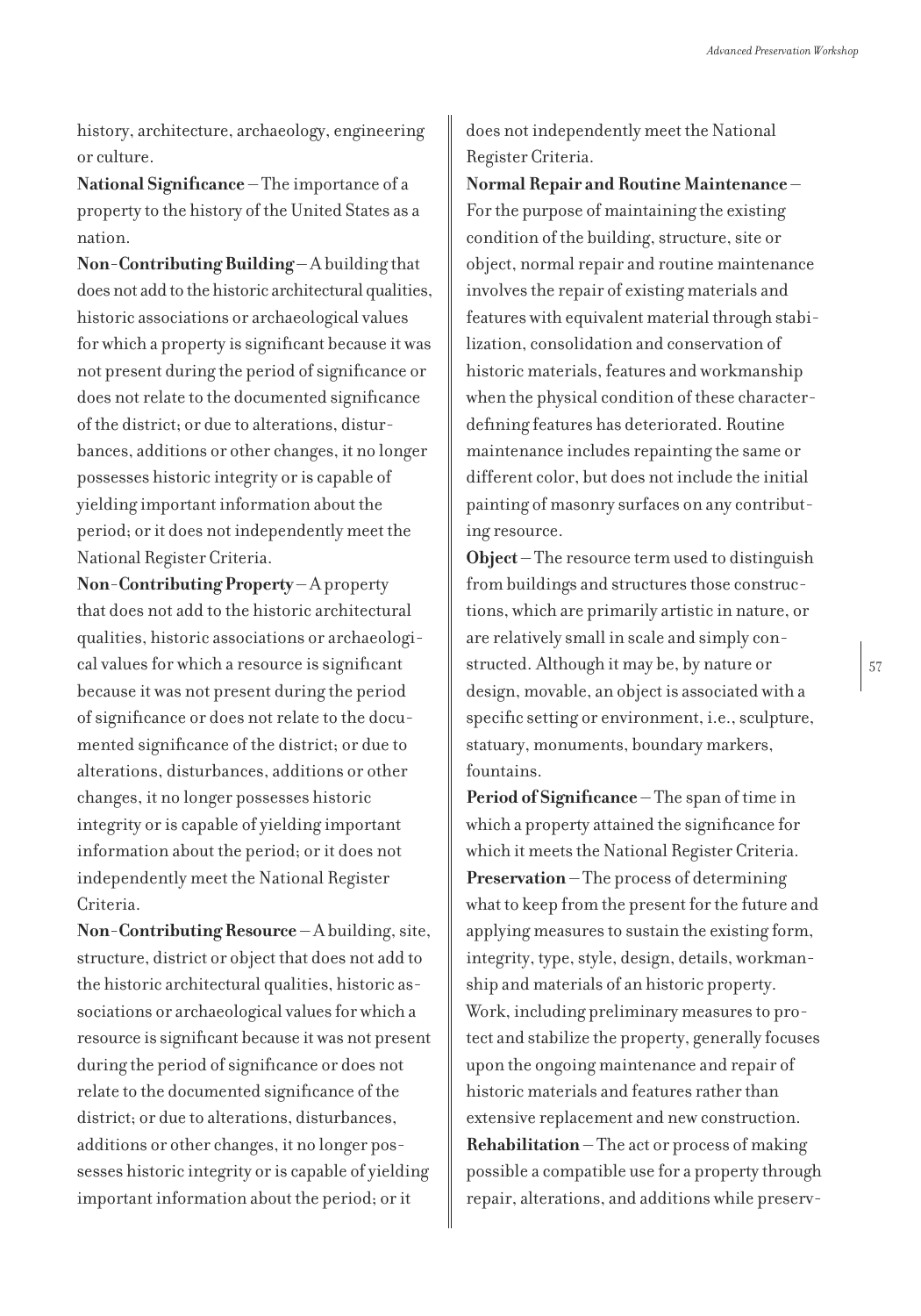ing those portions or features, which convey its historical, cultural, or architectural values. **Resource** – Any building, structure, site, district or object that is part of or constitutes a historic property.

**Restoration –**The act or process of accurately recovering the form, features, character, materials and details of a property and its setting as it appeared at a particular period of time by means of the removal of later work or by the replacement of missing earlier work.

**Setting –** A quality of integrity applying to the physical environment of an historic property. **Site –** One of the five resource types, being the location of a significant event, a prehistoric or historic occupation or activity, or a building or structure, whether standing, ruined or vanished, where the location itself possesses historic, cultural, or archaeological value regardless of the value of any existing or non-existing structure.

Site Improvements –Structural changes to the grounds of a property including the installation or alteration of walls, fences, or structures, paving, regrading, and the installation or removal of major plantings.

**State Significance –**The importance of a property to the history of the Commonwealth of Virginia.

**Structure –** One of the five resource types distinguished from a building, being a functional construction made usually for purposes other than creating shelter, including, but not limited to, a gazebo, windmill, communication tower, bridge, canal, roadway, power plant, fence, and silo.

**Virginia Landmarks Register (VLR) –** The official state of Virginia list of districts, sites, buildings and structures of historical, architectural or archaeological statewide or national significance.

**Workmanship –** A quality of integrity applying to the physical evidence of the crafts of a particular culture, people or artisan.

### **CREATIONOF AN ARCHITECTURAL REVIEW BOARD 1.3**

**Creation ofthe ARB and Membership** Forthe general purposes of this article and specifically to preserve and protect historic places and areasin the historic district through the control of demolition and relocation of such places and through the regulation of architectural design and uses of buildings, structures, sites and objects in such areas, there is hereby created a board to be known asthe "Architectural Review Board" (the "ARB") to be composed of five (5) voting members. The members of the Architectural Review Board shall be appointed by the governing body. **1.3.1**

# **Terms 1.3.2**

Members of the ARB shall be appointed for terms of four  $(4)$  years and shall serve at the pleasure of the governing body.Initial appointments shall be for two  $(2)$  members for four  $(4)$ years and three  $(3)$  members for two  $(2)$  years, so that terms of office shall be staggered. Members shall serve until their successors are appointed.

#### **Removal of Members 1.3.3**

Any member of the ARB may be removed from office by the governing body for neglect of duty, malfeasance, the continued absence from the regular or called meetings of the ARB or ongoing disregard for the positive mission of the Historic District and the ARB, as determined by the governing body.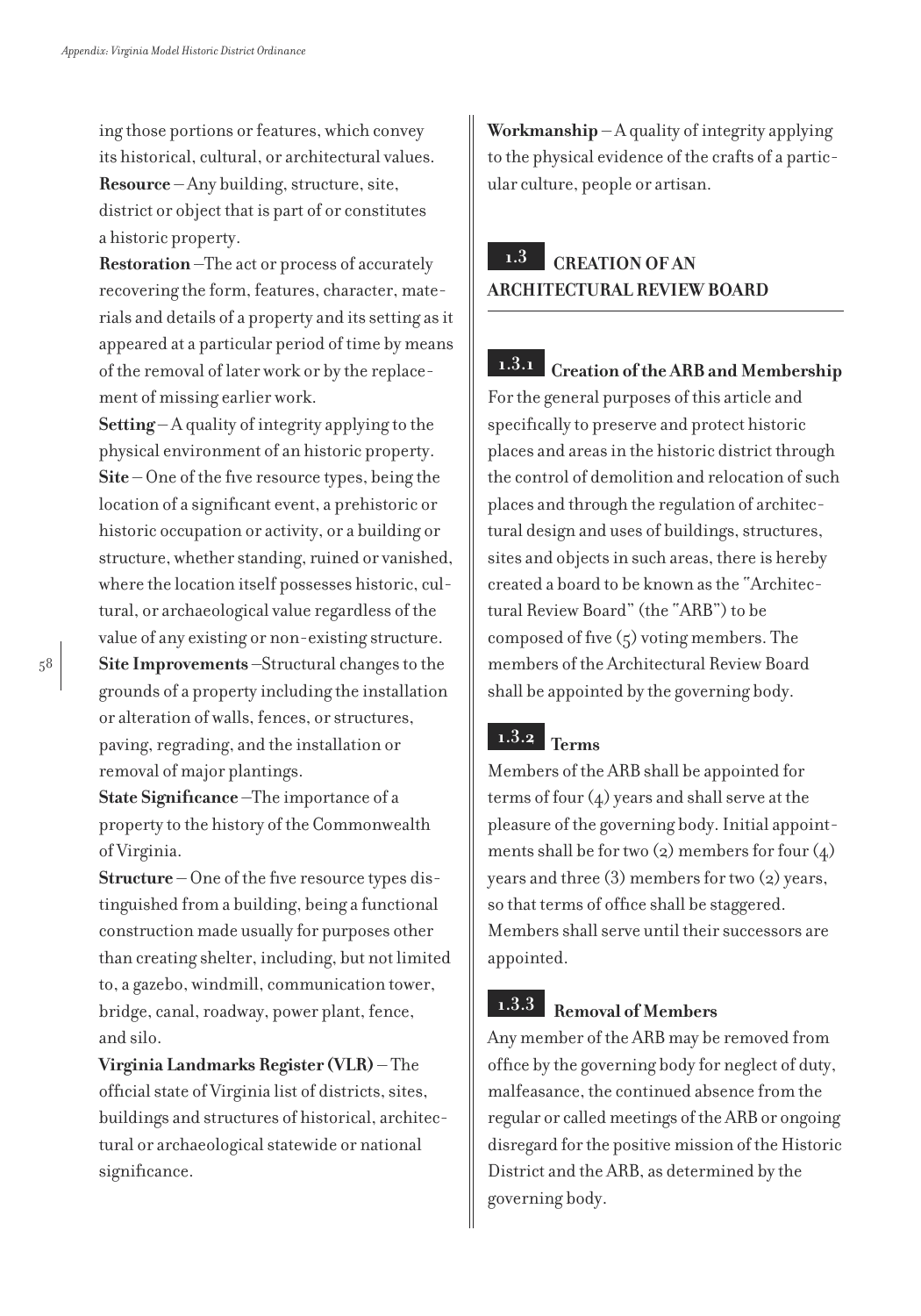### **Compensation 1.3.4**

Members of the ARB shall receive such compensation as may be authorized by the governing body, from time to time.

# **Interests and 1.3.5**

### **Qualifications of Members**

Members of the Architectural Review Board shall have demonstrated a positive interest in preserving the architectural integrity of the buildings, structures, sites and objects within the designated historic district(s). One (1) member may be selected among the membership of the planning commission. To the extent practicable, at least one (1) membershall be a licensed architect, or have experience in the field of architecture, and one  $(i)$  shall be an architectural historian or have substantial background in local, state, or national history or in historic preservation, architecture, archaeology or cultural preservation orin landscape architecture, orshall be a licensed contractor or be employed in the building materials industry.

#### **Training Sessions 1.3.6**

Membersshall make every effort to attend training sessions periodically sponsored or approved by the VirginiaDepartment of Historic Resources, the Association forthe Preservation of Virginia Antiquities, Preservation Virginia, or other organizations, including those arranged by the staff of the Planning Department, that are involved with historic preservation issues, design and review standards or other work of the ARB.

# **Selection ofthe Board'sOfficers 1.3.7**

The ARB shall elect from its own membership a chairman and vice-chairman who shall serve

annual terms and may succeed themselves. The local zoning administrator shall serve as administrative staff to the ARB and maintain all records, minutes and files relating to the ARB meetings.

### **Powers** and Duties of the **Review Board 1.3.8**

- 1. The ARB shall administer the provisions of this Ordinance in accordance with duties as set forth in each section.
- 2. The ARB shall develop and recommend to the governing body, as well as periodically review appropriate design guidelines that are consistent with guidelines established herein and the Secretary of the Interior's Standards and Guidelines for Rehabilitation for each such district and which have been approved by the governing body;
- 3. The ARB may, from time to time, recommend areas for designation as Historic Districts, and additions or deletionsto districts;
- 4. The ARB shall review and approve or deny all applications for Certificates of Appropriateness in any Historic District. Decisions of the board are binding upon applicants, unless and untilsaid decisions are overturned on appeal;
- 5. Act in an advisory role to other officials and departments of the locality regarding protection of local historic resources;
- 6. Periodically conduct, or cause to be conducted, a survey of historic resources in the community according to guidelines established by the State Historic Preservation Office;
- 7. Disseminate information within the locality on historic preservation issues and concerns;
- 8. Coordinate local preservation efforts with those of local historic and preservation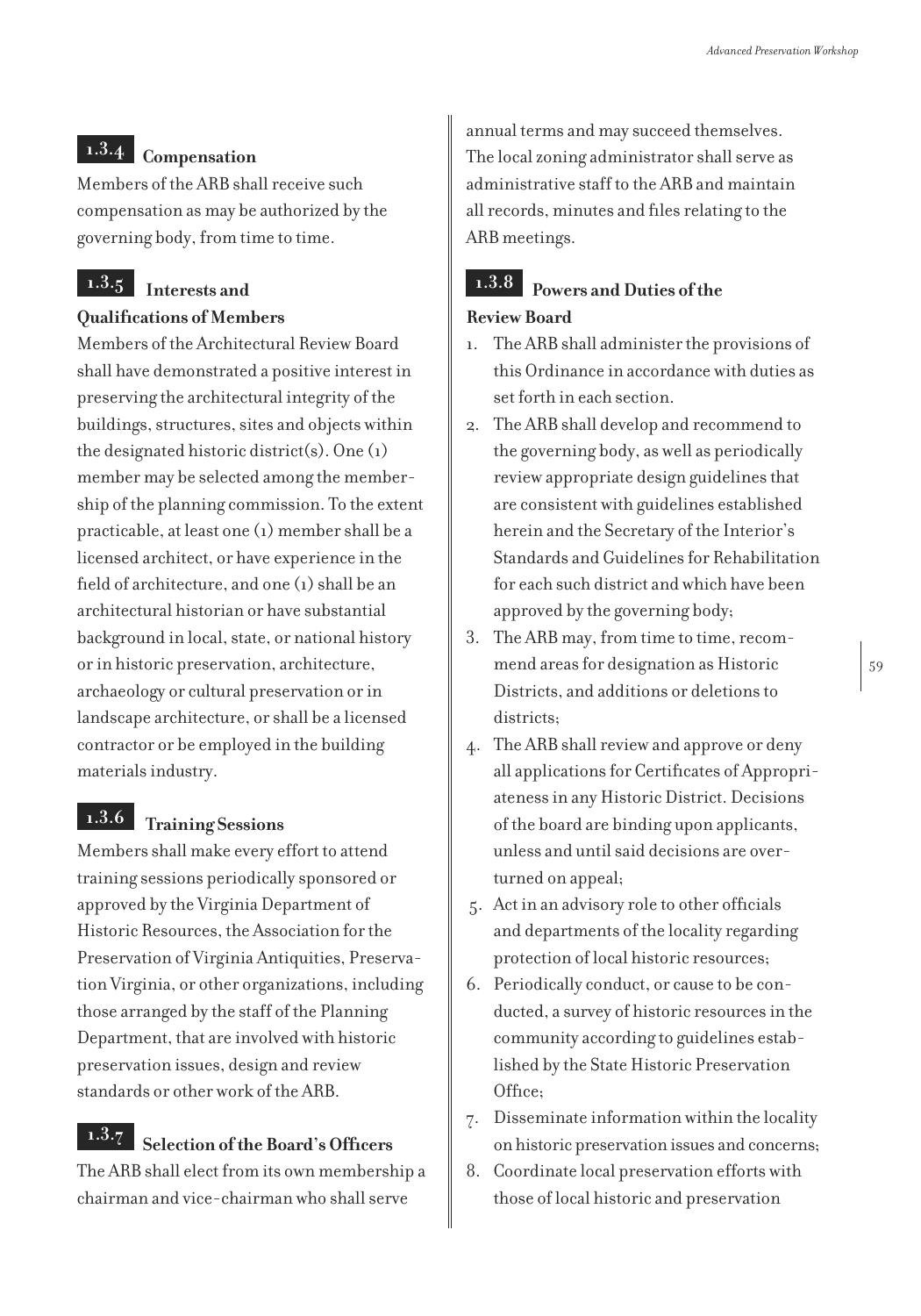organizations, the VirginiaDepartment of Historic Resources, and other parties, both public and private;

- 9. Receive and act on public comment;
- 10. Advise owners of historic properties on issues of preservation, as requested;
- 11. Make recommendationsto the governing body regarding authorization of plaquesto commemorate historic resources;
- 12. Seek out funds to forward the purposes of this ordinance, and to make recommendationsto the governing body regarding the use of the funds;
- l3. Investigate and support incentives programsincluding heritage tourism events and activities;
- 14. Investigate and support heritage education activities.
- **1.3.9**

**Power to Adopt Rules of Procedure**

The ARB shall be authorized to adopt rules of procedure forthe transaction of its business and implementation of the purposes of this Ordinance. The rules of procedure shall not conflict with the provisions of this Ordinance.

### **Authority to Employ Staff and Consultants 1.3.10**

The ARB may employ or contract for such secretaries, clerks, legal counsel, consultants and other technical and clerical services as the ARB may deem necessary forthe transaction of its business. The ARB shall have the authority to request the opinion, advice or other aid of any officer, employee, board, bureau or commission of the locality.

#### **Annual Report by Board 1.3.11**

The ARB shall submit an annual report of its activities to the governing body.

### **CREATION OF HISTORIC DISTRICTS 1.4**

**Inventory of Historic Resources** In accordance with the VirginiaDepartment of Historic Resource's criteria and guidelines, the ARB shall conduct, or cause to be conducted, a survey of buildings, structures, objects and sites for the purpose of identifying those resources which have historical, architectural, archaeological or cultural significance, and for the purpose of compiling appropriate descriptions and documentation. Upon completion or updating of the inventory, the ARB shall use the survey results to recommend to the governing body the designation of Historic Districts or revisions to existing Historic Districts. In accomplishing the survey and study, the ARB shall place particular emphasis upon evaluating and incorporating the findings of historic, architectural, and archaeological surveys and studies already completed. The resulting new or updated inventory shall be adopted by the ARB and recommended to the governing body for adoption as a part of this ordinance. **1.4.1**

**Inventory Map of Historic Resources** Based upon the inventory, or any amendment thereto, the ARB shall prepare and recommend for adoption by the governing body, as a part of this Ordinance, an inventory map, hereinafter called the "Inventory Map". When adopted by the governing body, following the recommendation of the ARB and the Planning Commission, the Inventory Map, and any amendments thereto, shall be a part of this Ordinance and shall be filed with thisOrdinance and with the Zoning Map. **1.4.2**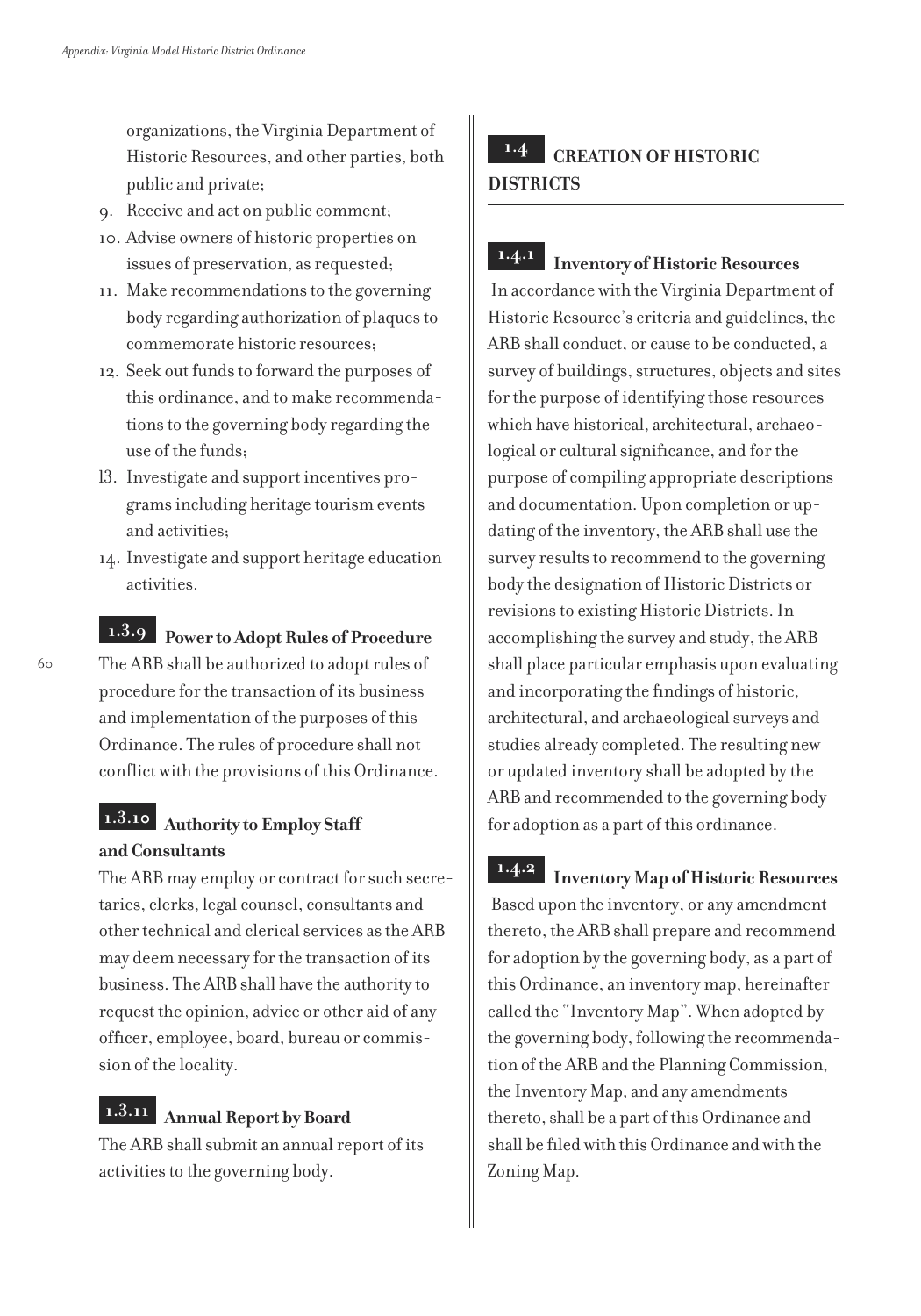## **1.4.3**

# **Designation of Contributing and Non-Contributing Properties**

Buildings, structures, objects or sites designated as properties which contribute to the historic character of the district shall be shown as contributing properties for the purpose of this Ordinance. Contributing properties that are further distinguished with individual listing on the Virginia Landmarks Register and National Register of Historic Places will also be noted. Buildings, structures, sites or objects that do not contribute to the historic district shall be shown as noncontributing properties.

# **Establishment of, and Amendments 1.4.4 to, Historic District Boundaries**

The ARB shall propose to the governing body one or more historic districts based upon the inventory and the Inventory Map, or any amendments thereto. Historic Districts so proposed orlater modified shall be established as amendments to the Zoning Ordinance. Upon receipt of a proposal, the governing body shall initiate an amendment in compliance with the provisions of the Zoning Ordinance.

### **Preparation of Report on Proposed Designation 1.4.5**

# The ARB shall prepare and submit a report to

the governing body evaluating the proposal to establish or amend a Historic District. Such report shall identify the Historic District boundaries as well as the historic, architectural, archaeological, or cultural significance of buildings, structures, objects or sites to be protected, and describe present trends, conditions and desirable public objectives for preservation. In addition, such report shall include the following specific information:

- 1. An analysis of existing structures by period of construction, architectural style, type, form, materials, design, integrity, condition and matters relating to site conditions, such as building location, location of yards and other open spaces, accessto interior of lots, and off-street parking provided.
- 2. A description of individual buildings, structures, sites and objects that add historic significance to a property and premises of substantial public interest, with maps, photographs and other data indicating the public importance of their preservation and the particular features to be preserved. These shall be identified as contributing properties and noted assuch in the report.
- 3. An analysis of the extent and historic significance of identified archaeological sites including general location maps, photographs and other data indicating the public importance of a particular site.
- 4. The boundaries of the proposed Historic District, or expansion area, and the location of the district core and all contributing properties, including those individually listed on the state and national registers, and non-contributing properties shall be shown on a proposed Map.
- 5. Recommendations concerning detailed regulations to be applied within the district, to supplement or modify general regulations set forth in this Ordinance and any Guidelines adopted pursuant thereto.

### **Criteria for Establishing Historic Districts 1.4.6**

Criteria for evaluating the merits of a given building, structure, site or object shall be based on architectural features as well as historic associative factors. Certain buildings, structures, objects or areas, although not associated with a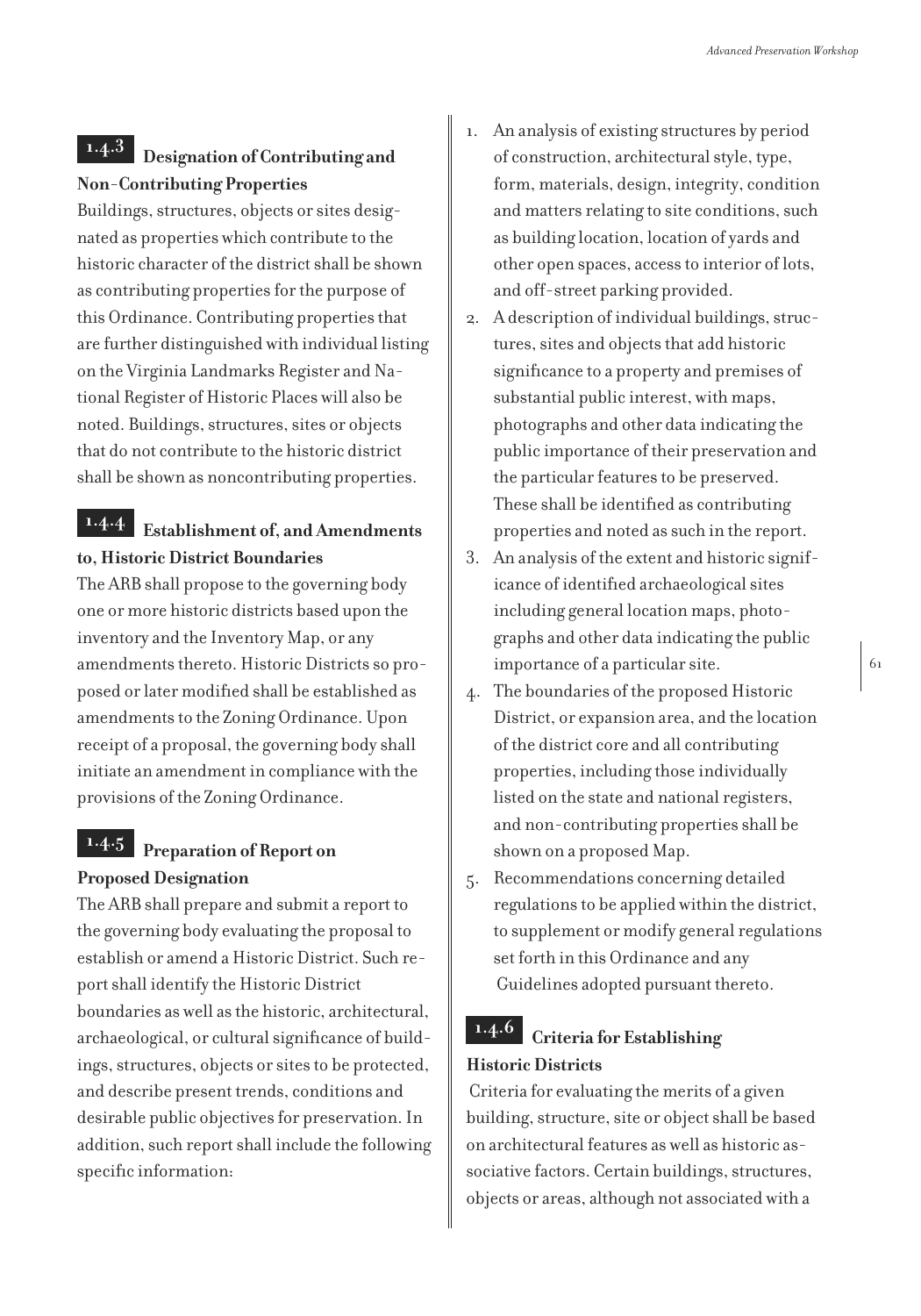historic personage or event, may be valuable examples of the community's physical and cultural heritage. Buildings, structures, objects and sites of local significance shall be evaluated as well as those of State and National significance, and any structures individually listed upon the National Register of Historic Places or the Virginia Landmarks Registershall be designated upon the community's register as contributing VLR and NRHP properties. In addition, such evaluation shall be based on the following specific matters:

- 1. The evaluation shall respect the qualities of each architectural and landscape style or type and its geographical context and shall judge a resource's merit on how well it exemplifies the distinguishing characteristics of said style or type. Consideration will be given to:
	- A. Significance of architectural design, period, form, method of construction, character-defining details or representation of a significant distinguishable entity whose components may lack individual distinction.
	- B. Scale, size and/or interrelationships of resources and/or environmental features.
	- C. Significant patterns of development.
	- D. Quality of workmanship.
	- E. Amount of surviving original fabric.
	- F. Original location and/or use.
	- G. Remaining outbuildings or dependencies.
	- H. Surrounding environment, including gardens, landscaping, and walks.
	- I. Aesthetic or artistic quality.
	- J. Original integrity of the resource and its details.
- 2. It is related to a park, street configuration, open space, hill, body of water, orlandscaped grounds of significance in the areas of urban planning orlandscape architecture.
- 3. It is contiguous with a neighborhood, district, building, structure, object or site that meets one or more of the forgoing criteria, and changes to it could impact the neighborhood, district, building, structure, object orsite that meet the foregoing criteria.
- 4. It fosters civic pride in the community's past and enhances the community's attractivenessto visitors.
- 5. Historical and/or Cultural Significance. Buildings, structures, objects, districts or sites relating to one or more of the following National Register Criteria will be considered historically or culturally valuable:
	- A. Association with historic personage.
	- B. Association with historic event.
	- C. Work of leading architect or master craftsman.(Associative value of Criterion C-architectural significance).
	- D. Site of cultural significance that has or may be likely to yield information important in prehistory or history.

In addition, sole or infrequent surviving building types and structures not historic in themselves but adding to the character of a Historic District need to be considered as potentially deserving preservation.

# **1.4.7**

## **Boundaries of Historic Districts**

1. The boundaries of an historic district shall, in general, be drawn to include areas containing historic landmarks as established by the Virginia Board of Historic Resources, and any other concentration, linkage or continuity of buildings, structures or places in which historic events occurred or having special public value because of notable architectural or other features relating to the cultural or artistic heritage of the community of such significance and integrity as to warrant conservation and preservation. The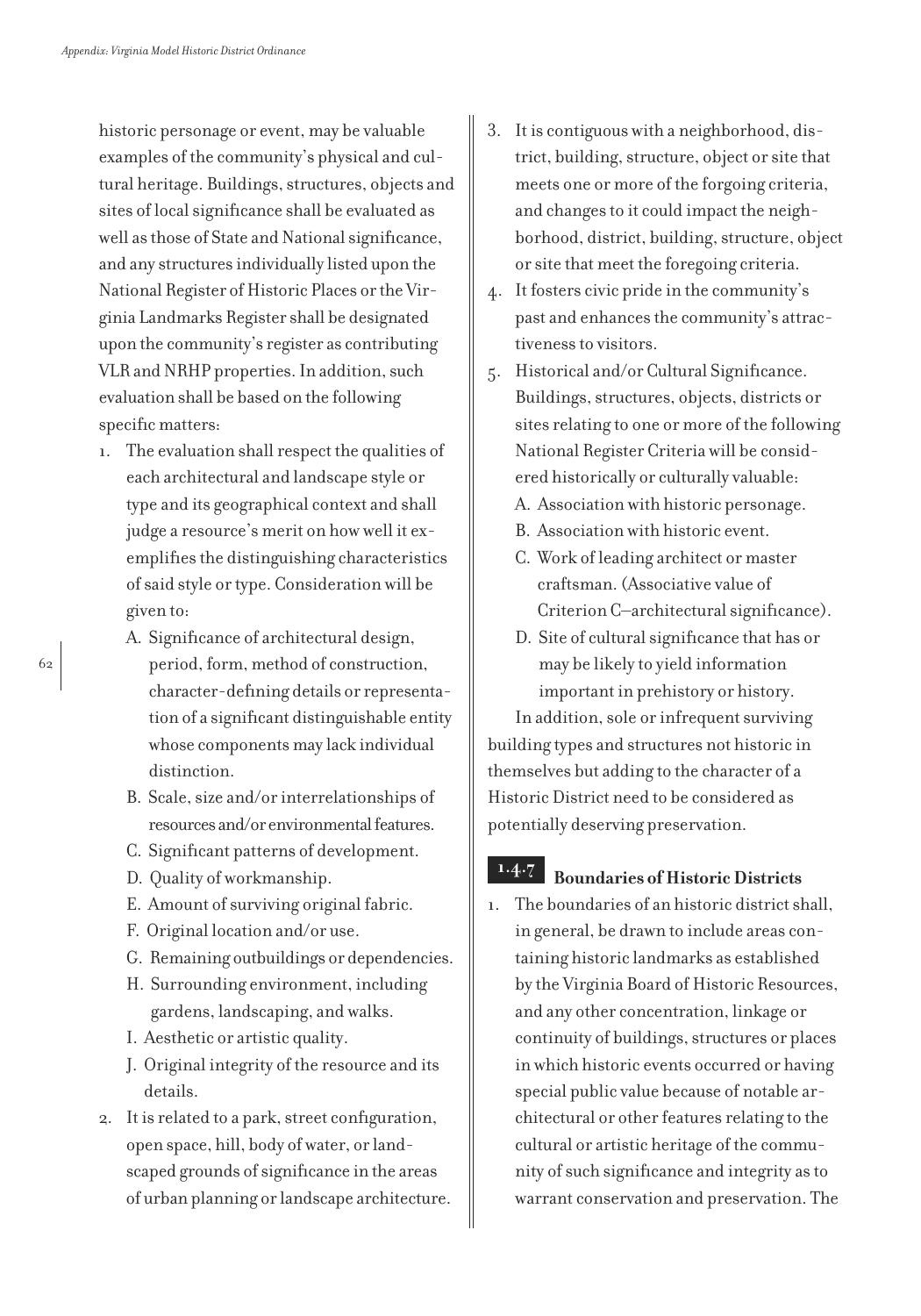district may include either individual buildings or places of such character and a reasonable distance beyond to incorporate the contributing setting, or it may include areas or groupings of resources which have significance relative to their patterns of development orsocial and economic or architectural interrelationships even though some in the defined area might not possess significant merit when considered alone.

- 2. Historic District boundaries may also be drawn to include any area of unique architectural value located within designated conservation, rehabilitation or redevelopment districts and land contiguous to arterial streets or highways, as designated under Title 33.1 of the Code of Virginia, 1950, as amended, found by the governing body to be significant routes of tourist accessto the locality orto designated historic districts, landmarks, buildings or structures.
- 3. The boundaries of an historic district shall conform to the boundaries of individual lots ofrecord to the extent possible.Where a street is proposed as anhistoric district boundary, the edge right-of-way adjoining the district shall be deemed the district boundary.

### **1.4.8**

## **Existing ZoningNot Affected**

The regulation of a Historic District shall be in addition to the regulations of the underlying zoning, and shall be applied so asto overlay and be superimposed on such otherzoning districts as permitted by the provisions of this Zoning Ordinance and shown on the official zoning map. Any property lying within a Historic District shall also lie within one or more of such otherzoning districts, which shall be known as underlying districts. The regulations of this HistoricDistrict Ordinance shall be in addition to the regulations of the underlying zoning district.

### **Zoning Map Amendment 1.4.9**

All historic districts and amendments thereto. shall be designated on the zoning map and approved in compliance with the requirements of the zoning ordinance for zoning map amendments.

### **CERTIFICATE OF APPROPRIATENESS 1.5**

### **Power to Approve Alterations and New Construction 1.5.1**

After the designation of an historic district, no exterior portion of any existing historic landmark, building, structure or object (including, but not limited to, walls, fences, light fixtures, statuary, monuments, steps and pavement, or other appurtenant features) nor any new building, structure, or object, or any type of outdoor advertising sign shall be erected, altered, restored, moved or demolished within such district until after an application for a certificate of appropriateness as to exterior features has been submitted to and approved by the ARB or, on appeal of a decision of the ARB, by the governing body.

#### **Exemptions 1.5.2**

Notwithstanding the foregoing, any work under Normal Repair and Routine Maintenance to stabilize, consolidate and conserve historic materials, features and workmanship by strengthening fragile fabric through consolidation, patching, limited splicing in kind or otherwise reinforcing using recognized preservation methods to prevent further deterioration orto partially replace too-decayed parts with in-kind materials in order to correct any deterioration, decay or damage, orto restore as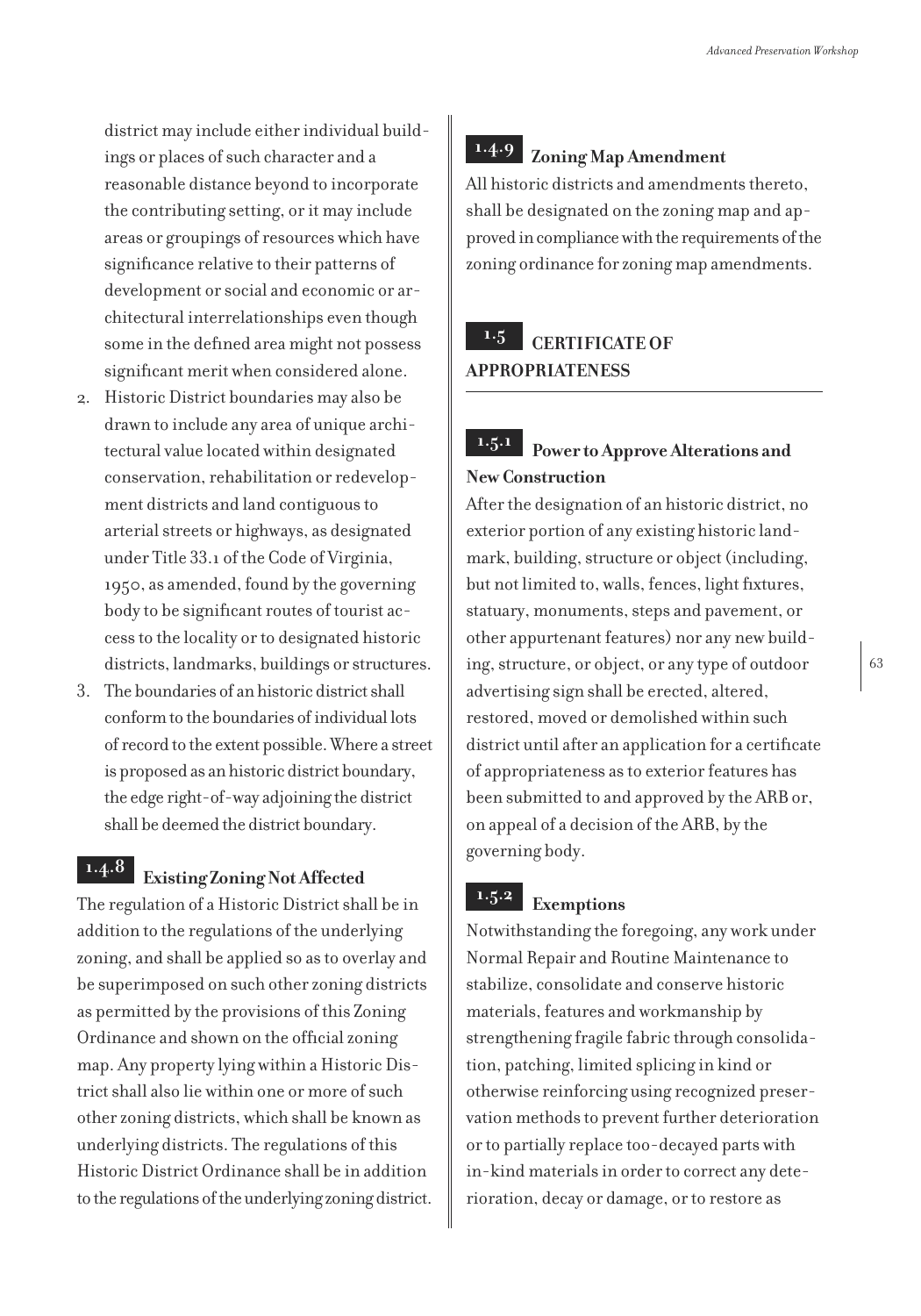nearly as practicable to its condition priorto any decay, deterioration or damage shall be exempt from the requirements of a Certificate of Appropriateness.

#### **Limitations on Board Power 1.5.3**

### **toReview**

The ARB shall not consider interior arrangements.

#### **Pre-application Conference 1.5.4**

Prior to the submission of an application for a certificate of appropriateness, an owner may hold a conference with the chairman of the ARB, the Director of Planning, designated staff, or the Zoning Administrator to discuss and review any proposal for a change in a protected property. The principal objective of this conference shall be to simplify and expedite the formal review process.

#### **Pre-application Review 1.5.5**

Any person may request the ARB to review conceptual design proposals for exterior work before submitting a formal application for a certificate of appropriateness. The ARB shall review and discuss the proposal with the applicant and make any necessary recommendations. Such conceptual review shall be advisory only, and shall not be binding on the ARB upon review of a formal application.

#### **Information Required 1.5.6**

In consideration of a complete application, the ARB may require any or all of the following information and any other materials as may be deemed necessary for its review:

- 1. Statement of proposed use and user.
- 2. Statement of estimated construction time.
- 3. Photographs and maps showing the existing condition, design, details and location of any existing buildings, structures, objects or

sites and relating proposed use to the surrounding property and/orthe corridor on which it islocated.

- 4. Site plan drawings, showing the location of the existing and proposed building and site improvements, including:
	- A. Existing property boundaries, building placement and site configuration, location of parking, pedestrian access, signage, exterior lighting, fencing, buildings, structures and other appurtenant elements.
	- B. Existing topography and proposed grading.
	- C. Relationship to adjacent land uses and any buildings or structures thereupon.
- 5. Scaled architectural drawings showing plan view and elevations of new planned construction or alterations, including drawings of original building.
- 6. Proposed building materialsincluding their composition, texture, finish, quality and appearance, including product brochures and specifications.
- 7. Existing landscape preservation plan, if applicable, and the proposed landscaping and buffer plan.
- 8. Designs for exterior signage, lighting and graphics, to include description of materials, colors, placement and means of physical support, lettering style and message to be placed on signs.
- 9. Comprehensive design and material details of doors and windows, ornamentation, including any product specifications.
- 10. Awritten statement concerning construction methods to be employed.
- 11. Samplesto show the nature, texture, finish, appearance and color of materials proposed.
- 12. In the case of a demolition request where structural integrity is at issue, the applicant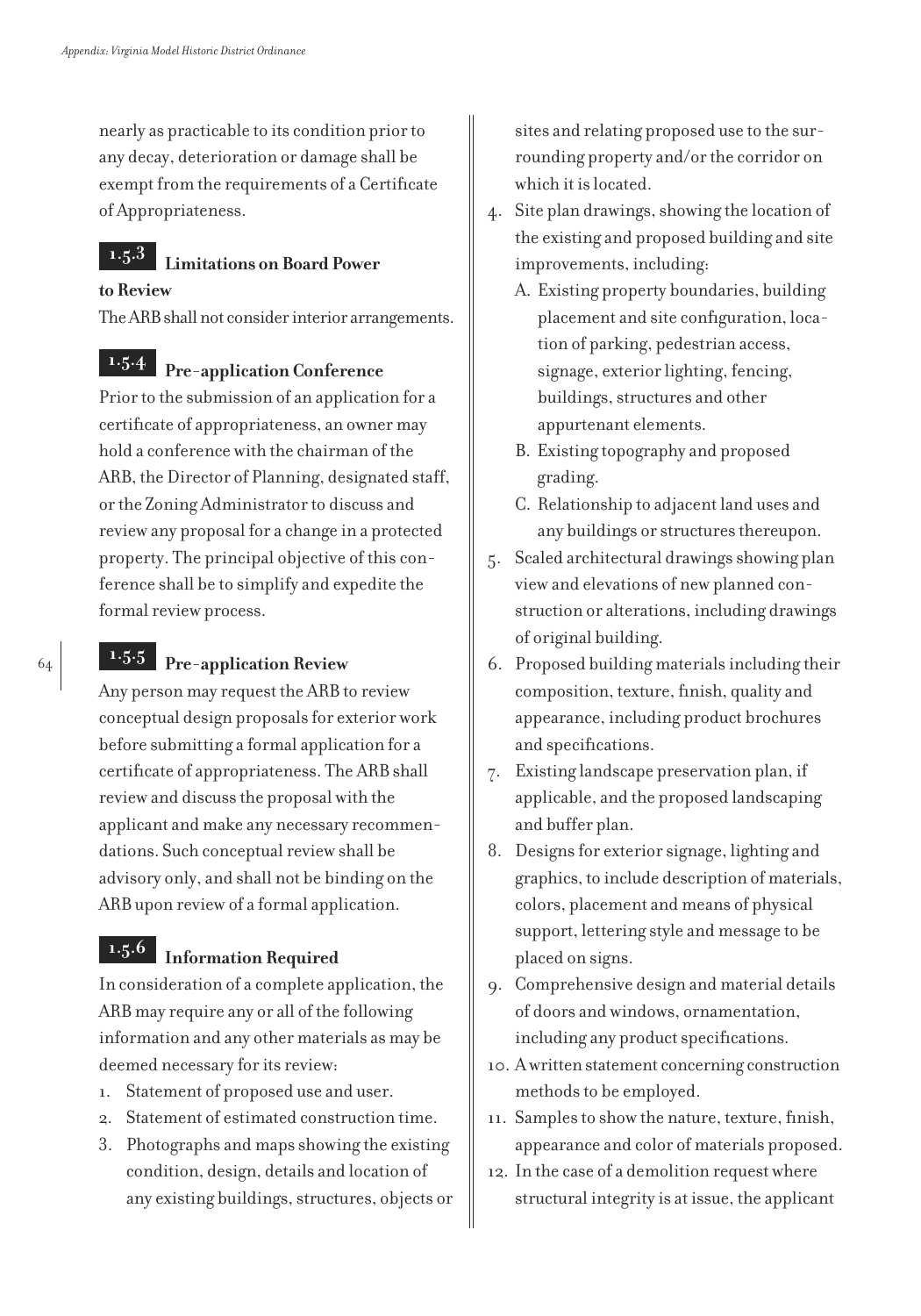shall also provide a structural evaluation prepared by a qualified structural engineer and cost estimates for rehabilitation. The ARB may waive the requirement for a structural evaluation and cost estimates (i) in the case of an emergency, or (ii) if it determines that the structure proposed for demolition is not historically significant.

# **Other Approvals Required 1.5.7**

No application for a Certificate of Appropriatenessshall be complete until the Zoning Administrator can determine that the use of the property, building, orstructure is permitted under the current zoning for such property.

### **Certain Minor Actions Exempted from Review 1.5.8**

Certain minor actions, which are deemed not to permanently affect the character of the Historic District are exempted from review for architectural compatibility. Such actions shall include the following and any similar actions, which, in the opinion of the Zoning Administrator, will have no more effect on the character of the district than those listed:

- 1. Repainting resulting in the same or like color.(Original painting of masonry surfaces is not exempted from review.)
- 2. Addition or deletion of storm windows and storm doors. Addition or deletion of window air conditioners. Character-defining features, alteration, addition or deletion of windows and doors or alteration to their frames, shall be reviewed by the ARB. The replacement of broken window panesis exempted from review.
- 3. Addition or deletion of television orradio antennas, skylights, solar collectors, or satellite dishes, in locations not visible from a public street.
- 4. Planting of grass, trees and shrubs, but not including landscape treatmentwhich substantially alters the contour of a landmark site.
- 5. Permitted new construction of outside storage, which will not substantially change the architectural characterin any office, business orindustrial district, which is not visible from a public street.

Notwithstanding the above, the Zoning Administratorshall have the authority to order that work be stopped and that an appropriate application be filed for review in any case where the action may produce arresting effects, violent contrasts of materials or colors and intense or lurid colors or patterns, or incongruous details inconsistent with the character of the present buildings and structures or with the prevailing character of the surroundings and the historic district.

# **Consideration of Application for 1.5.9 Certificate of Appropriateness**

- 1. The ARB shall be guided in its decisions by the standards and guidelines established in this article and in the Historic District Design Guidelines. The ARB shall have authority to request modification of proposed actionsin orderto comply with said standards and guidelines.
- 2. The ARB shall not approve or disapprove an application except with respect to the standards and guidelines in this article or the Historic DistrictDesign Guidelines. The ARB shall give reasons for its decisions, shall act promptly on applications before it and shall coordinate its procedures with those of other agencies and individuals charged with the administration of this Ordinance.
- 3. Meetings of the ARB shall be open to the public.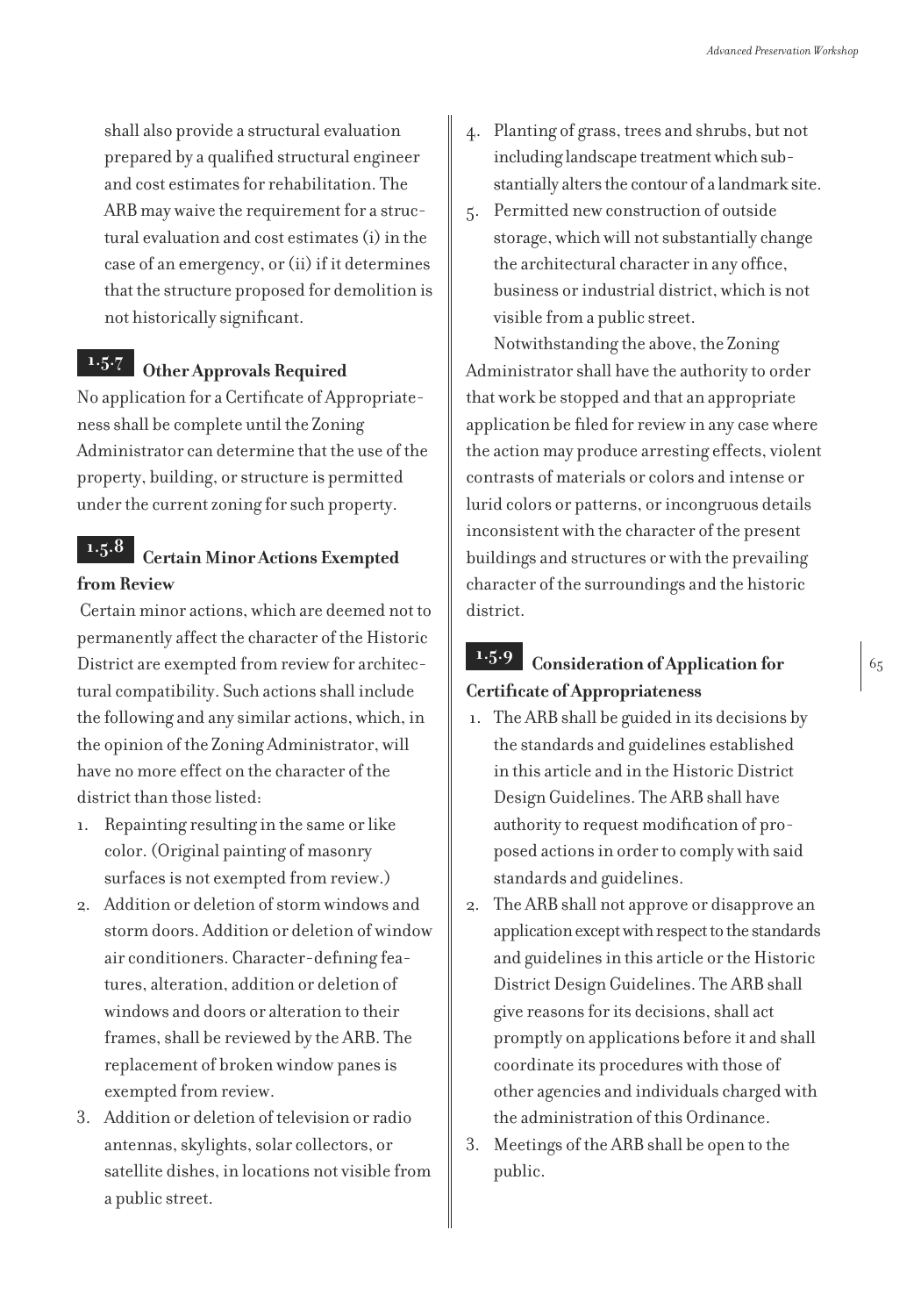- 4. Where the exterior appearance of any building orstructure isinvolved, no building permit shall be issued for erection, alterations orimprovement, and no certificate of occupancy shall be issued by the Building Official, unless a Certificate of Appropriateness has first been issued.
- 5. No exterior alterations which do notrequire a building permit but which can change the exterior appearance and character-defining features of the building or structure, such as alteration or replacement of doors, window sash, porch railings, roof areas, porch flooring, installation, removal or replacement of trim detail, cornices, shutters, gutters and down spouts; sign face changes; and the like shall be constructed or installed unless a certificate of appropriateness has first been obtained.
- 6. No driveway permitshall be issued by the department of public works unless a certificate of appropriateness has first been obtained.
- 7. No site features or appurtenances, such as walls, fences, arbors, paved parking areas, patios, decks, garages, toolsheds, other accessory structures, and the like, shall be constructed or installed unless a certificate of appropriateness has first been obtained.
- 8. During construction or installation, the certificates of appropriateness shall be posted on the property in a location that is visible from the public right-of-way, and a complete set of the approved plans shall be retained on the premises and shall be made available to the city inspectors.

### **Criteria for ARB 1.5.10**

The ARB shall consider, among other things, the following in determining the appropriateness of any erection, exterior alteration or restoration:

- 1. The compatibility with the design, development standards and criteria as included in this ordinance and the adopted Historic District Guidelines, entitled "Historic District Guidelines for the  $\rule{1em}{0.15mm}$  (200), with additions and amendments as may be adopted from time to time.
- 2. The appropriateness of the type, form, style, general overall design, geometry, size, scale, massing, height, width, spacing, rhythm and proportions, structural arrangement, decorative and design details, materials, texture, finish, quality, appearance and color of the proposed building, structure or appurtenant element in relation to such factors asthe architectural compatibility with similar features of buildings or structures within the area of any Historic District.
- 3. The historical or architectural value and significance of the building, structure or appurtenant element and its relationship to the historic or architectural value of the area in which it is proposed to be located.
- 4. The extent to which the building, structure or appurtenant element will be harmonious with or architecturally incompatible with the historic buildings within any Historic District.
- 5. The compatibility of planned improvements and alterations with the architectural and historic quality, character, size, scale, massing, spacing, proportions, rhythm, decorative and design details, materials, texture, finish and appearance of the historic buildings, structures and objects in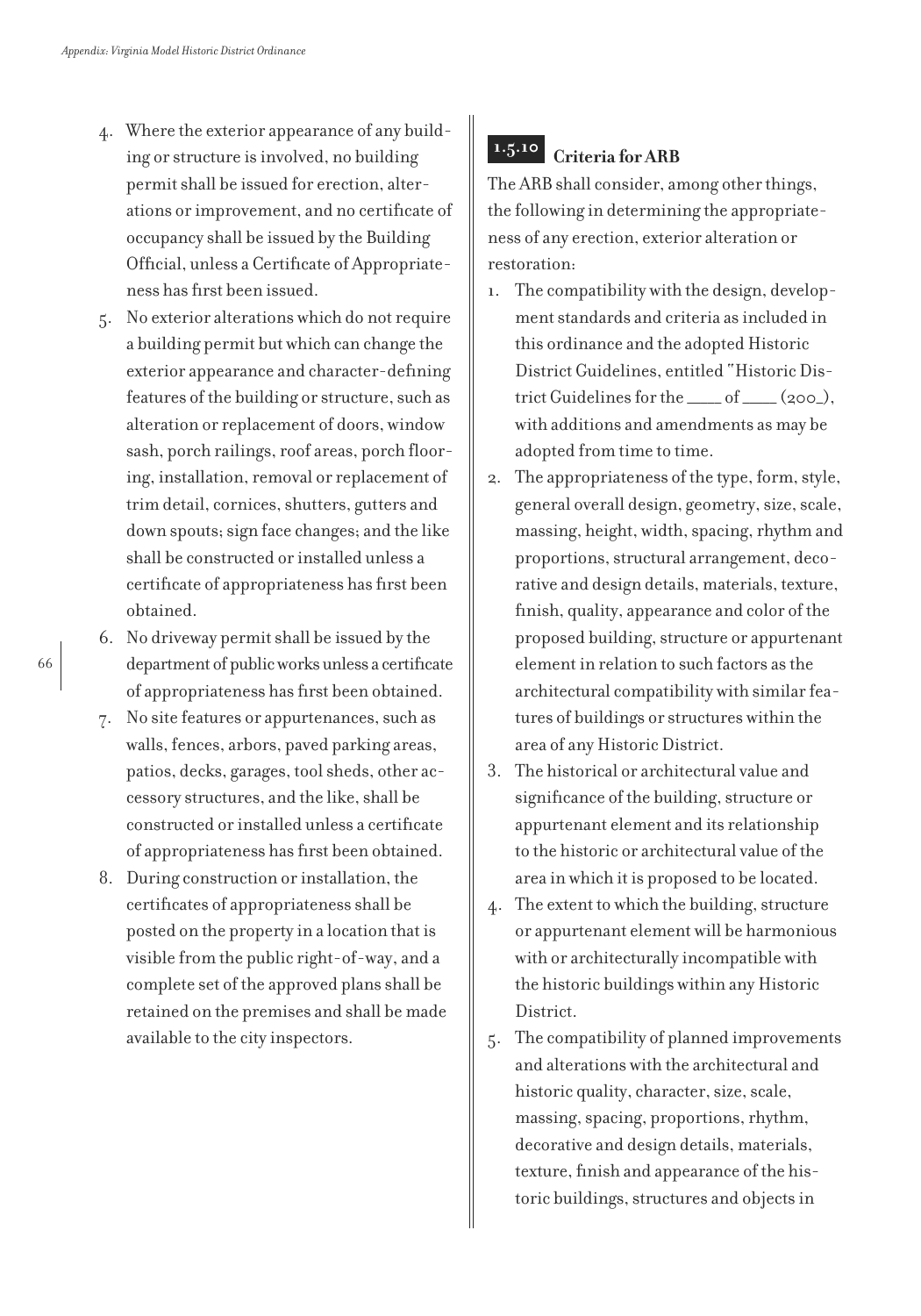any Historic District and to the components on the subject building orstructure.

- 6. The effect of the building, structure or appurtenant element on the Comprehensive Plan's goals for tourism, economic development and residential land usesin and around the historic areas.
- 7. The compatibility of the proposed building, structure or appurtenant element with the Comprehensive Plan's goals for historic preservation and architectural design review.
- 8. The impact of the proposed alteration, new construction or restoration upon the historic setting, streetscape or area.
- 9. The probable effect of proposed construction on historic sites and other cultural landscapes.
- 10. Any otherfactors, including aesthetic design factors, which the ARB deemsto be pertinent.
- 11. *Signage—*The type, form design, overall dimensions, scale in relation to the building orsite, materials, texture, finish, design of the message, lettering dimensions and style, colors, method of physical support or erection, any exterior illumination, orientation and setting shall be considered.
- 12. *Awnings and Canopies—*The type, form, design, overall dimensions, height, scale in relation to the building or site, materials, texture finish, colors, and the dimensions, style and colors of any lettering, the shape and design of the opening to be covered, the method of physical support and attachment to the building, any exterior illumination, orientation and setting shall be considered.
- 13. *Fencing*—The location, setting, orientation, type, form, design, overall dimensions, scale, materials, texture, finish, color, impact on adjacent property owners and any additional screening shall be considered.
- 14. *Mechanical Equipment(HVAC Systems, Exhaust Fans, Satellites, Skylights)*—The location, setting, visibility, screening, method of installation into the building, orientation, type, form overall dimensions, scale, design, materials, texture, finish and appearance shall be considered.
- 15. The ARB shall also be guided by the purposesfor which historic landmarks and historic districts with contributing and noncontributing properties are designated and by the particular standards and considerations contained in The Secretary of the Interior's Standards for Rehabilitation and guidelinesfor applying the Standards.

# **Design Guidelines 1.5.11**

The ARB shall develop design guidelines and criteria that are substantially consistent with The Secretary of the Interior's Standards for Rehabilitation to guide the ARB in its determinations of the appropriateness of applications. These guidelines shall be approved as amendments to the Zoning Ordinance by the governing body upon the recommendation of the Planning Commission and the ARB. Approval of the Guidelines, and any amendments thereto, shall be subject to the notice and hearing requirement of Section 15.2-2204 of the Virginia Code at the Planning Commission and the governing body.

**Public Hearings on Applications for Certificate of Appropriateness** The ARB shall hold a public hearing on all applications for a Certificate of Appropriateness and on the approval or amendment to, any historic district, and on any guidelines or amendments thereto in compliance with the notice and hearing requirements of Section of the Virginia Code. **1.5.12**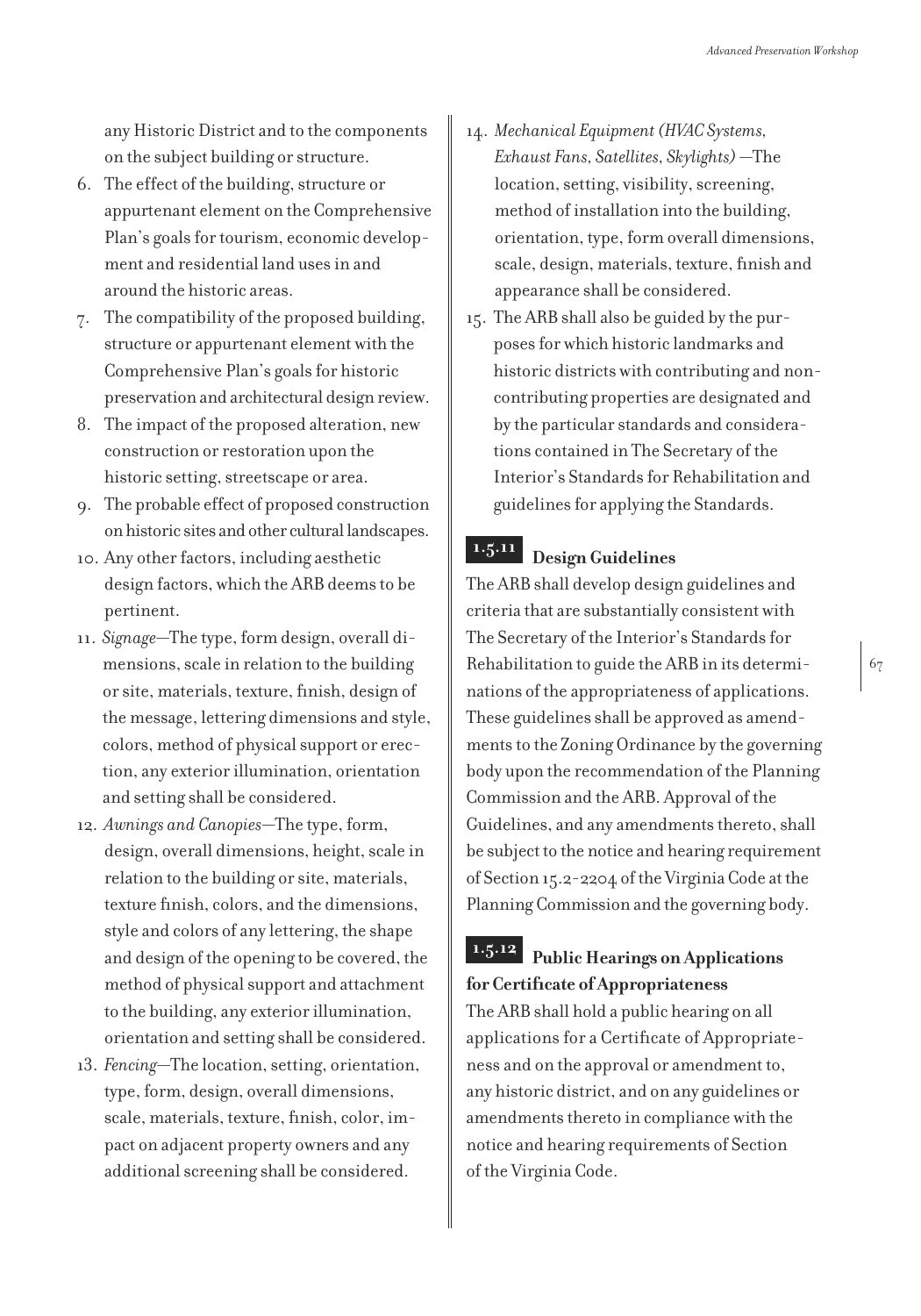### **Form of Decision and Required Findings 1.5.13**

Evidence of the approval required under the terms of the Historic District shall be a Certificate of Appropriatenessissued by the ARB and the ZoningAdministrator asthe casemay require, stating that the demolition, moving or changes in the exterior architectural appearance of the proposed construction, reconstruction, alteration or restoration is approved by the ARB, orthe Zoning Administrator asthe case may require. A Certificate of Appropriateness shall be in addition to any other permits required. Any action of applicants following issuance of a permit requiring certificate of appropriateness shall be in accord with the application and materials approved.

### **Reasonsfor Action 15.14**

The ARB shall state clearly its reasons for approval, denial, modification, or deferral of an application in the records of the ARB proceedings.

### **Failure of Board to Review Plans in Timely Fashion 1.5.15**

The ARB shall render a decision upon any request or application for a Certificate of Appropriateness within sixty (60) days after such application is deemed complete by the Zoning Administrator; failure of the ARB to render such a decision within said sixty  $(60)$ day period, unless such period be extended with the concurrence of the applicant, shall be deemed a denial of the application.

#### **Authority to Inspect 1.5.16**

When a Certificate of Appropriateness has been issued, the Zoning Administratorshall, from time to time, inspect the alteration or construction approved by such Certificate and shall give

prompt notice to the applicant of any work not in accordance with such Certificate or in violation of the Zoning Ordinance. The Zoning Administrator may revoke the Certificate or the building permit if violations are not corrected by the applicant in a timely manner.

**Certificate of Appropriateness Void if ConstructionNot Commenced or Halted** A Certificate shall become null and void if no significant improvement or alteration is made in accordance with the approved application within twelve  $(12)$  months from the date of approval. On written request from an applicant, the ARB may grant a single extension for a period of up to one year, if, based upon submissions from the applicant, the ARB finds that conditions on the site and in the area of the proposed project are essentially the same as when approval originally was granted. **1.5.17**

### **Certificate of Compliance 1.5.18**

Prior to the issuance of a final occupancy permit by the Building Official, the applicant shall obtain a Certificate of Compliance from the ARB indicating the compliance of the final building or structure with the terms and conditions of his or her Certificate of Appropriateness. The ARB shall be the issuing agency for all Certificates ofCompliance,whethertheARBissued the original Certificate of Appropriateness or whether the governing body issued it uponappeal.

### **MAINTENANCEOF HISTORIC PROPERTIES 1.6**

**Ordinary Maintenance Exclusion** Normal maintenance and repair—Nothing in thissection shall be construed to prevent the **1.6.1**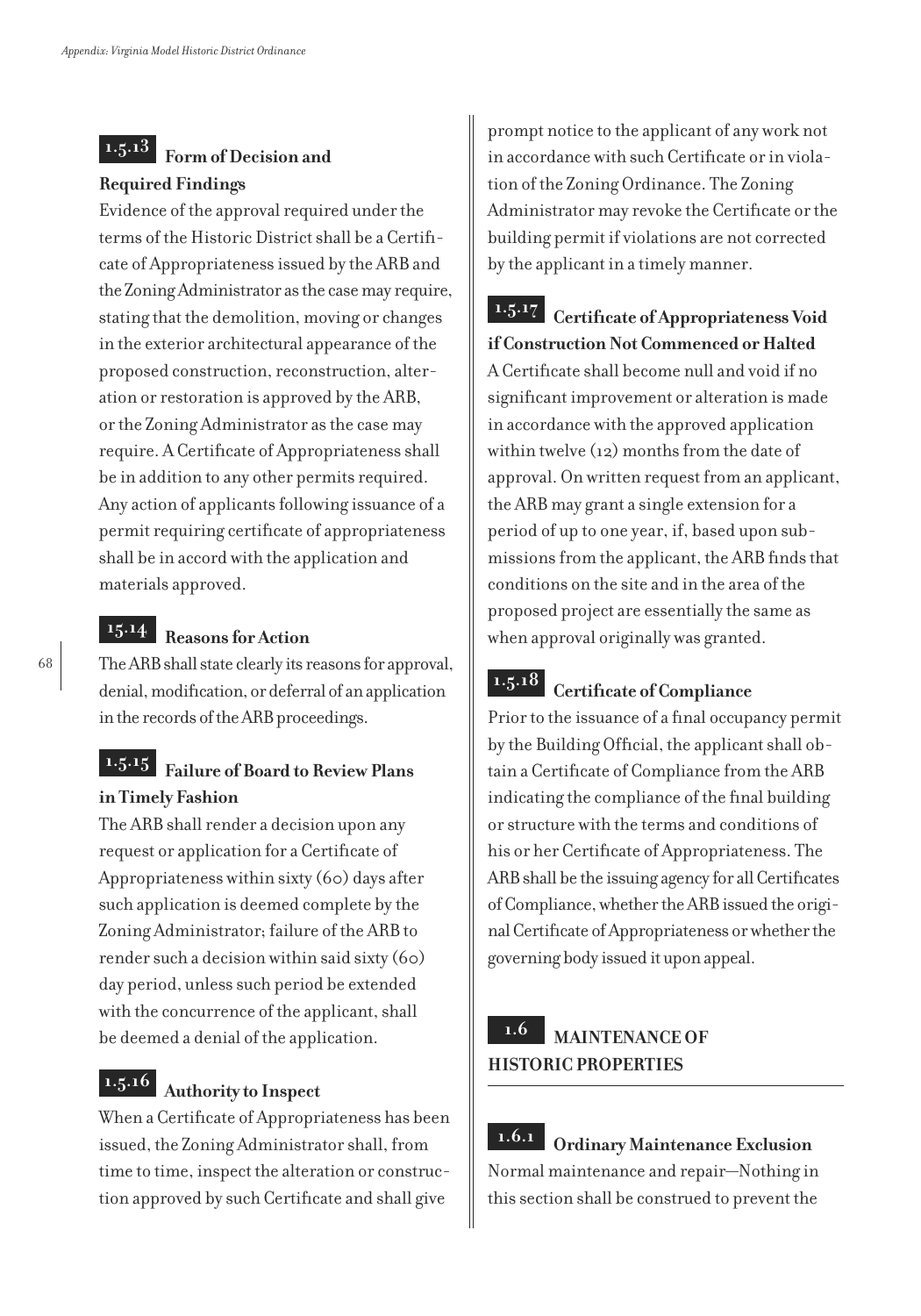normal repair and maintenance of any exterior architectural feature now or hereafterlocated in the Historic District. Repair and maintenance should strive to retain existing materials and features while employing aslittle new material as possible. Such repair begins with the least degree of intervention possible by strengthening fragile materials through consolidation, patching, limited splicing in kind or otherwise reinforcing using recognized preservation methods. All work should be physically and visually compatible, identifiable upon close inspection and documented for future research. Ifrepair by stabilization, consolidation and conservation provesinadequate, the next level of intervention involves the limited replacement in kind of extensively deteriorated or missing parts of features when there are surviving prototypes, i.e., brackets, dentils, slate shingles. The replacement material needs to match the old both physically and visually, i.e., wood for wood, slate for slate.

### **Minimum Maintenance Requirement(Demolition byNeglect) 1.6.2**

- 1. No contributing building or structure within any Historic District shall be allowed to deteriorate due to neglect to the extent that decay, deterioration or defects may, in the opinion of the ARB, result in the irreparable deterioration of any exterior appurtenance or architectural feature, loss of integrity or produce a detrimental effect upon the character of the District as a whole or upon the life and character of the structure itself. Upon such determination, the ARB shall request a report of the Building Official who shall, within thirty  $(3\circ)$  days report to the ARB on the following matters:
- A. Deterioration of exterior walls or other vertical supports;
- B. Deterioration of roofs or other horizontal members;
- C. Deterioration of chimneys;
- D. Deterioration or crumbling of exterior stucco or mortar;
- E. Ineffective, long-neglected peeling paint representing a lack of a protective coating on exterior wooden wall surfaces and wooden elements causing prolonged water penetration, rotting and other forms of decay.
- F. The lack of maintenance of the surrounding environment causing deterioration to the building or structure through poorly maintained landscaping or plant overgrowth including overhanging trees, limbs or roots allowed to beat against or grow into the resource; or invasive vines such as climbing ivy with tendrils that attach to and cause loss of mortar and structuralsoundnessin masonry walls, wood siding and details.
- G. Deterioration of any feature so asto create, or permit the creation of any hazardous or unsafe condition.
- H. Determination by the Building Official or other state authorized safety expert that a structure is unsafe or not in compliance with any safety provisions of the Statewide Building Code.
- 2. The ARB shall hold a public hearing on the report priorto making a determination about any violation of this Section. The Zoning Administratorshall notify the owner of the subject property of the hearing and provide the owner with a copy of the report. The owner shall have thirty  $(3o)$  days from the decision to appeal to the governing body a determination by the ARB of a violation of this Section.(See 15.2-2283 and Virginia Statewide Building Code).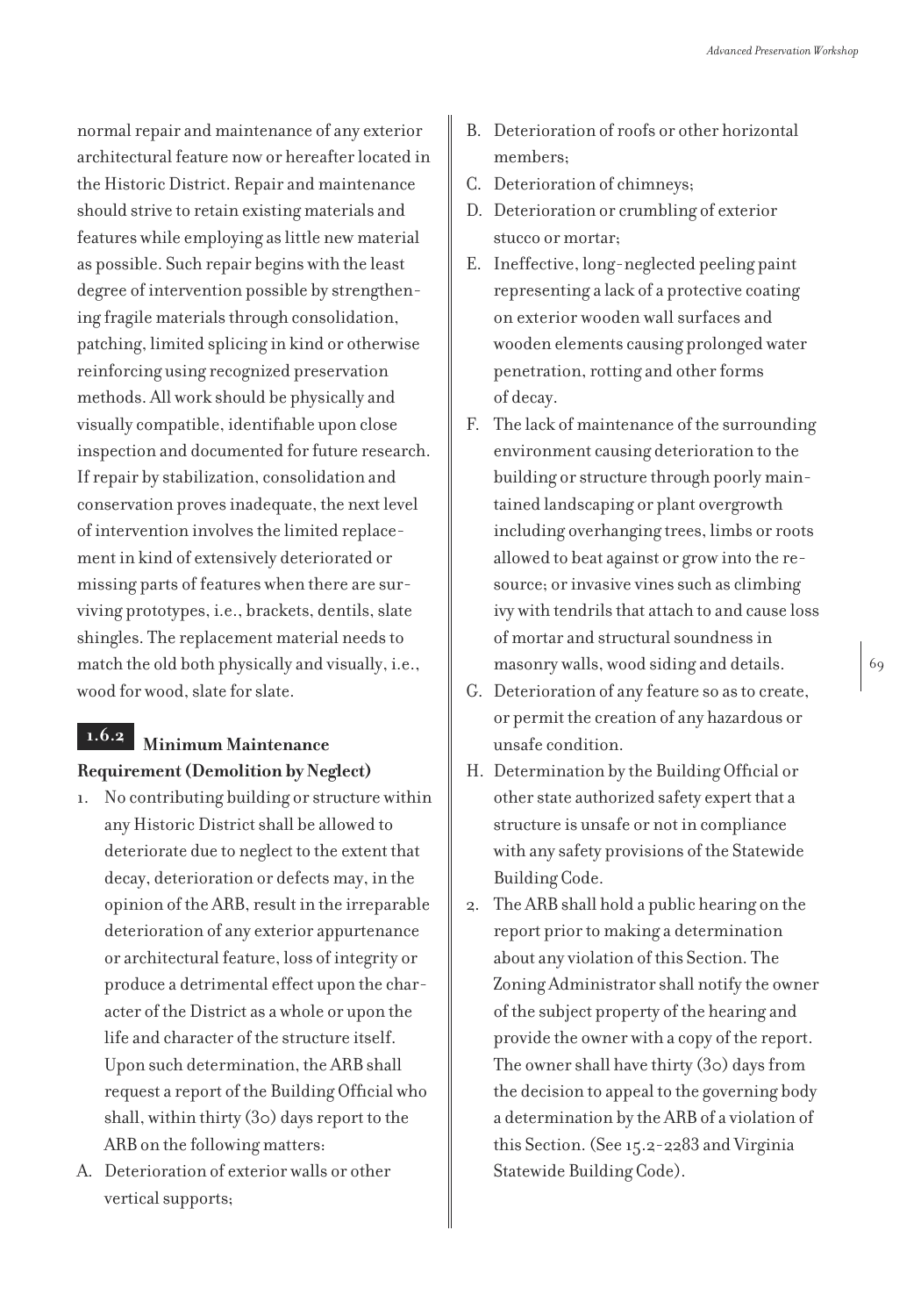3. The owner shall have sixty  $(60)$  days from the date of the ARB's determination to present to the ARB a plan to remedy the neglect and  $six(6)$  months from the ARB's approval of the Plan and issuance of a Certificate of Appropriatenessto complete the necessary remedial work.If appropriate action is not taken by the owner, the Zoning Administratorshall initiate appropriate legal action for a violation of the Zoning .6 Ordinance.

#### **Public Safety Exclusion 1.3**

Nothing in this Article shall prevent the razing or demolition of any building orstructure without consideration of the ARB which is in such an unsafe condition that it would endangerlife or property, and protection from such condition is provided forin the Statewide Building Code and/or other applicable ordinances. However, such razing or demolition shall not be commenced without written approval of the Building Official verifying the conditions necessitating such action.

### **DEMOLITIONAPPLICATIONS 1.7**

#### **Razing or Demolition 1.7.1**

No historic landmark, or contributing building orstructure which is established underthis Ordinance, shall be partly or fully demolished until a Certificate of Appropriatenessisissued by the ARB, with right of direct appeal from an adverse decision to the governing body, as hereinafter provided. An appeal for final decision by the governing body shall be automatic and mandatory in the case of approval of the demolition of a building or structure so designated as a landmark. The Zoning Administrator may approve the demolition of a building or

structure within the Historic District(s), which has not been designated either as a landmark or contributing structure on said inventory map.

**Mattersto be Considered in Determining** Whether or Not to Grant a Certificate **of Appropriatenessfor Razing or Demolition** The ARB shall consider the following criteria in determining whether or not to grant a certificate of appropriatenessforrazing or demolition: **1.7.2**

- 1. Whether or not the historic landmark, contributing building or structure is of such architectural or historic significance that its removal would be to the detriment of the public interest, to education, cultural heritage, the architectural history of the locality and would cause a loss of a visual tangible demonstration of local history and the social and artistic pattern of community development and planning.
- 2. Whether or not the contributing building or structure is of such interest or historic significance that it would qualify as a National, State, or local historic landmark through individual listing on the Virginia Landmarks Register or National Register of Historic Places.
- 3. Whether or not the historic landmark, contributing building or structure embodies the distinctive characteristics of a type, period, style, method of construction, represents the work of a master, possesses high artistic values or represents a significant or distinguishable entity whose components may lack individual distinction or whether the resource is associated with events that have made a significant contribution to the broad pattern of history or is associated with significant persons.
- 4. Whether or not retention of the historic landmark, contributing building orstruc-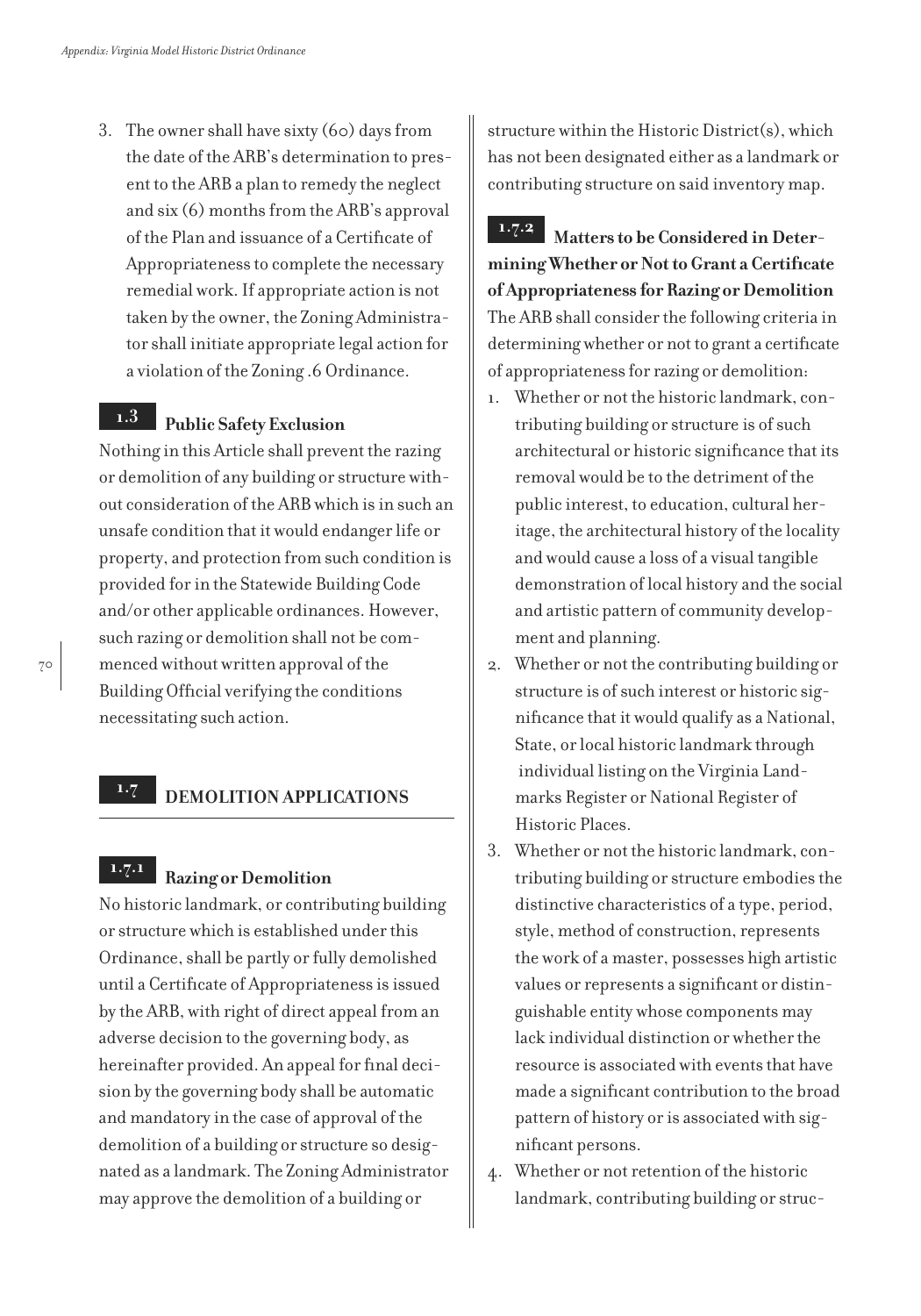ture would help to preserve and protect an historic or architecturally significant place, the quality of life and pride of place or area of historic interest in the locality and promotes the purposes and intent of historic district zoning, including tourism.

- 5. Whether or not the historic landmark, contributing building or structure has retained integrity or authenticity of its historic identity of design, materials, workmanship, setting, location, association and feeling and whether its unusual design, quality and workmanship of traditional materials and details of character-defining features could be easily reproduced.
- 6. Whether the proposed razing or demolition will affect the archaeological potential to yield information important to prehistory or history at this site.

## **Offer for Sale 1.7.3**

However, the owner of a historic landmark, contributing building or structure, as a matter of right shall be entitled to raze or demolish provided that:

- 1. He has applied to the ARB for such right.
- 2. The owner has for the period of time set forth in the time schedule hereinafter contained at a price reasonably related to its fair market value as determined by independent appraisal, as hereinafter set forth, made a bona fide offer to sell such landmark, building orstructure, and the land pertaining thereto, to such person, firm, corporation, government, or agency, or political subdivision or agency thereof, which gives reasonable assurance that it is willing to preserve and restore the landmark, building orstructure and the land pertaining thereto. The procedure for establishing the fair market value, unless the owner and the ARB

agree upon the said value, shall be that the owner and ARB shall each retain one independent, qualified appraiser, and should the two appraisers not agree upon the said fair market value, those appraisers shall choose a third qualified appraiser. A median value shall be established by the three appraisers, which shall be final and binding upon the owner and the ARB.

- 3. No contract forthe sale of any such historic landmark, or contributing building or structure and the land pertaining thereto, shall be binding or enforceable prior to the expiration of the applicable time period as set forth in the time schedule hereinafter contained. Any appeal which may be taken to the governing body from the decision of the ARB, and from the governing body to the Circuit Court, shall not affect the right of the ownerto make bona fide offerto sell. Offers to sell as provided in this section shall be made within one (1) year of the date of application to the ARB.
- 4. Notice. Before making a bona fide offerto sell, an owner shall first file a written statement with the Chairman of the ARB. Such statement shall identify the property, state the offering price, the date the offer of sale is to begin, and name of the real estate agent, if any. No time period set forth in the time schedule hereinafter set forth shall begin to run untilsuch statement has been filed.

The time schedule for offersto sellshall be as follows:

- 1. Three (3) months when the offering price is lessthan twenty-five thousand dollars  $(*25,000);$
- 2. Four  $(4)$  months when the offering price is twenty-five thousand dollars(\$25,000) or more but lessthan forty thousand dollars  $(*40,000);$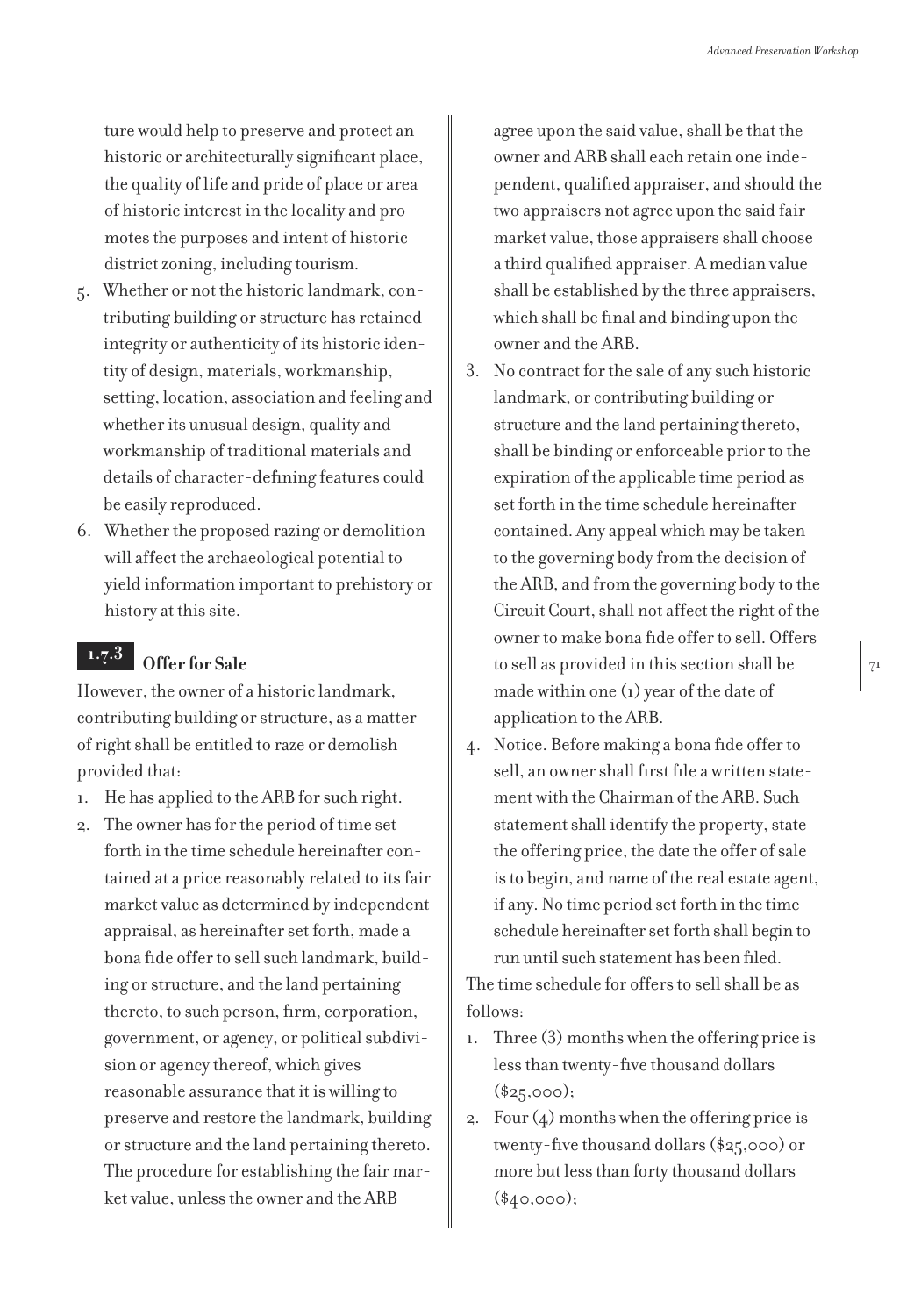- 3. Five  $(5)$  months when the offering price is forty thousand dollars(\$40,000) or more but lessthan fifty-five thousand dollars  $(*55,000);$
- 4. Six (6) months when the offering price is fifty-five thousand dollars(\$55,000) or more but less than seventy-five thousand dollars(\$75,000);
- 5. Seven  $(7)$  months when the offering price is seventy-five thousand dollars(\$75,000) or more but less than ninety thousand dollars (\$90,000);
- 6. Twelve (12) months when the offering price is ninety thousand dollars(\$90,000) or more.
- 7. Orsuch otherschedule as may be established from time to time in Section 15.2-2306 of the Virginia Code.

#### **Moving or Relocation 1.7.4**

No building or structure officially designated as an historic landmark or contributing building orstructure within the district on the inventory map which accompaniesthis Ordinance shall be moved or relocated unless the same is approved by the ARB and a Certificate of Appropriateness issued with right of direct appeal of an adverse decision to the governing body as herein provided. An appeal for final decision by the governing body shall be automatic and mandatory in the case of approval of the moving or relocation of a building or structure so designated as an historic landmark. The Zoning Administrator may approve the moving or relocation of the building orstructure within the historic district, which has not been designated either as an historic landmark, contributing building or structure on said inventory map.

**Mattersto be Considered in Determining the Appropriateness of Moving or Relocating a Historic Landmark, Contributing Building or Structure within a Historic District: 1.7.5**

- 1. Whether or not the proposed relocation would have a detrimental effect on the structural soundness of the historic landmark, contributing building orstructure or any other resource in the district with its relocation.
- 2. Whether or not the proposed relocation would have a detrimental effect on the historical and architectural aspects of other historic landmarks, contributing buildings or structures at the present site or in the district(s).
- 3. Whether the proposed relocation would provide new surroundings that would be harmonious with orincompatible with the historical and architectural aspects of the historic landmark, contributing building, orstructure.
- 4. Whether or not the proposed relocation is the only means of saving the building or structure from demolition or demolition by neglect.
- 5. Whether the proposed relocation will take into consideration any related outbuildings and the impact or effect upon these resources.
- 6. Whether the present site will remain vacant for a long period of time and how this will affect the historic streetscape and Historic District(s).
- 7. Whether the proposed relocation will affect the archaeological potential to yield information important to prehistory or history on the current site and proposed site.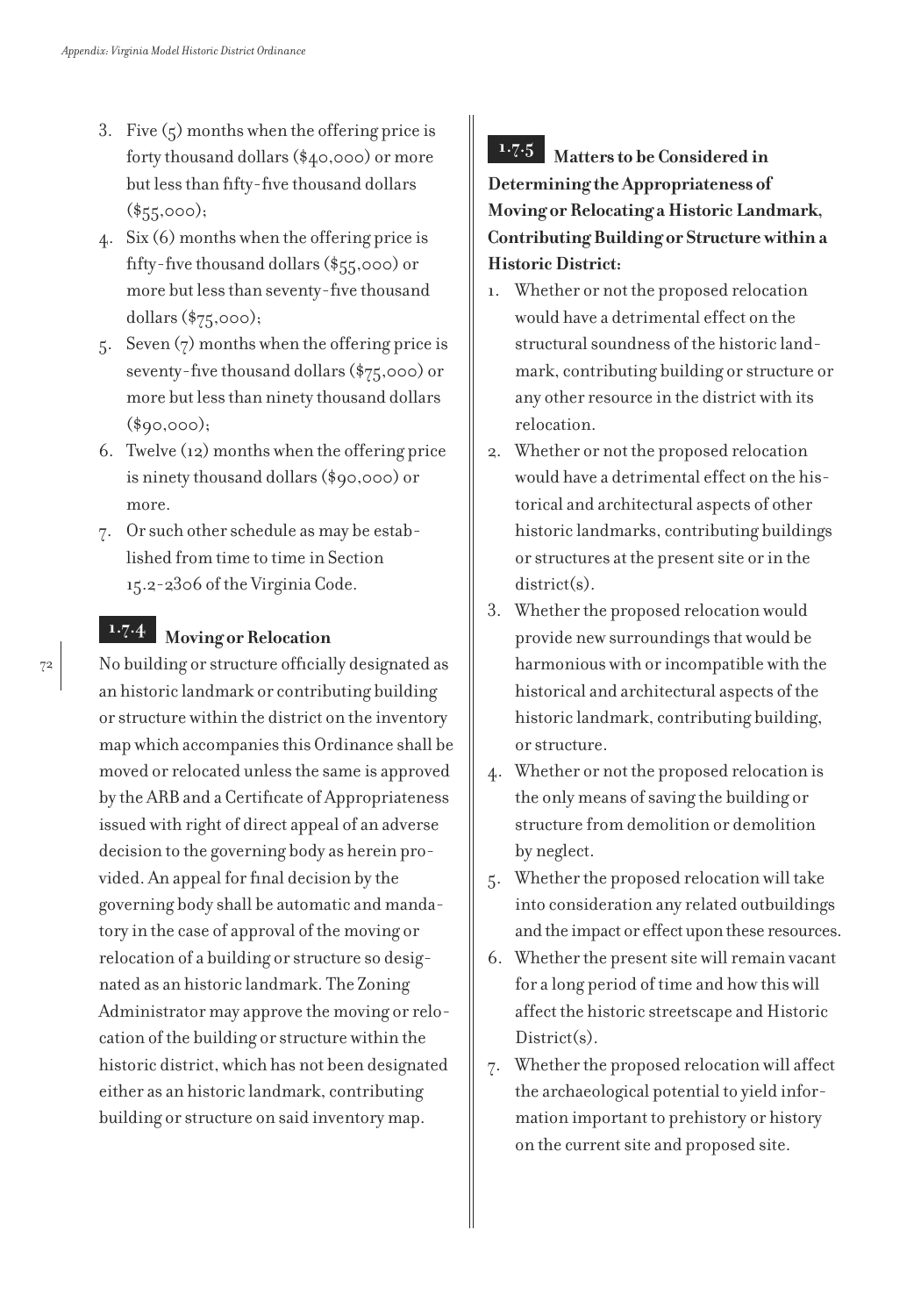73

#### **APPEAL PROVISION 1.8**

#### **From ARB to Local Governing Body 1.8.1**

- The applicant or any aggrieved person may appeal a final decision of the ARB to the governing body by filing a written notice of appeal within thirty (30) days of the date of the ARB decision.
- 2. The governing body may affirm, reverse, or modify, in whole or in part, the decision of the ARB.In so doing, the governing body shall give due consideration to the recommendations of the ARB along with other evidence as it deems necessary for the proper review of the application.
- 3. Hearing before the governing body—Upon appeal, the final decision of the ARB shall be stayed pending the decision of the governing body; provided, however, that the applicant is prohibited from taking any action for which approval is sought during the pendency of such appeal. The governing body shall conduct a full and impartial public hearing on the matter using the same adopted standards, criteria and design guidelines, in compliance with Section 15.2-2204 of the Virginia Code, before rendering any decision.

## **From Local Governing Body to Circuit Court 1.8.2**

1. *Appeal to Circuit Court—*Any person may appeal any decision of the governing body to affirm, modify or reverse a decision of the ARB to the Circuit Court for review by filing a petition at law. The petition shall set forth the alleged illegality of the action of the governing body and the grounds thereof. The petition shall be filed within thirty (30) days

after the decision of the governing body. The filing of the petition shall stay the decision of the governing body, except that a decision denying a request for demolition in a Historic District shall not be stayed. A copy of the petition shall be delivered to the locality's attorney, who shall file with the Circuit Court a certified orsworn copy of the record and documents considered by the governing body.

2. *Reviewby Circuit Court—*The Circuit Court shall review the record, documents and othermaterials filed by the governing body. The Circuit Court may reverse or modify the decision of the governing body, in whole or in part, if it finds upon review that the decision of the governing body is contrary to law orthat its decision is arbitrary and constitutes an abuse of discretion, or the Court may affirm the decision of the governing body.

### **ENFORCEMENTOF PROVISION 1.9**

# **Injunctions and Revocations of Permits 1.9.1**

Wherever any person has engaged in or is about to engage in any act or practice which constitutes or will constitute a violation of this Ordinance, the Zoning Administrator, upon resolution of the ARB of such violations, may make application to the circuit court for an order enjoining such act or practice, or requiring such person to refrain from such prospective violation, orto remedy such violations by restoring the affected property to its previous condition or remedying neglect. Upon proof by the ARB that such person has engaged in or is about to engage in any such act or practice, a temporary or permanent injunction, restraining order or other appropriate order shall be granted.